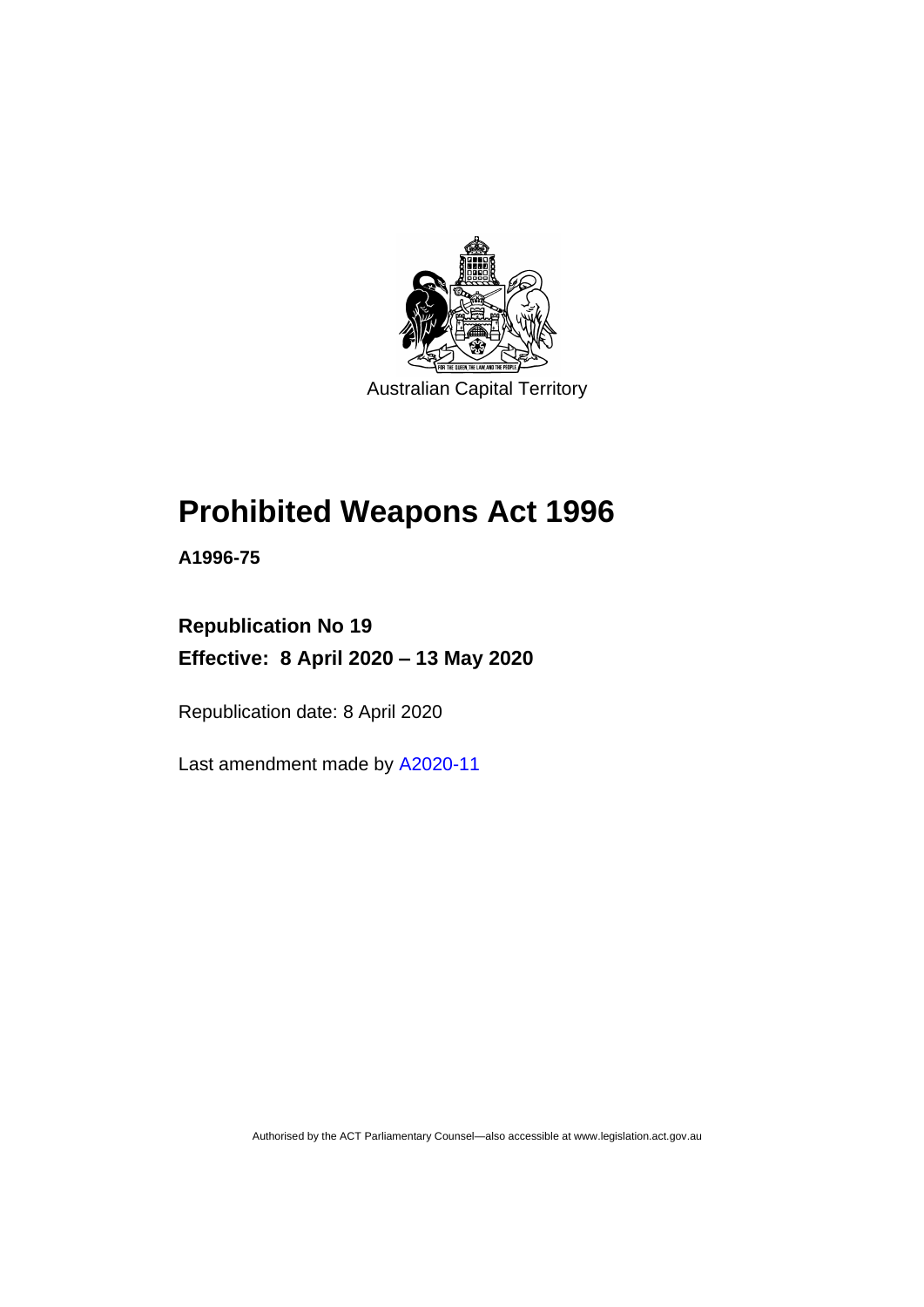### **About this republication**

#### **The republished law**

This is a republication of the *Prohibited Weapons Act 1996* (including any amendment made under the *[Legislation Act 2001](http://www.legislation.act.gov.au/a/2001-14)*, part 11.3 (Editorial changes)) as in force on 8 April 2020*.* It also includes any commencement, amendment, repeal or expiry affecting this republished law to 8 April 2020.

The legislation history and amendment history of the republished law are set out in endnotes 3 and 4.

#### **Kinds of republications**

The Parliamentary Counsel's Office prepares 2 kinds of republications of ACT laws (see the ACT legislation register at [www.legislation.act.gov.au\)](http://www.legislation.act.gov.au/):

- authorised republications to which the *[Legislation Act 2001](http://www.legislation.act.gov.au/a/2001-14)* applies
- unauthorised republications.

The status of this republication appears on the bottom of each page.

#### **Editorial changes**

The *[Legislation Act 2001](http://www.legislation.act.gov.au/a/2001-14)*, part 11.3 authorises the Parliamentary Counsel to make editorial amendments and other changes of a formal nature when preparing a law for republication. Editorial changes do not change the effect of the law, but have effect as if they had been made by an Act commencing on the republication date (see *[Legislation Act 2001](http://www.legislation.act.gov.au/a/2001-14)*, s 115 and s 117). The changes are made if the Parliamentary Counsel considers they are desirable to bring the law into line, or more closely into line, with current legislative drafting practice.

This republication does not include amendments made under part 11.3 (see endnote 1).

#### **Uncommenced provisions and amendments**

If a provision of the republished law has not commenced, the symbol  $\mathbf{U}$  appears immediately before the provision heading. Any uncommenced amendments that affect this republished law are accessible on the ACT legislation register [\(www.legislation.act.gov.au\)](http://www.legislation.act.gov.au/). For more information, see the home page for this law on the register.

#### **Modifications**

If a provision of the republished law is affected by a current modification, the symbol  $\mathbf{M}$  appears immediately before the provision heading. The text of the modifying provision appears in the endnotes. For the legal status of modifications, see the *[Legislation](http://www.legislation.act.gov.au/a/2001-14)  Act [2001](http://www.legislation.act.gov.au/a/2001-14)*, section 95.

#### **Penalties**

At the republication date, the value of a penalty unit for an offence against this law is \$160 for an individual and \$810 for a corporation (see *[Legislation Act 2001](http://www.legislation.act.gov.au/a/2001-14)*, s 133).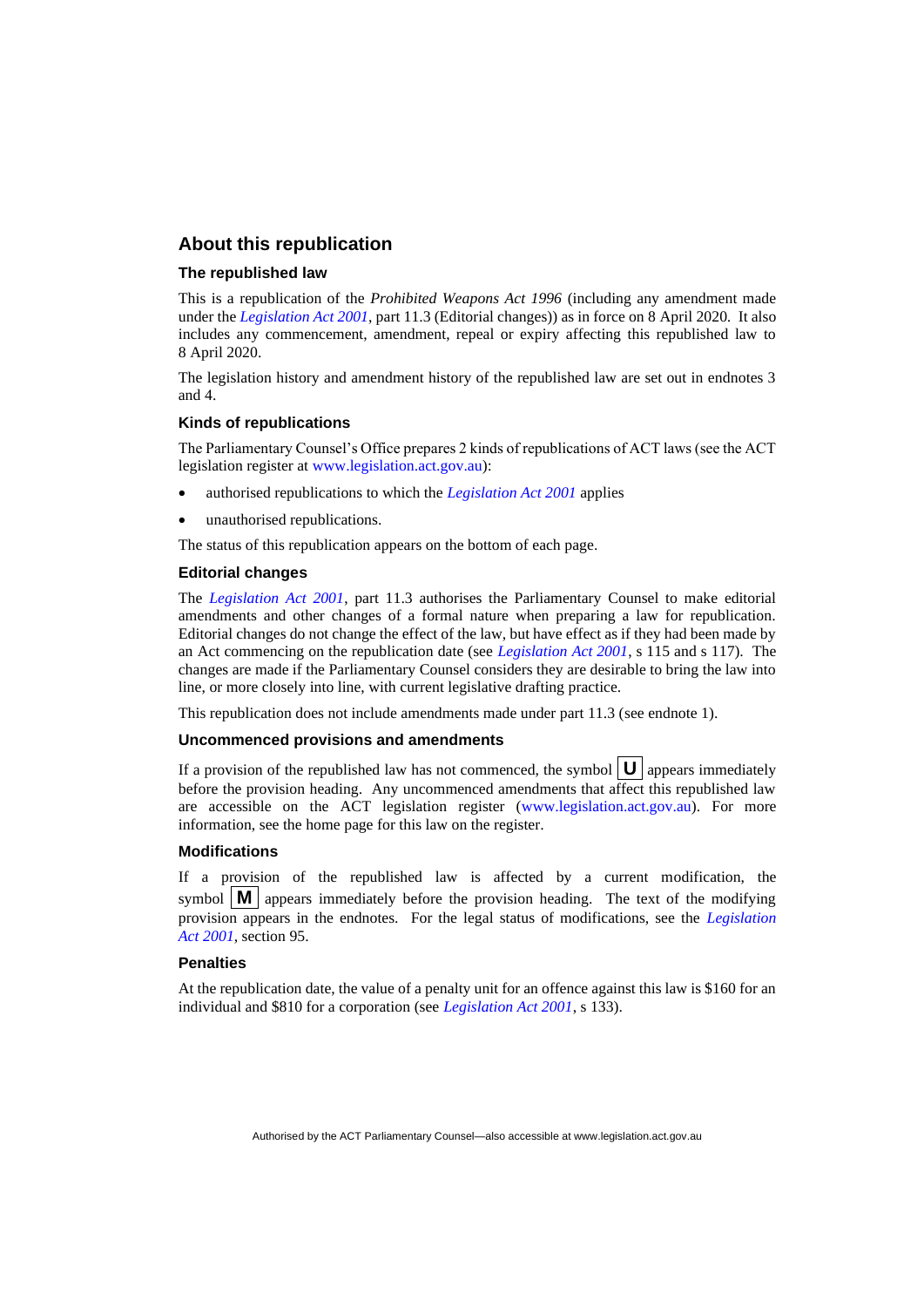![](_page_2_Picture_0.jpeg)

## **Prohibited Weapons Act 1996**

## **Contents**

| Part 1  | <b>Preliminary</b>                                                                    |                |
|---------|---------------------------------------------------------------------------------------|----------------|
| 1       | Name of Act                                                                           | 2              |
| 2       | Dictionary                                                                            | 2              |
| 2Α      | <b>Notes</b>                                                                          | 2              |
| 2B      | Offences against Act—application of Criminal Code etc                                 | $\overline{2}$ |
| 3       | Meaning of <i>possession</i> —Act                                                     | 3              |
| 3A      | Evidence of possession-prohibited weapons or articles at premises                     | 4              |
| 3В.     | Evidence of possession—care, control or management of prohibited<br>weapon or article | 4              |
| 4       | Application of Act                                                                    | 5              |
| Part 1A | <b>Important concepts</b>                                                             |                |
| 4A      | Meaning of <i>prohibited</i> weapon-Act                                               | 7              |
| 4Β      | Meaning of <i>prohibited article</i> —Act                                             | 8              |
|         |                                                                                       |                |
|         |                                                                                       |                |

| R19      | Prohibited Weapons Act 1996  | contents 1 |
|----------|------------------------------|------------|
| 08/04/20 | Effective: 08/04/20-13/05/20 |            |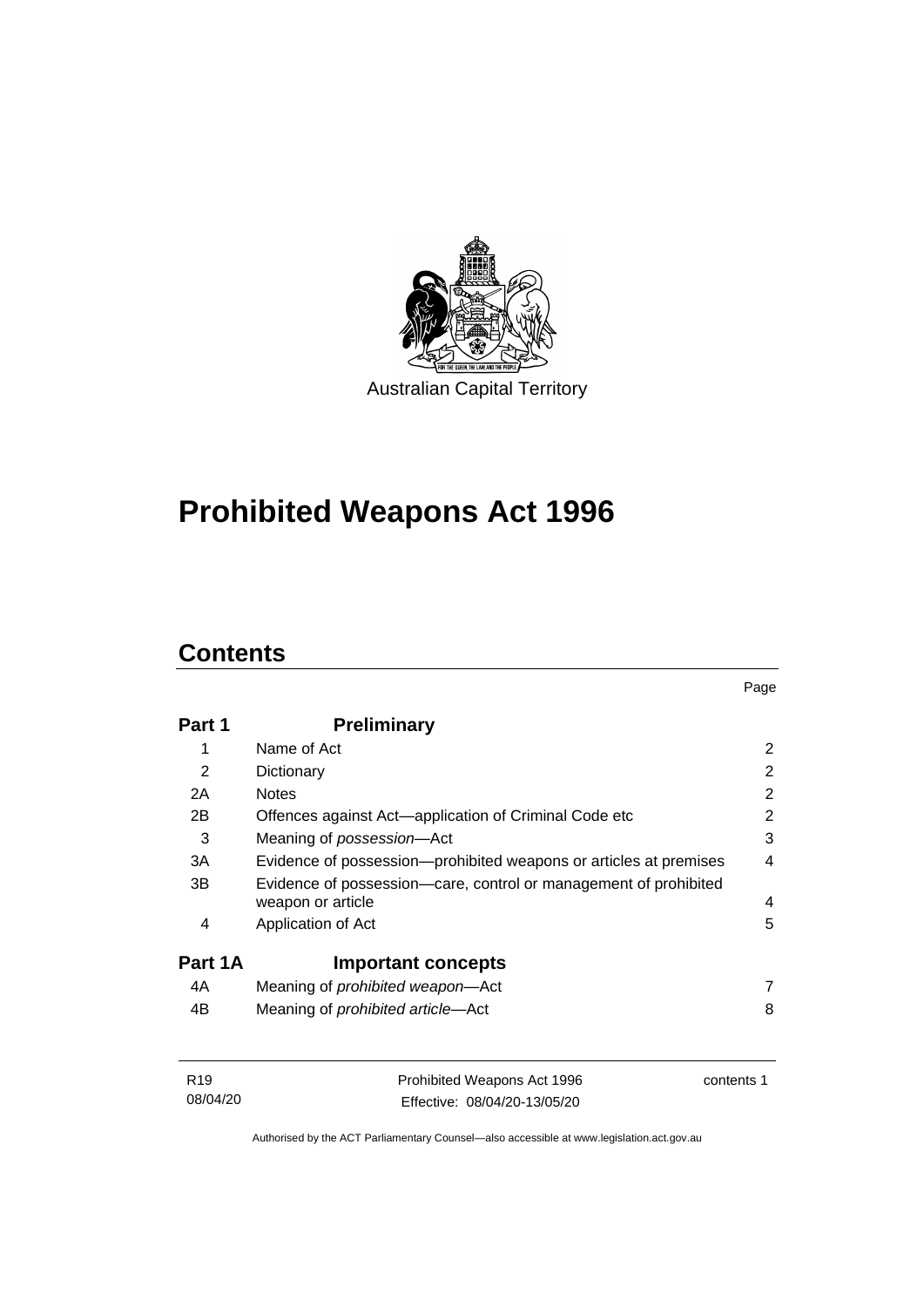#### **Contents**

|                   |                                                                                | Page |
|-------------------|--------------------------------------------------------------------------------|------|
| Part 1B           | Unregulated weapons                                                            |      |
| 4C                | Meaning of unregulated weapon-Act                                              | 9    |
| 4CA               | Meaning of connected-pt 1B                                                     | 9    |
| 4D                | Unregulated weapons-seizure by police                                          | 9    |
| 4E                | Unregulated weapons-receipt for seizure                                        | 10   |
| 4F                | Unregulated weapons-examination                                                | 10   |
| 4G                | Unregulated weapons-access to things seized                                    | 11   |
| 4H                | Unregulated weapons-review of decision to seize                                | 11   |
| 4 <sub>l</sub>    | Unregulated weapons-forfeiture                                                 | 12   |
| Part 1C           | <b>Minister's guidelines</b>                                                   |      |
| 4K                | Minister's guidelines                                                          | 13   |
| Part 1D           | Declarations about prohibited articles and                                     |      |
|                   | weapons                                                                        |      |
| 4L                | Prohibited articles and weapons declarations by registrar                      | 14   |
| 4M                | Effect of certain declarations                                                 | 14   |
| Part 2            | <b>Offences</b>                                                                |      |
| 5                 | Offence—unauthorised possession or use of prohibited weapons                   | 15   |
| 6                 | Offence—unauthorised possession or use of prohibited articles                  | 15   |
| 6A                | Declarations about authorised possession and use of laser pointers             | 16   |
| 6B                | Guidelines for declarations under section 6A                                   | 16   |
| $\overline{7}$    | Inspection of prohibited weapons or articles by police                         | 17   |
| 8                 | Offence—disposal of prohibited weapons and articles by unauthorised<br>holders | 17   |
| Part <sub>3</sub> | <b>Permits</b>                                                                 |      |
| 9                 | <b>Permits</b>                                                                 | 19   |
| 11                | Contravention of conditions                                                    | 19   |
| 12                | Production of permit                                                           | 19   |
| 13                | Surrender of cancelled permit                                                  | 20   |
| Part 3A           | <b>Notification and review of decisions</b>                                    |      |
| 14                | Meaning of reviewable decision-pt 3A                                           | 21   |
| 14A               | Reviewable decision notices                                                    | 21   |
|                   |                                                                                |      |

| contents 2 | Prohibited Weapons Act 1996  | R <sub>19</sub> |
|------------|------------------------------|-----------------|
|            | Effective: 08/04/20-13/05/20 | 08/04/20        |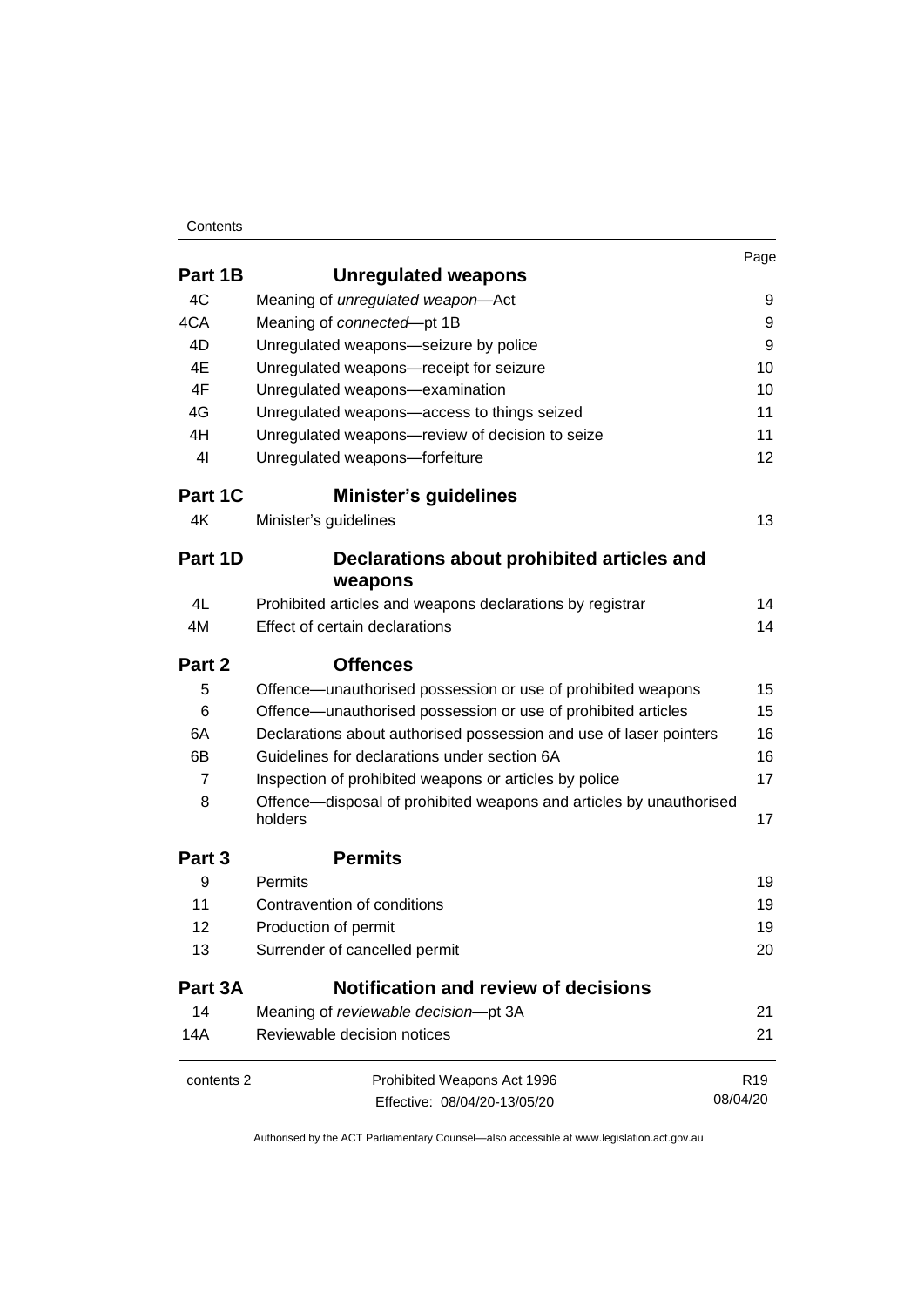|                   |                                                                                | Contents   |
|-------------------|--------------------------------------------------------------------------------|------------|
| 14B               | Applications for review                                                        | Page<br>21 |
| Part 4            | <b>Miscellaneous</b>                                                           |            |
| 15                | Information to be supplied                                                     | 22         |
| 16                | Disposal of surrendered or seized prohibited weapons or prohibited<br>articles | 22         |
| 17                | Evidentiary provisions                                                         | 23         |
| 17A               | Determination of fees                                                          | 23         |
| 18                | Approved forms                                                                 | 23         |
| 19                | Regulation-making power                                                        | 24         |
| Part 6            | COVID-19 emergency response                                                    |            |
| 55                | Declaration-COVID-19 emergency response                                        | 25         |
| 56                | Expiry-pt 6                                                                    | 25         |
| <b>Schedule 1</b> | <b>Prohibited weapons</b>                                                      | 26         |
| <b>Part 1.1</b>   | <b>Prohibited bladed weapons</b>                                               | 26         |
| <b>Part 1.2</b>   | <b>Prohibited hand weapons</b>                                                 | 29         |
| <b>Part 1.3</b>   | <b>Prohibited missile weapons</b>                                              | 31         |
| <b>Part 1.4</b>   | <b>Other prohibited weapons</b>                                                | 32         |
| <b>Schedule 2</b> | <b>Prohibited articles</b>                                                     | 34         |
| <b>Schedule 3</b> | Reviewable decisions                                                           | 36         |
| <b>Dictionary</b> |                                                                                | 37         |
| <b>Endnotes</b>   |                                                                                |            |
| 1                 | About the endnotes                                                             | 39         |
| $\overline{2}$    | Abbreviation key                                                               | 39         |
| 3                 | Legislation history                                                            | 40         |
| R <sub>19</sub>   | Prohibited Weapons Act 1996                                                    | contents 3 |
| 08/04/20          | Effective: 08/04/20-13/05/20                                                   |            |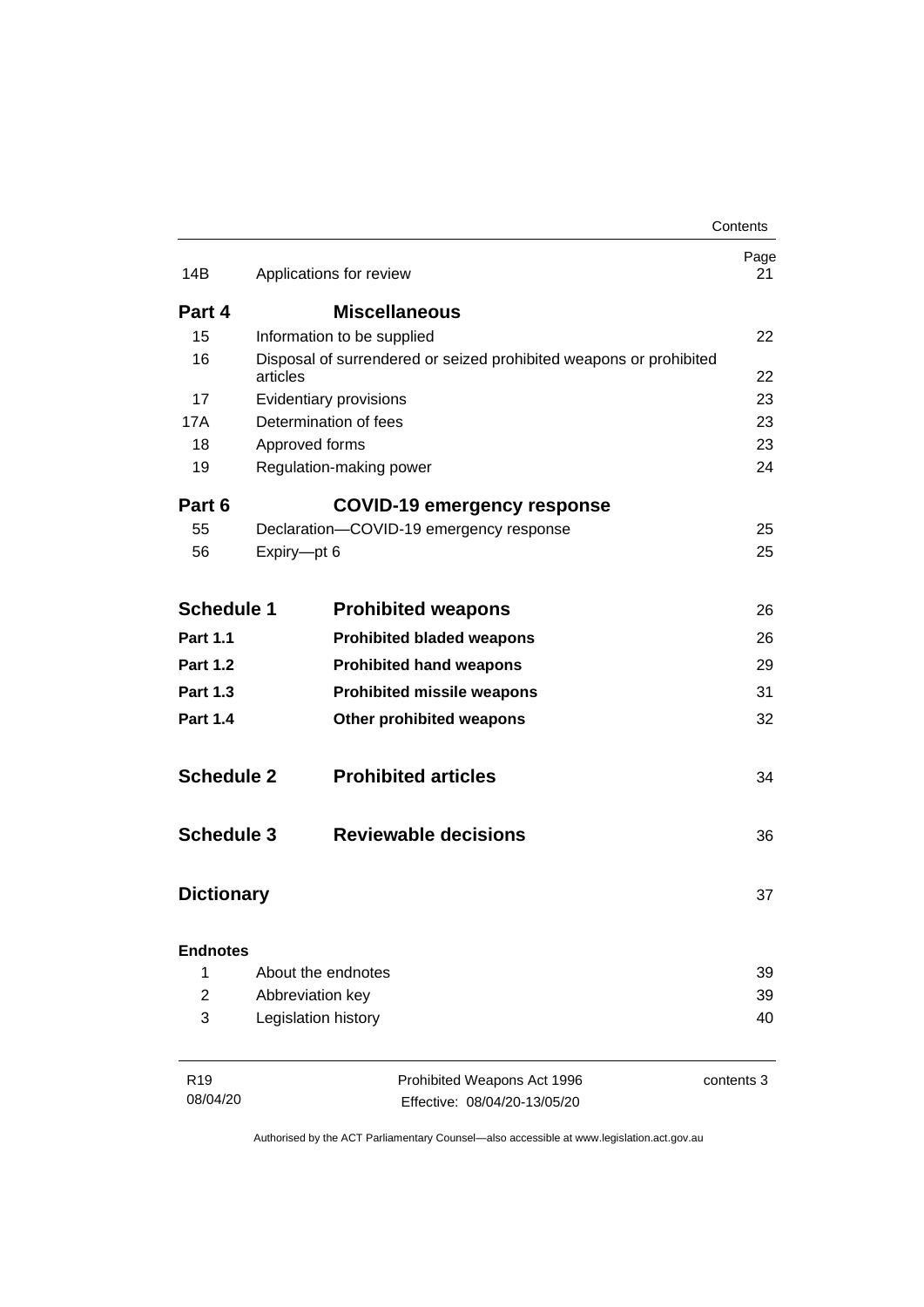| Contents |
|----------|
|----------|

|    |                        | Page |
|----|------------------------|------|
| 4  | Amendment history      | 43   |
| -5 | Earlier republications | 48   |

contents 4 Prohibited Weapons Act 1996 Effective: 08/04/20-13/05/20

R19 08/04/20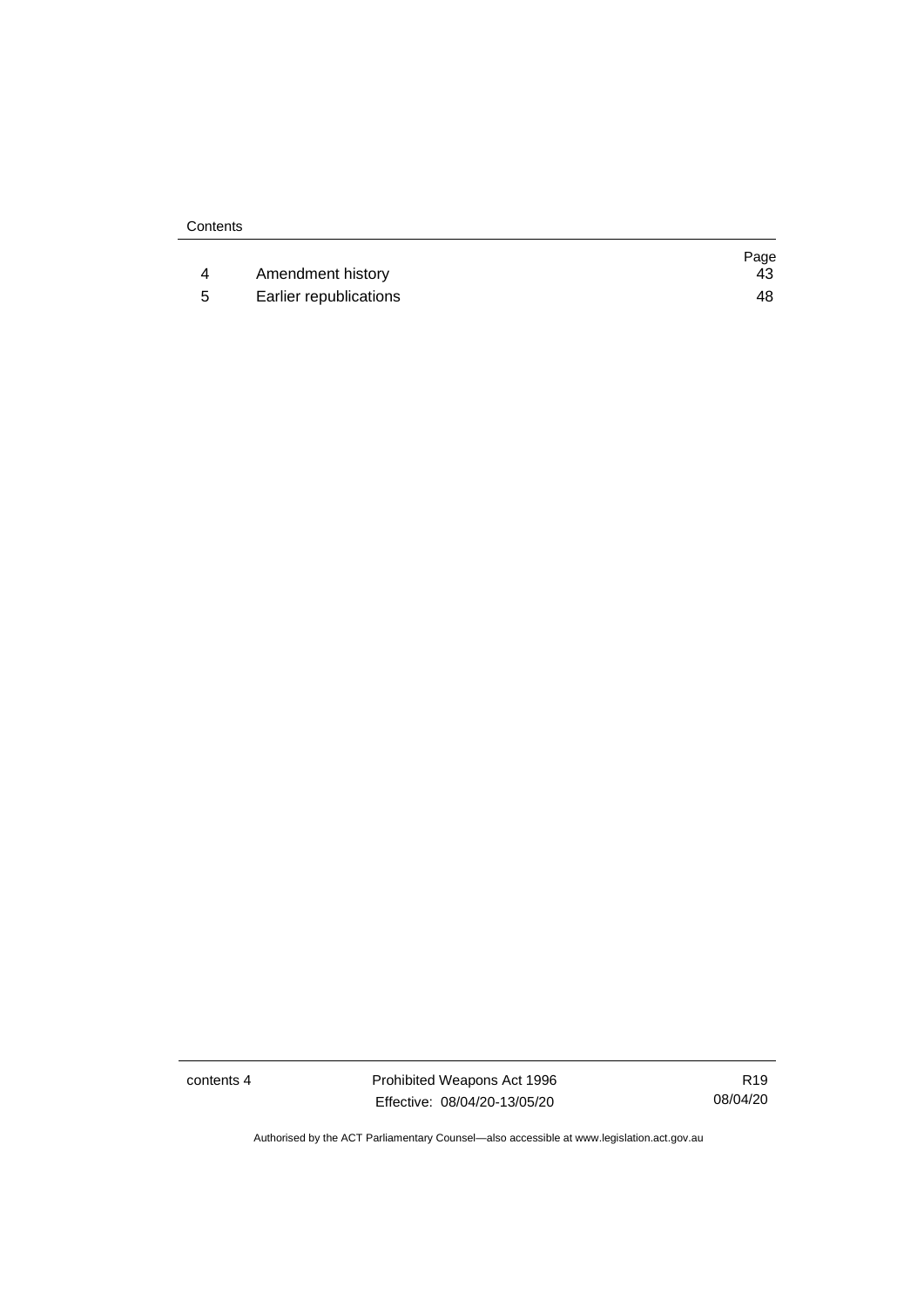![](_page_6_Picture_0.jpeg)

## **Prohibited Weapons Act 1996**

An Act to prohibit the possession of certain dangerous weapons and other articles, and for related purposes

R19 08/04/20

ׅ֖֖֚֚֡֡֬֝֬

Prohibited Weapons Act 1996 Effective: 08/04/20-13/05/20

page 1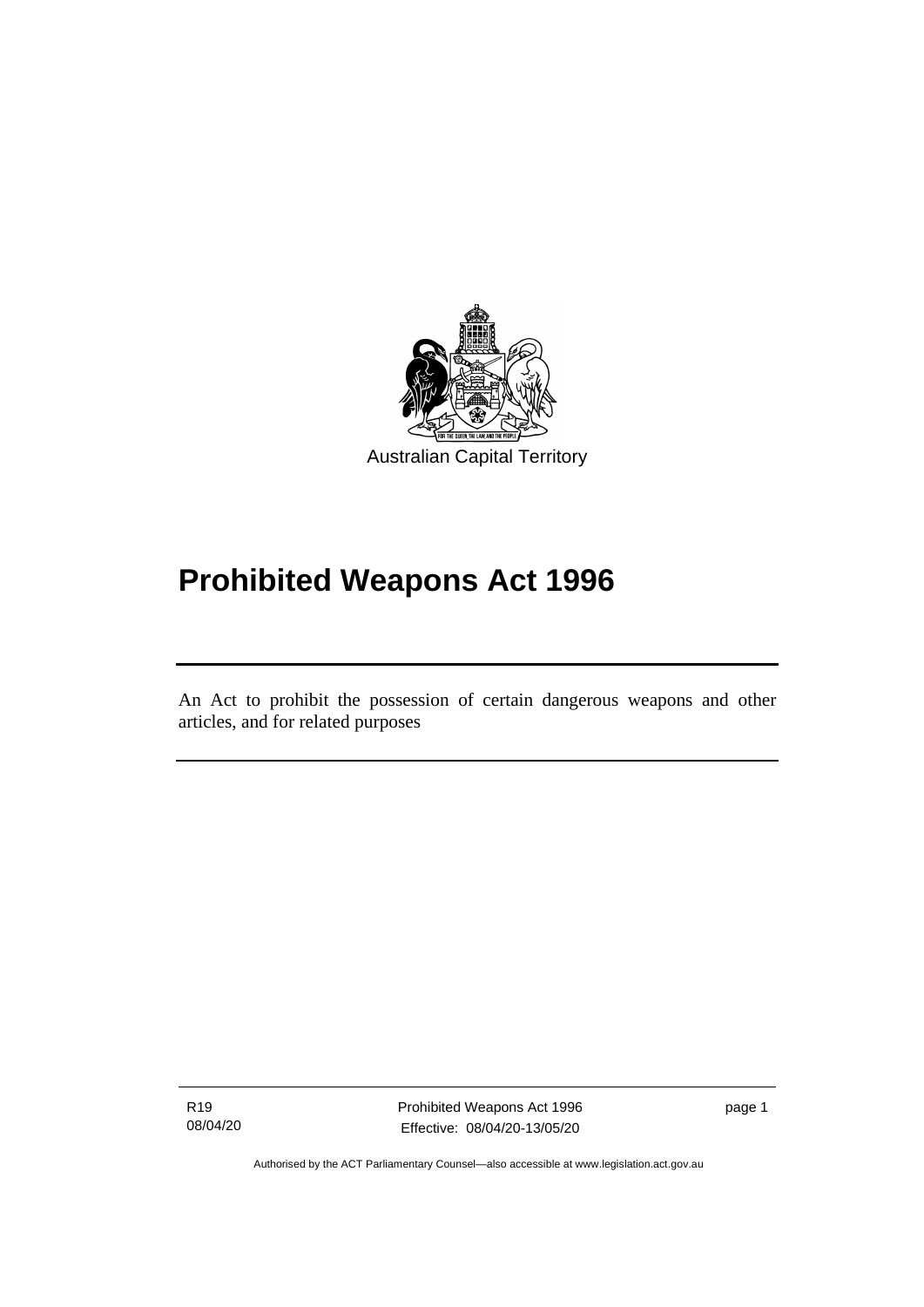#### **Part 1** Preliminary

Section 1

## <span id="page-7-0"></span>**Part 1 Preliminary**

### <span id="page-7-1"></span>**1 Name of Act**

This Act is the *Prohibited Weapons Act 1996*.

#### <span id="page-7-2"></span>**2 Dictionary**

The dictionary at the end of this Act is part of this Act.

*Note 1* The dictionary at the end of this Act defines certain terms used in this Act, and includes references (*signpost definitions*) to other terms defined elsewhere.

> For example, the signpost definition, '*firearm*—see the *[Firearms](http://www.legislation.act.gov.au/a/1996-74) Act 1996*, section 6.' means that the term 'firearm' is defined in that section and the definition applies to this Act.

*Note* 2 A definition in the dictionary (including a signpost definition) applies to the entire Act unless the definition, or another provision of the Act, provides otherwise or the contrary intention otherwise appears (see [Legislation Act,](http://www.legislation.act.gov.au/a/2001-14) s  $155$  and s  $156$  (1)).

#### <span id="page-7-3"></span>**2A Notes**

A note included in this Act is explanatory and is not part of this Act.

*Note* See the [Legislation Act,](http://www.legislation.act.gov.au/a/2001-14) s 127 (1), (4) and (5) for the legal status of notes.

#### <span id="page-7-4"></span>**2B Offences against Act—application of Criminal Code etc**

Other legislation applies in relation to offences against this Act.

#### *Note 1 Criminal Code*

The [Criminal Code,](http://www.legislation.act.gov.au/a/2002-51) ch 2 applies to the following offences against this Act (see Code, pt 2.1):

- s 5 (Offence—unauthorised possession or use of prohibited weapons)
- s 6 (Offence—unauthorised possession or use of prohibited articles)
- s 8 (Offence—disposal of prohibited weapons and articles by unauthorised holders).

The chapter sets out the general principles of criminal responsibility (including burdens of proof and general defences), and defines terms used

page 2 Prohibited Weapons Act 1996 Effective: 08/04/20-13/05/20

R19 08/04/20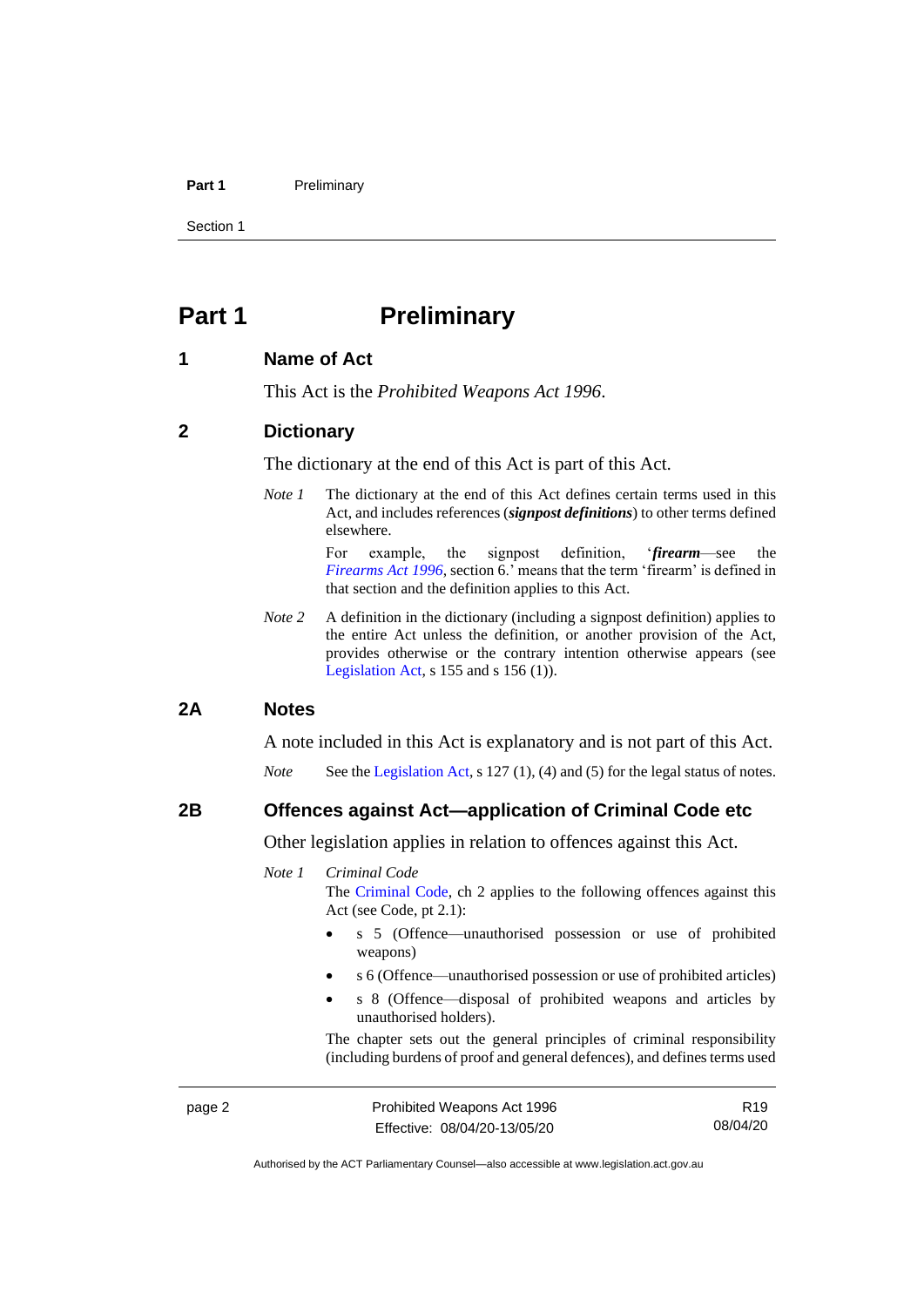for offences to which the Code applies (eg *conduct*, *intention*, *recklessness* and *strict liability*).

*Note 2 Penalty units* The [Legislation Act,](http://www.legislation.act.gov.au/a/2001-14) s 133 deals with the meaning of offence penalties that are expressed in penalty units.

### <span id="page-8-0"></span>**3 Meaning of** *possession***—Act**

- (1) For this Act, a person has *possession* of a prohibited weapon or prohibited article if the person—
	- (a) has the weapon or article on his or her person, including in something carried or worn by the person (*physical possession*); or
	- (b) has the weapon or article at premises owned, leased or occupied by the person; or
	- (c) otherwise has the care, control or management of the weapon or article.
- (2) Also, for this Act, a person has *possession* of a prohibited weapon or prohibited article if—
	- (a) part of the weapon or article is in the person's possession; and
	- (b) other parts of the weapon or article are in the possession of 1 or more other people; and
	- (c) at least 1 of the other people is in possession of the other part or parts for an agreed purpose with the person; and
	- (d) the parts would make up the weapon or article if fitted together.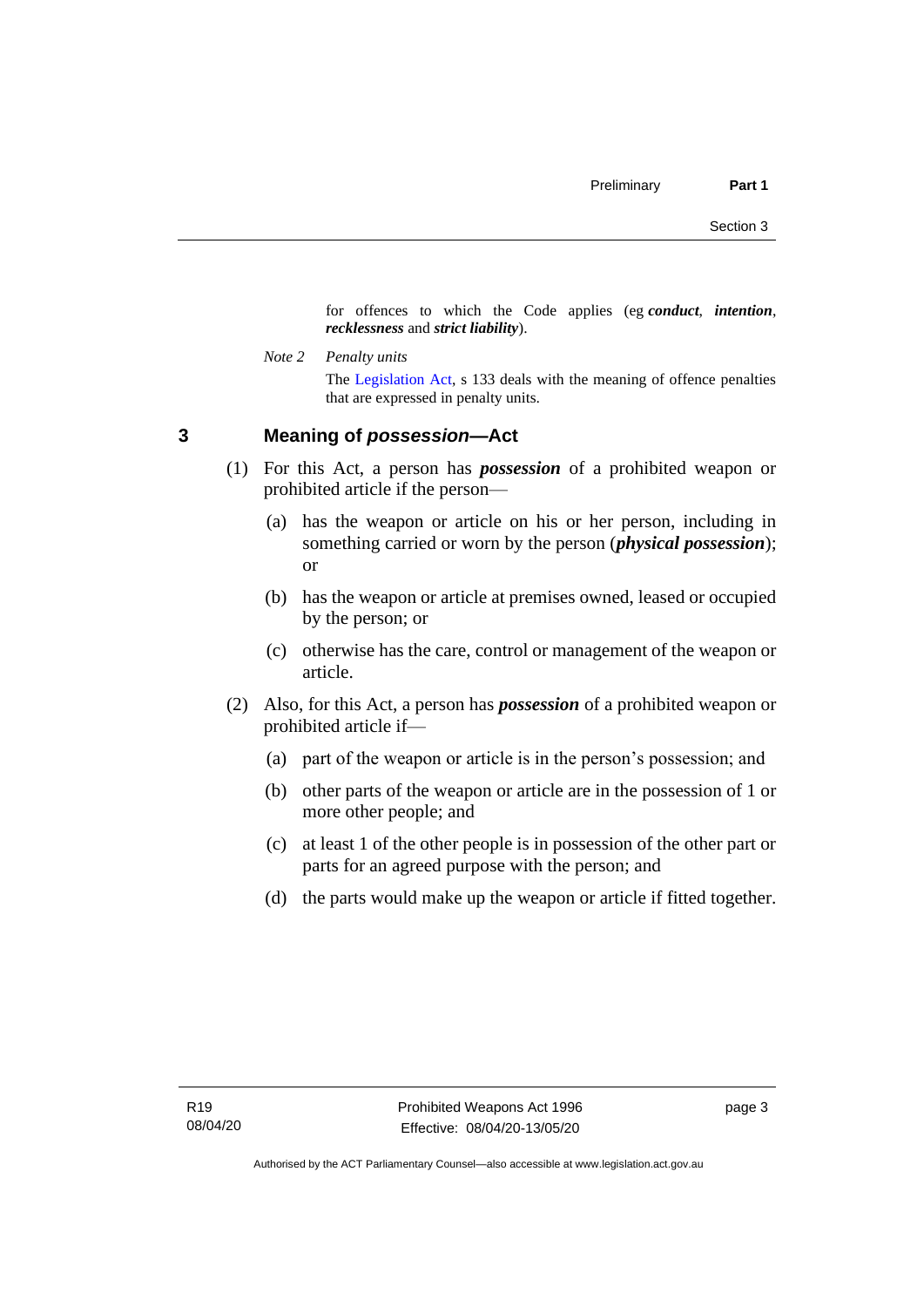#### **Part 1** Preliminary

Section 3A

## <span id="page-9-0"></span>**3A Evidence of possession—prohibited weapons or articles at premises**

- (1) For this Act, a person is not taken to have possession of a prohibited weapon or prohibited article only because the weapon or article is at premises owned, leased or occupied by the person if—
	- (a) the person does not know that the weapon or article is at the premises; or
	- (b) someone else who is authorised to possess the weapon or article—
		- (i) is also at the premises; or
		- (ii) has the care, control or management of the weapon or article; or
	- (c) someone else who is not authorised to possess the weapon or article has the care, control or management of the weapon or article; or
	- (d) the trier of fact is otherwise satisfied that the person was not in possession of the weapon or article.
- (2) To remove any doubt, a defendant to a prosecution for an offence against this Act who wishes to rely on a matter mentioned in subsection (1) has the evidential burden in relation to the matter.

## <span id="page-9-1"></span>**3B Evidence of possession—care, control or management of prohibited weapon or article**

- (1) To work out whether a person has the care, control or management of a prohibited weapon or prohibited article for this Act, each of the following must be considered:
	- (a) whether the person knows about the weapon or article;
	- (b) whether the person can use or dispose of the weapon or article;

R19 08/04/20

Authorised by the ACT Parliamentary Counsel—also accessible at www.legislation.act.gov.au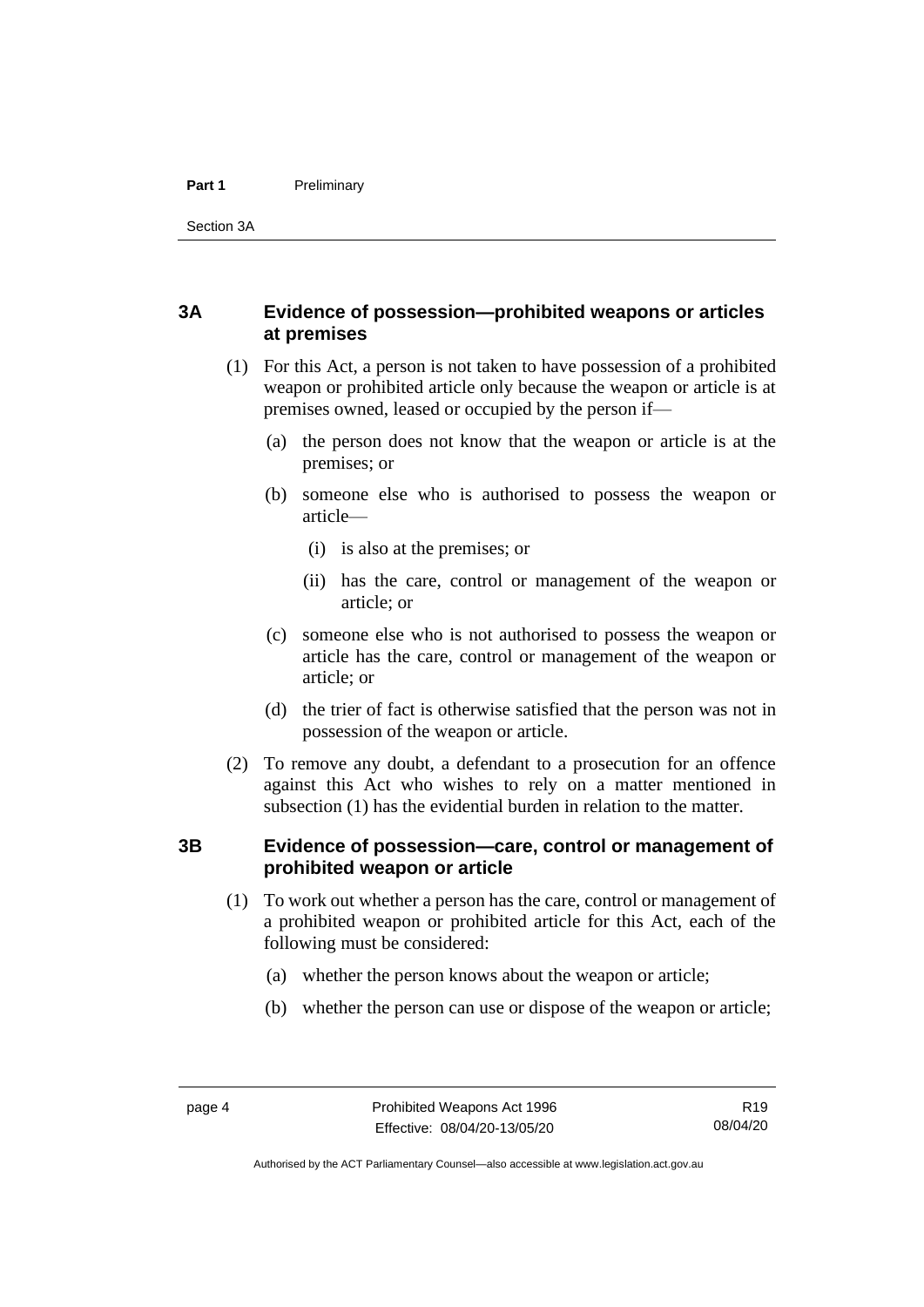- (c) whether the person can control or prevent someone else from using or having physical possession of the weapon or article.
- (2) In this section:

*physical possession*—see section 3 (1) (a).

### <span id="page-10-0"></span>**4 Application of Act**

- (1) A person does not commit an offence against this Act only because of something done by the person in the exercise of the person's functions as a member of—
	- (a) the Australian Federal Police or a police force of a State or another Territory; or
	- (b) a police service or force of a foreign country required to possess or use a prohibited weapon or prohibited article for taking part in a training activity—
		- (i) conducted by the Australian Federal Police; and
		- (ii) carried out in the ACT; or
	- (c) the Defence Force; or
	- (d) a visiting force within the meaning of the *[Defence \(Visiting](http://www.comlaw.gov.au/Series/C1963A00081)  [Forces\) Act 1963](http://www.comlaw.gov.au/Series/C1963A00081)* (Cwlth); or
	- (e) the Australian Cadet Corps established under the *[Defence](http://www.comlaw.gov.au/Series/C1903A00020)  Act [1903](http://www.comlaw.gov.au/Series/C1903A00020)* (Cwlth); or
	- (f) the council of the Australian War Memorial or of the staff of the memorial who, in the exercise of his or her functions and duties in accordance with the *[Australian War Memorial Act](http://www.comlaw.gov.au/Series/C2004A02305) 1980* (Cwlth), has in his or her possession a prohibited weapon, forming part of the memorial collection within the meaning of that Act; or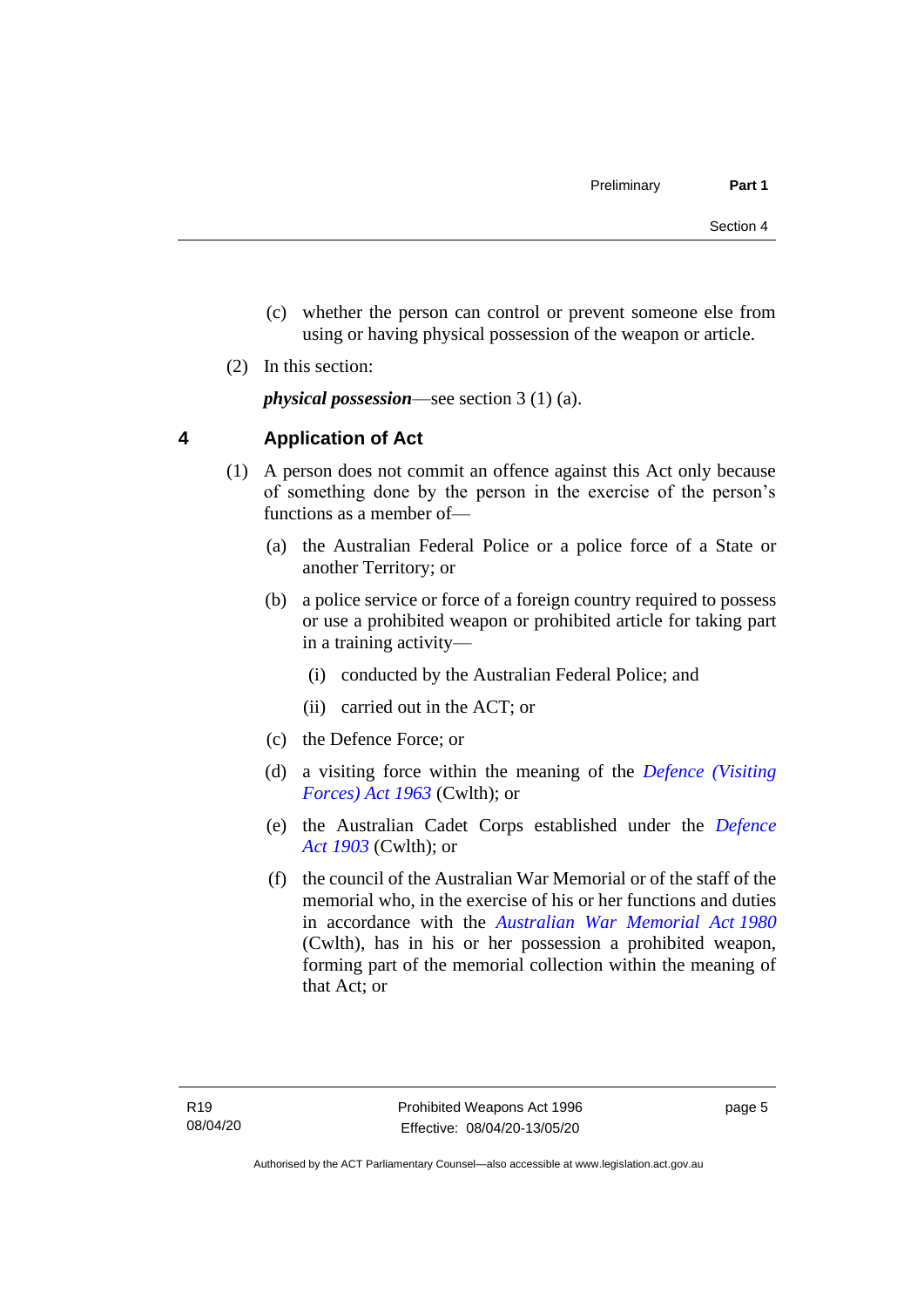#### Part 1 **Preliminary**

Section 4

- (g) the council of the National Museum of Australia or of the staff of the museum who, in the exercise of his or her functions and duties in accordance with the *[National Museum of Australia Act](http://www.comlaw.gov.au/Series/C2004A02316)  [1980](http://www.comlaw.gov.au/Series/C2004A02316)* (Cwlth), has in his or her possession a prohibited weapon forming part of the memorial collection under that Act.
- *Note* A reference to an Act includes a reference to the statutory instruments made or in force under the Act, including regulations and permits (see *[Legislation Act 2001](http://www.legislation.act.gov.au/a/2001-14)*, s 104).
- (2) A corrections officer does not commit an offence against this Act only because of something done by the officer in the exercise of the officer's functions.
	- *Note Corrections officer*, *exercise* and *function* are defined in the [Legislation](http://www.legislation.act.gov.au/a/2001-14)  [Act,](http://www.legislation.act.gov.au/a/2001-14) dict, pt 1.

page 6 **Prohibited Weapons Act 1996** Effective: 08/04/20-13/05/20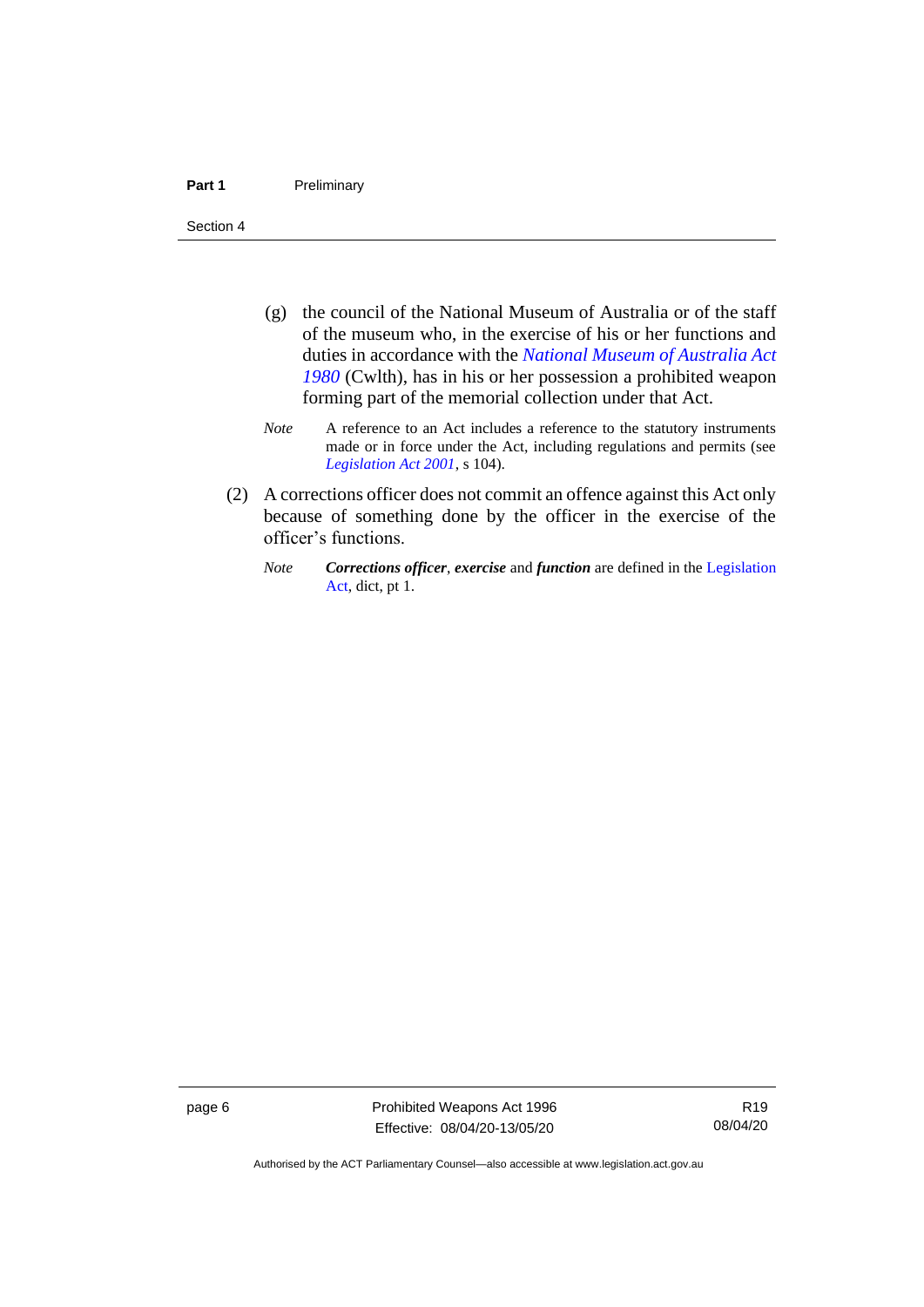## <span id="page-12-0"></span>**Part 1A Important concepts**

## <span id="page-12-1"></span>**4A Meaning of** *prohibited weapon***—Act**

(1) In this Act:

## *prohibited weapon*—

- (a) means—
	- (i) a weapon or thing described in schedule 1; and
	- (ii) a weapon or thing prescribed by regulation; and
	- (iii) something declared to be a prohibited weapon under section 4L; and
- (b) includes a modified prohibited weapon.
- (2) However, *prohibited weapon* does not include something declared not to be a prohibited weapon under section 4L.
- (3) A regulation may amend schedule 1—
	- (a) by adding the name or description of a weapon or thing; or
	- (b) by amending a name or description of a prohibited weapon to more accurately describe the weapon; or
	- (c) by omitting the name and description of a prohibited weapon.
- (4) In this section:

*modified prohibited weapon* means a weapon or thing that would be a prohibited weapon if—

- (a) it did not have something missing from it, or a defect or obstruction; or
- (b) something had not been added to it.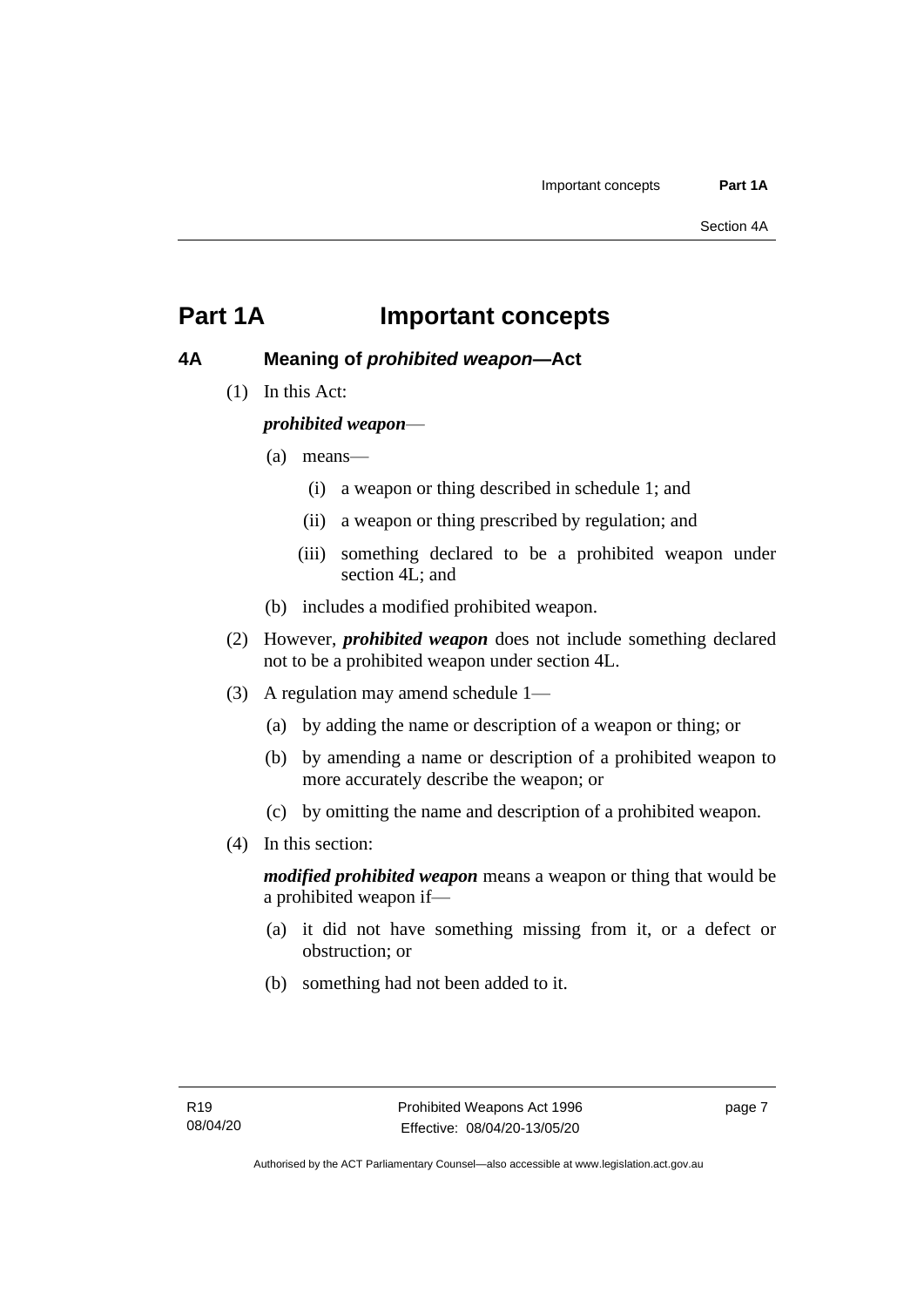#### **Part 1A** Important concepts

Section 4B

### <span id="page-13-0"></span>**4B Meaning of** *prohibited article***—Act**

(1) In this Act:

### *prohibited article*—

- (a) means—
	- (i) an article described in schedule 2; and
	- (ii) an article prescribed by regulation; and
	- (iii) something declared to be a prohibited article under section 4L; and
- (b) includes a modified prohibited article.
- (2) However, *prohibited article* does not include something declared not to be a prohibited article under section 4L.
- (3) A regulation may amend schedule 2—
	- (a) by adding the name or description of an article; or
	- (b) by amending a name or description of a prohibited article to more accurately describe the article; or
	- (c) by omitting the name and description of a prohibited article.
- (4) In this section:

*modified prohibited article* means an article that would be a prohibited article if—

- (a) it did not have something missing from it, or a defect or obstruction; or
- (b) something had not been added to it.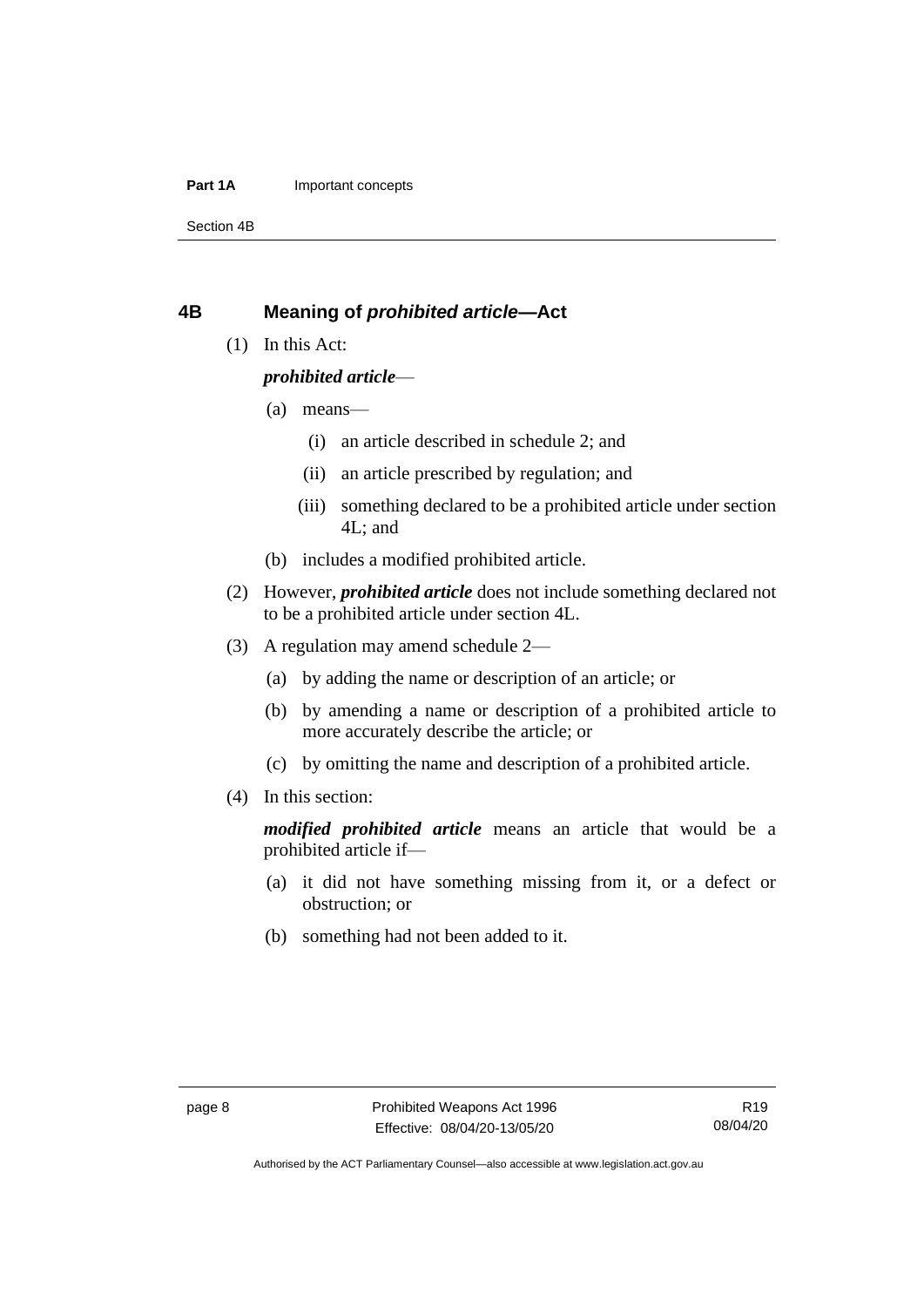## <span id="page-14-0"></span>**Part 1B Unregulated weapons**

### <span id="page-14-1"></span>**4C Meaning of** *unregulated weapon***—Act**

In this Act:

*unregulated weapon*—a thing is an *unregulated weapon* if—

- (a) the thing is designed, made or altered to be used as a weapon; and
- (b) the only practical use of the thing is as a weapon; and
- (c) the thing is not a prohibited weapon; and
- (d) the possession or use of the thing is not authorised under this Act.

### <span id="page-14-2"></span>**4CA Meaning of** *connected***—pt 1B**

In this part:

*connected*—a thing is *connected* with an offence if—

- (a) the offence has been committed in relation to it; or
- (b) it will provide evidence of the commission of the offence; or
- (c) it was used, is being used, or is intended to be used, to commit the offence.

## <span id="page-14-3"></span>**4D Unregulated weapons—seizure by police**

A police officer may seize a thing if the police officer believes on reasonable grounds that the thing is an unregulated weapon and that the seizure is necessary—

- (a) because the thing would pose a risk to the safety of anyone if used; and
- (b) to prevent the thing from being used or concealed, lost or destroyed.

page 9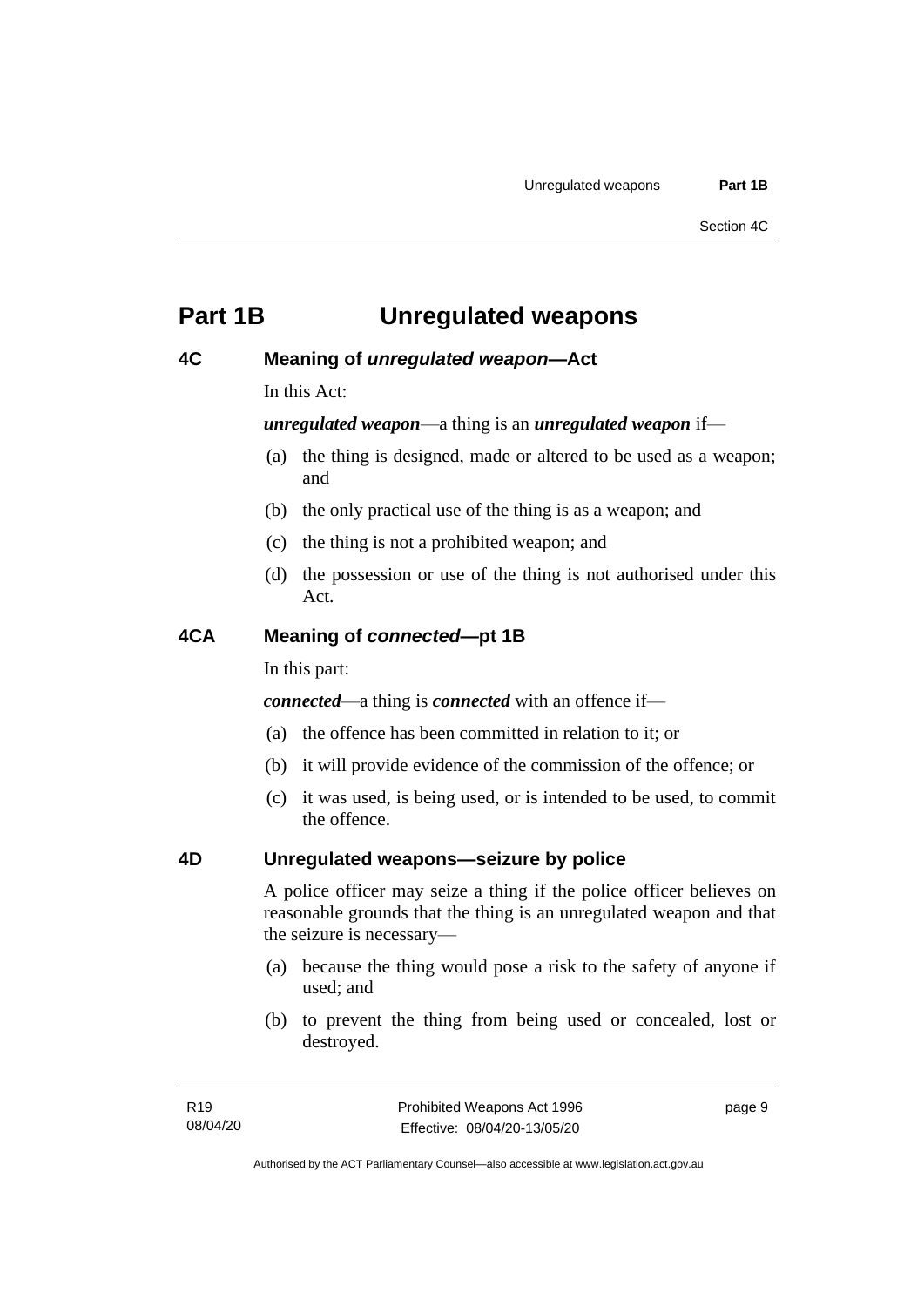#### **Part 1B** Unregulated weapons

Section 4E

## <span id="page-15-0"></span>**4E Unregulated weapons—receipt for seizure**

- (1) A police officer who seizes a thing under section 4D must give a receipt for the thing to the person from whom it was seized.
- (2) If, for any reason, it is not practicable to comply with subsection (1), the police officer must leave the receipt, secured conspicuously, at the premises where it was seized (the *place of seizure*).
- (3) The receipt must include the following:
	- (a) a description of the thing seized;
	- (b) an explanation of why the thing was seized;
	- (c) the police officer's name, and how to contact the officer;
	- (d) if the thing is removed from the place of seizure under section 4F—the address of the place to which the thing is removed.

## <span id="page-15-1"></span>**4F Unregulated weapons—examination**

- (1) A police officer who seizes a thing under section 4D (Unregulated weapons—seizure by police) may remove the thing from the premises where it was seized to another place for examination or processing, for not longer than 7 days (the *7-day period*).
- (2) A police officer may apply to the Magistrates Court for an extension of the 7-day period if the officer believes on reasonable grounds that the thing cannot be examined or processed within that time.
- (3) The police officer must, if practicable, give notice of the application to the person from whom the thing was seized, and the person is entitled to be heard on the application.
- (4) The court may order the extension if satisfied on reasonable grounds that the thing cannot be examined or processed within the 7-day period.

Authorised by the ACT Parliamentary Counsel—also accessible at www.legislation.act.gov.au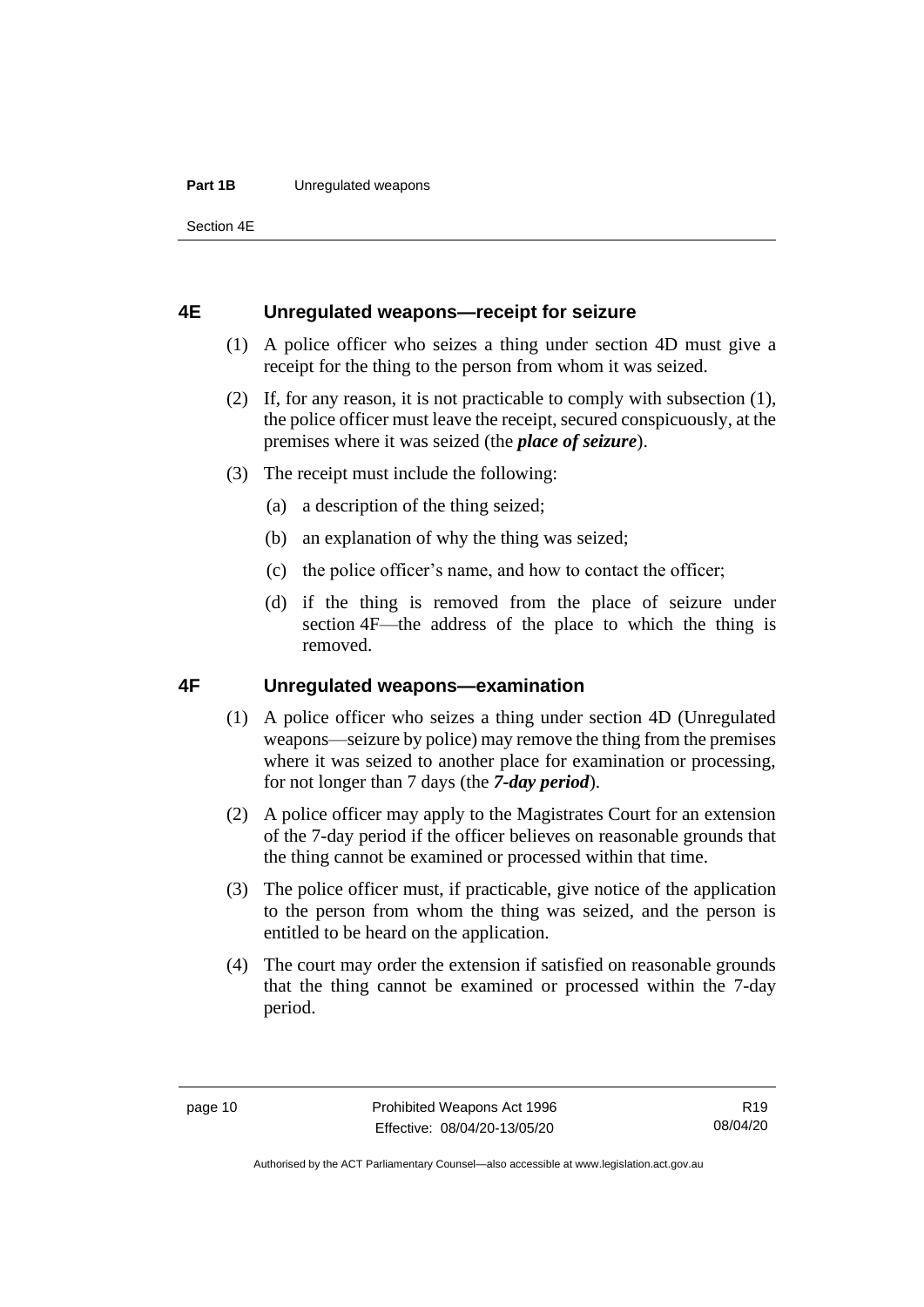(5) If a thing is moved to another place under this section, the police officer must, if practicable, tell the person from whom the thing was seized (or the person's representative) the results of the examination or processing.

### <span id="page-16-0"></span>**4G Unregulated weapons—access to things seized**

A person who would, apart from the seizure, be entitled to inspect a thing seized under section 4D (Unregulated weapons—seizure by police) may inspect it.

## <span id="page-16-1"></span>**4H Unregulated weapons—review of decision to seize**

- (1) The registrar must review each seizure under section 4D (Unregulated weapons—seizure by police) and order the return of the thing to the person from whom it was seized if—
	- (a) when seized, the thing was not—
		- (i) an unregulated weapon; or
		- (ii) a prohibited weapon; or
	- (b) within 30 days after the day of seizure, the thing is not a prohibited weapon; or
	- (c) the registrar has no reasonable grounds to believe that the thing is connected with an offence against any of the following:
		- (i) this Act;
		- (ii) the *[Firearms Act 1996](http://www.legislation.act.gov.au/a/1996-74)*;
		- (iii) the *[Crimes Act 1900;](http://www.legislation.act.gov.au/a/1900-40)*
		- (iv) the [Criminal Code;](http://www.legislation.act.gov.au/a/2002-51)
		- (v) another law prescribed by regulation.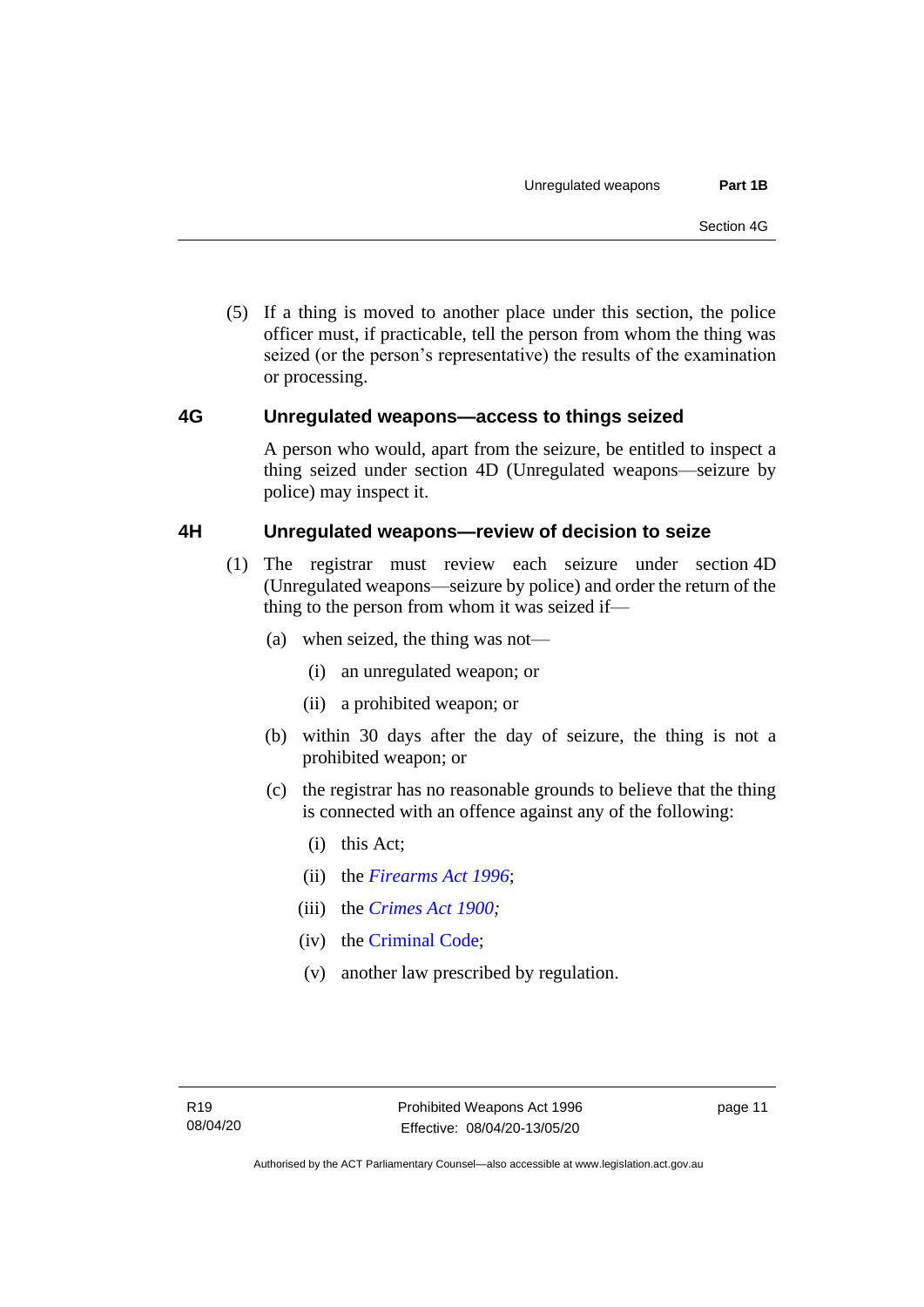#### **Part 1B** Unregulated weapons

Section 4I

- (2) If a thing is ordered to be returned under subsection (1) to the person from whom it was seized, but it cannot be returned, the Territory must pay reasonable compensation to the owner of the thing for its loss.
- (3) In this section:

*offence* includes an offence that there are reasonable grounds for believing has been, is being or will be, committed.

### <span id="page-17-0"></span>**4I Unregulated weapons—forfeiture**

- (1) A thing seized under section 4D (Unregulated weapons—seizure by police) is forfeited to the Territory if there is no requirement under section 4H—
	- (a) to return the thing to the person from whom it was seized; or
	- (b) to pay compensation for the thing.
- (2) A thing forfeited to the Territory may be destroyed or otherwise disposed of as the director-general directs.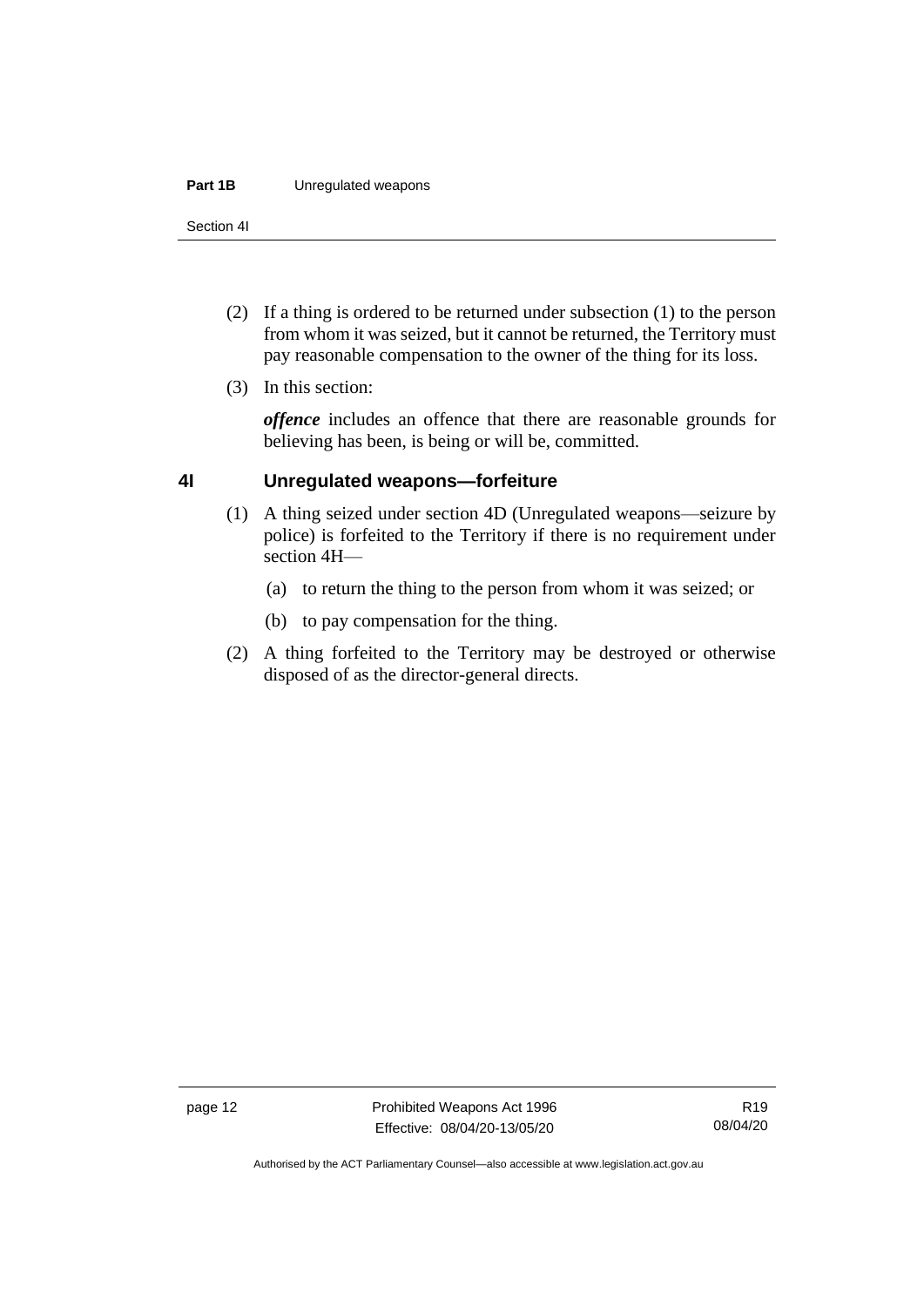## <span id="page-18-0"></span>**Part 1C Minister's guidelines**

## <span id="page-18-1"></span>**4K Minister's guidelines**

- (1) The Minister may make guidelines about the making of a decision by the registrar under section 4L.
- (2) The registrar must comply with any guidelines under this section.
- (3) A guideline is a disallowable instrument.
	- *Note* A disallowable instrument must be notified, and presented to the Legislative Assembly, under the [Legislation Act.](http://www.legislation.act.gov.au/a/2001-14)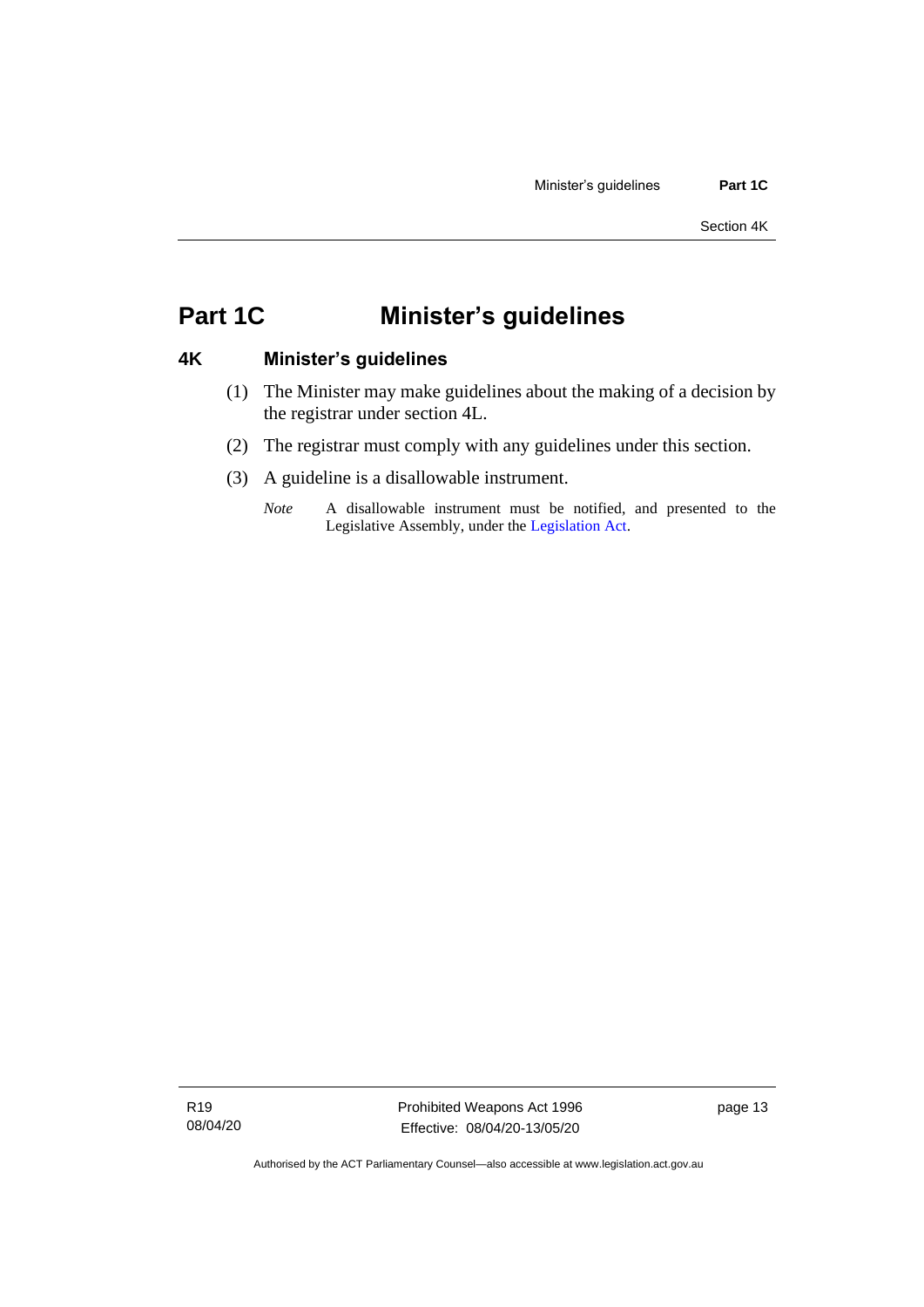Section 4L

## <span id="page-19-0"></span>**Part 1D Declarations about prohibited articles and weapons**

### <span id="page-19-1"></span>**4L Prohibited articles and weapons declarations by registrar**

- (1) The registrar may, in accordance with any guidelines under section 4K (Minister's guidelines), do any of the following:
	- (a) declare something to be a prohibited article;
	- (b) declare an unregulated weapon to be a prohibited weapon;
	- (c) declare that something is not a prohibited article or prohibited weapon.
- (2) A declaration remains in force for 3 months.
- (3) A declaration is a disallowable instrument.
	- *Note* A disallowable instrument must be notified, and presented to the Legislative Assembly, under the [Legislation Act.](http://www.legislation.act.gov.au/a/2001-14)
- (4) The registrar must give additional public notice of the declaration.
	- *Note Public notice* means notice on an ACT Government website or in a daily newspaper circulating in the ACT (see [Legislation Act,](http://www.legislation.act.gov.au/a/2001-14) dict, pt 1). The requirement in s (4) is in addition to the requirement for notification on the legislation register as a disallowable instrument.

### <span id="page-19-2"></span>**4M Effect of certain declarations**

A person does not commit an offence against this Act in relation to the possession or use of a thing that is the subject of a declaration under section 4L (1) (a) or (b) if the elements of the offence happen less than 2 days after the day the declaration is notified under the [Legislation Act.](http://www.legislation.act.gov.au/a/2001-14)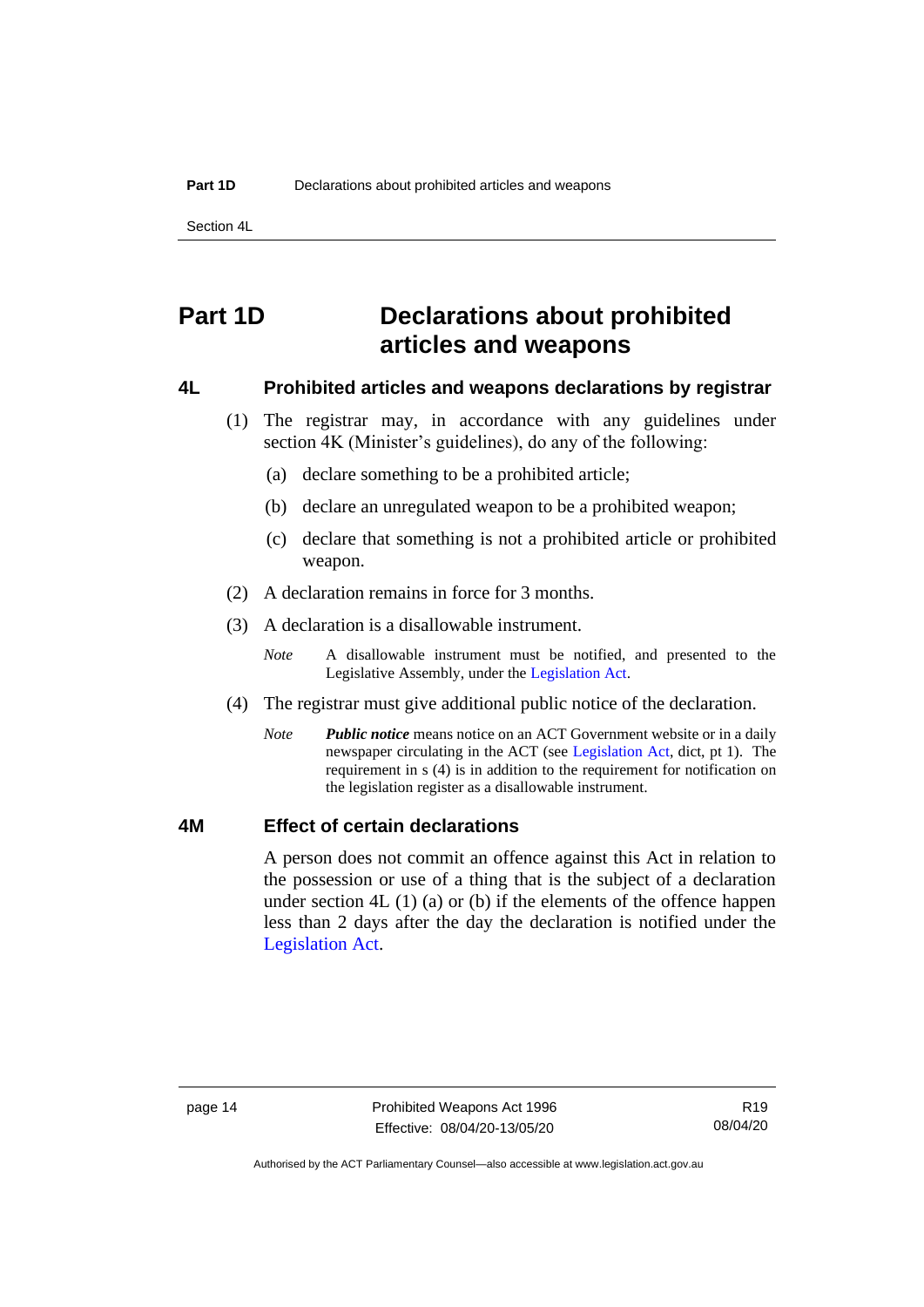## <span id="page-20-0"></span>**Part 2 Offences**

## <span id="page-20-1"></span>**5 Offence—unauthorised possession or use of prohibited weapons**

A person commits an offence if the person—

- (a) possesses or uses a prohibited weapon; and
- (b) is not authorised by a permit, or otherwise under this Act, to possess or use the weapon.

Maximum penalty: 500 penalty units, imprisonment for 5 years or both.

*Note* A reference to an Act includes a reference to the statutory instruments made or in force under the Act, including any regulation (se[e Legislation](http://www.legislation.act.gov.au/a/2001-14)  [Act,](http://www.legislation.act.gov.au/a/2001-14) s 104).

## <span id="page-20-2"></span>**6 Offence—unauthorised possession or use of prohibited articles**

A person commits an offence if the person—

- (a) possesses or uses a prohibited article; and
- (b) is not authorised by a permit, or otherwise under this Act, to possess or use the article.

Maximum penalty: 200 penalty units, imprisonment for 2 years or both.

*Note* A reference to an Act includes a reference to the statutory instruments made or in force under the Act, including any regulation (se[e Legislation](http://www.legislation.act.gov.au/a/2001-14)  [Act,](http://www.legislation.act.gov.au/a/2001-14) s 104).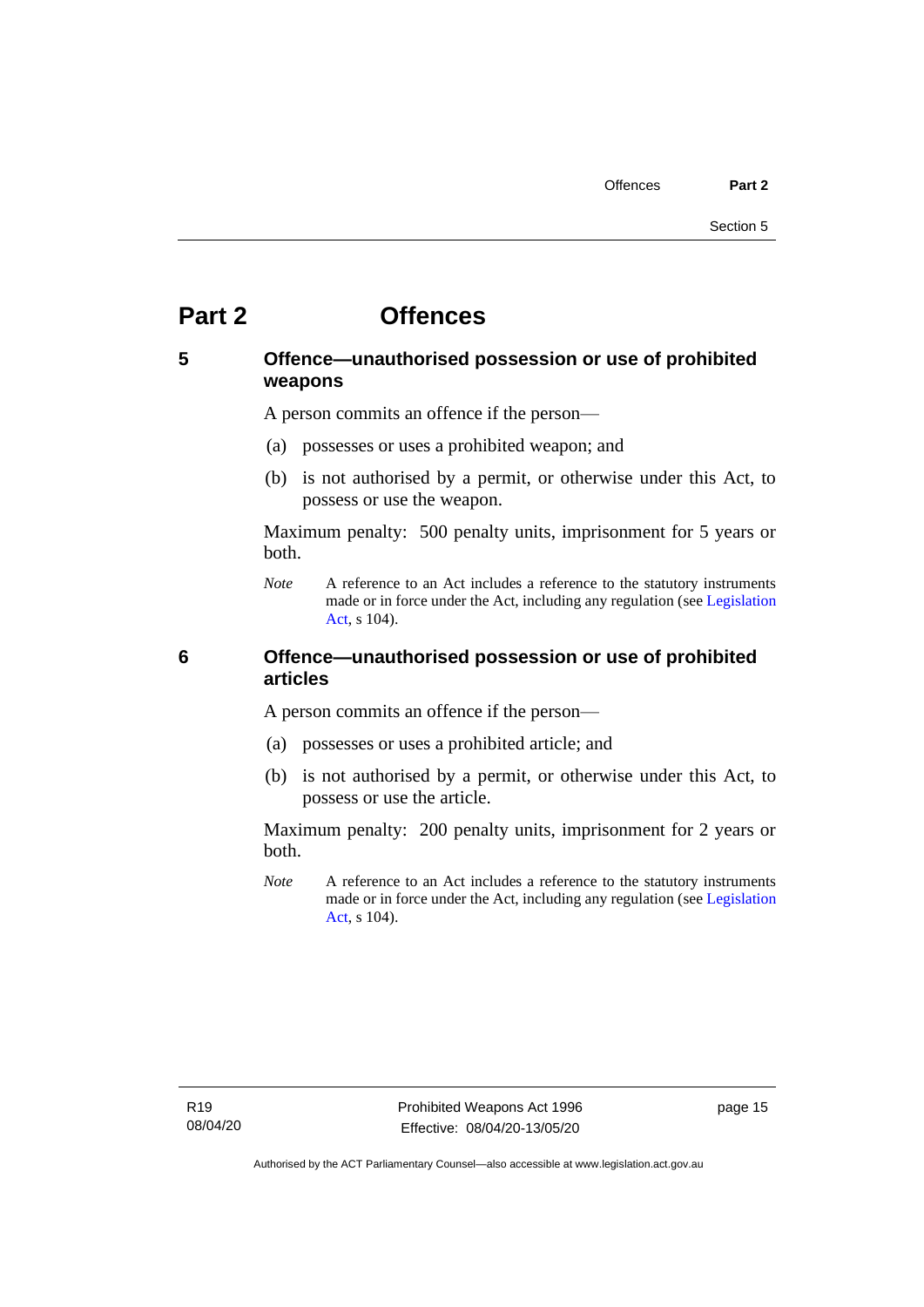#### **Part 2** Offences

### <span id="page-21-0"></span>**6A Declarations about authorised possession and use of laser pointers**

- (1) The registrar may, in accordance with any guidelines under section 6B, declare that the possession or use of a laser pointer is authorised.
	- *Note 1* A power to make a statutory instrument includes power to make different provision in relation to different matters or different classes of matters (se[e Legislation Act,](http://www.legislation.act.gov.au/a/2001-14) s 48.)
	- *Note 2* A reference to an Act includes a reference to a provision of an Act (see [Legislation Act,](http://www.legislation.act.gov.au/a/2001-14) s 7 (3)).
- (2) A declaration may provide for the authorisation—
	- (a) to apply generally or in a particular case; or
	- (b) to be conditional.
- (3) A declaration is a disallowable instrument.

*Note* A disallowable instrument must be notified, and presented to the Legislative Assembly, under the [Legislation Act.](http://www.legislation.act.gov.au/a/2001-14)

(4) In this section:

*laser pointer* means a prohibited weapon that is a hand-held article, commonly known as a laser pointer, designed or adapted to emit a laser beam with an accessible emission level of greater than 1mW.

### <span id="page-21-1"></span>**6B Guidelines for declarations under section 6A**

- (1) The Minister may make guidelines about the making of a declaration under section 6A.
- (2) The registrar must comply with any guidelines under this section.
- (3) A guideline is a disallowable instrument.
	- *Note* A disallowable instrument must be notified, and presented to the Legislative Assembly, under the [Legislation Act.](http://www.legislation.act.gov.au/a/2001-14)

Authorised by the ACT Parliamentary Counsel—also accessible at www.legislation.act.gov.au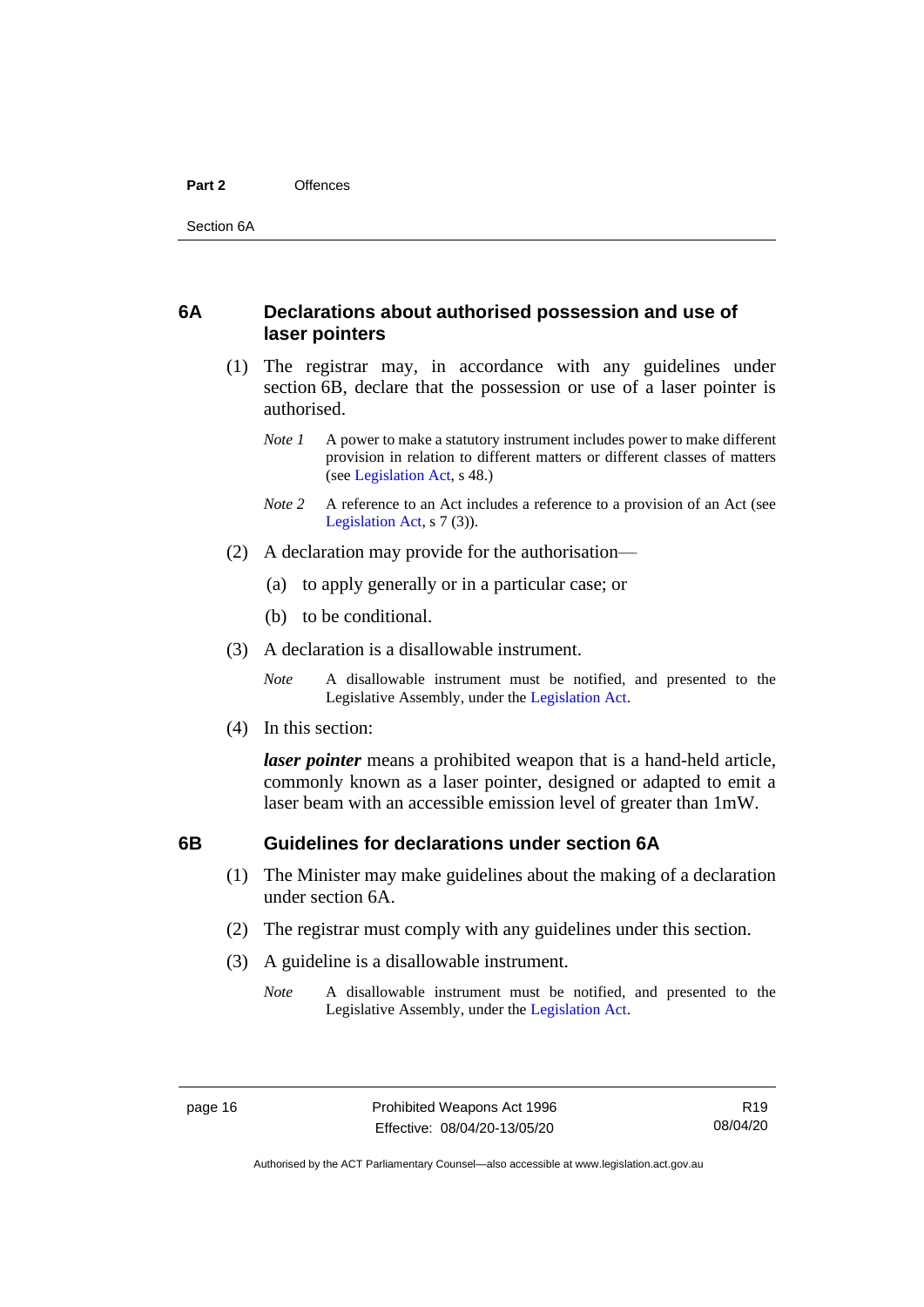### <span id="page-22-0"></span>**7 Inspection of prohibited weapons or articles by police**

- (1) A person who possesses a prohibited weapon or prohibited article must, on demand made by a police officer at any time, produce for inspection by that officer—
	- (a) the weapon or article; and
	- (b) any permit that authorises the person to possess the weapon or article.

Maximum penalty: 50 penalty units.

- (2) A person commits an offence against subsection (1) only if the police officer, when making the demand, explains to the person that failure to comply with the demand is an offence against this Act.
- (3) In subsection (1), a reference to a *prohibited weapon* or a *prohibited article* includes a reference to a part of a prohibited weapon or a prohibited article.

## <span id="page-22-1"></span>**8 Offence—disposal of prohibited weapons and articles by unauthorised holders**

- (1) A person commits an offence if—
	- (a) the person has possession of a prohibited weapon or prohibited article; and
	- (b) the person is not, or is no longer, authorised by a permit or otherwise under this Act to possess the weapon or article; and
	- (c) within 7 days after the day the person comes into possession of, or is no longer authorised to possess, the weapon or article, the person fails—
		- (i) to surrender the weapon or article to a police officer; or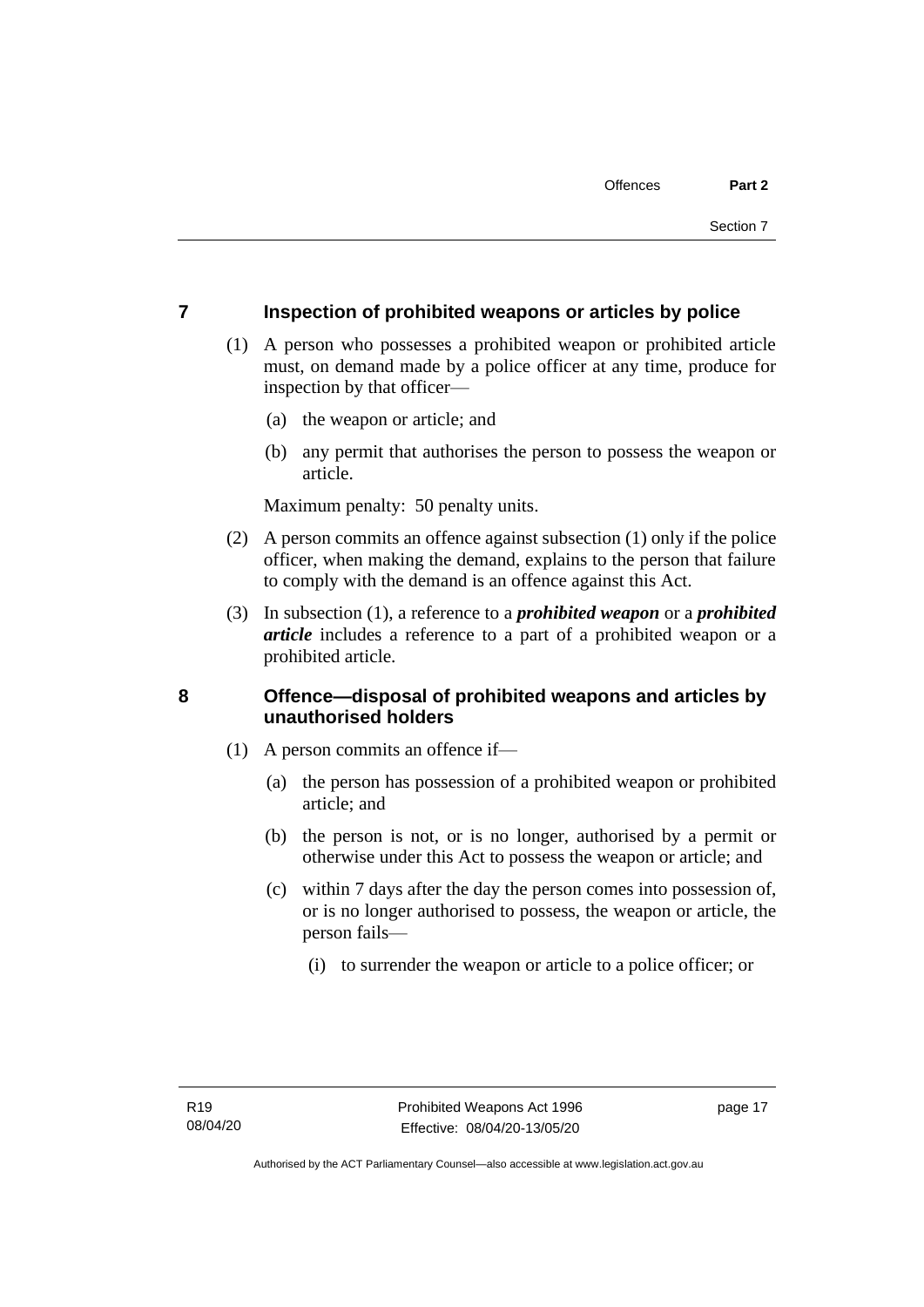(ii) to dispose of the weapon or article to someone who is authorised by a permit to possess it.

Maximum penalty: 50 penalty units, imprisonment for 6 months or both.

- (2) A person does not contravene any other provision of this Act because the person—
	- (a) disposed of or surrendered a prohibited weapon or prohibited article in accordance with this section; or
	- (b) accepted a prohibited weapon or prohibited article under this section.

page 18 Prohibited Weapons Act 1996 Effective: 08/04/20-13/05/20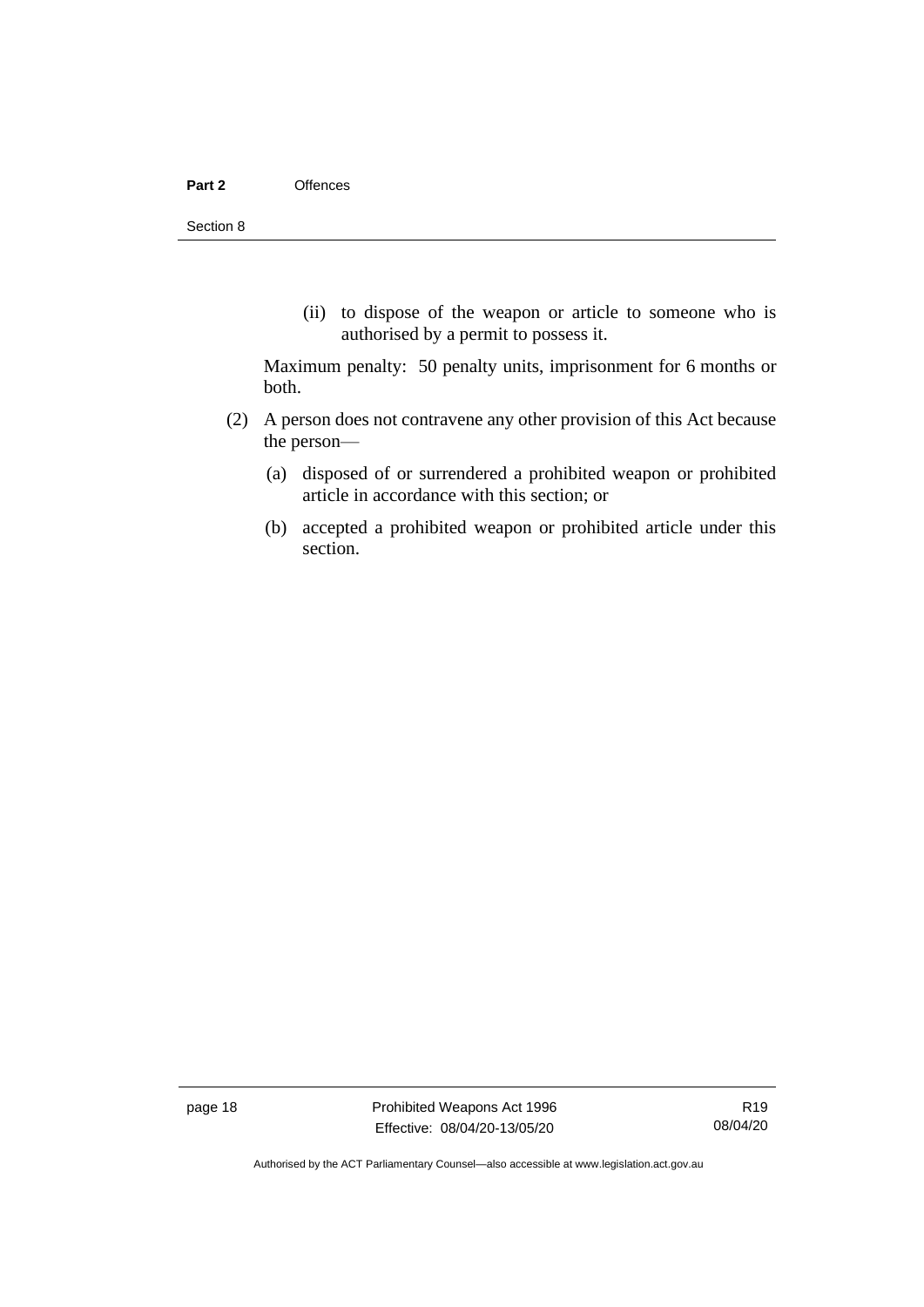## <span id="page-24-0"></span>**Part 3 Permits**

## <span id="page-24-1"></span>**9 Permits**

- (1) The registrar may issue a permit authorising the possession or use of—
	- (a) a prohibited weapon; or
	- (b) a prohibited article.
- (2) The regulations may provide for mandatory or discretionary grounds for refusing the issue of a permit.
- (3) A permit may be issued subject to conditions.
- (4) The conditions may provide for the expiration of the permit, limit the authority it confers and impose requirements on the person to whom the permit is issued.
- (5) The registrar may, for any reason the registrar considers sufficient, cancel a permit by causing written notice of its cancellation to be served on the person to whom the permit was issued.
- (6) A person to whom a permit was issued may surrender the permit for cancellation.

## <span id="page-24-2"></span>**11 Contravention of conditions**

A person to whom a permit is issued must not contravene any requirement made by the conditions of a permit.

Maximum penalty: 50 penalty units.

## <span id="page-24-3"></span>**12 Production of permit**

- (1) A person to whom a permit is issued must, on demand of a police officer at any time—
	- (a) produce the permit for inspection by the police officer if the person has the permit in his or her possession; or

page 19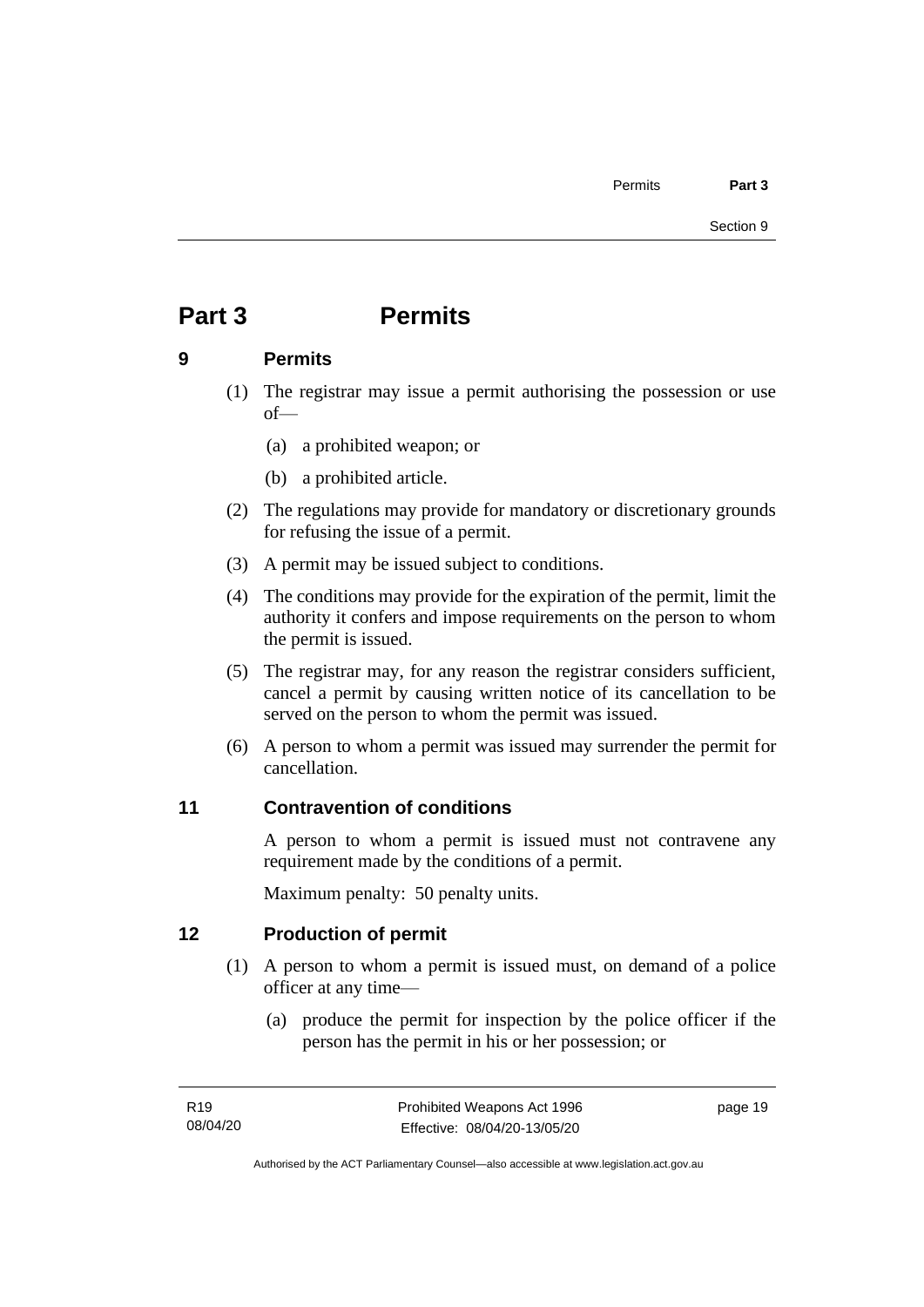#### **Part 3** Permits

(b) state the person's full name and usual place of residence to the police officer.

Maximum penalty: 50 penalty units, imprisonment for 6 months or both.

(2) A person commits an offence against subsection (1) only if the police officer, when making the demand, explains to the person that failure to comply with the demand is an offence against this Act.

## <span id="page-25-0"></span>**13 Surrender of cancelled permit**

If a permit is cancelled or expires, the person to whom it was issued must within 7 days of that cancellation or expiry, surrender it to the registrar.

Maximum penalty: 50 penalty units, imprisonment for 6 months or both.

page 20 Prohibited Weapons Act 1996 Effective: 08/04/20-13/05/20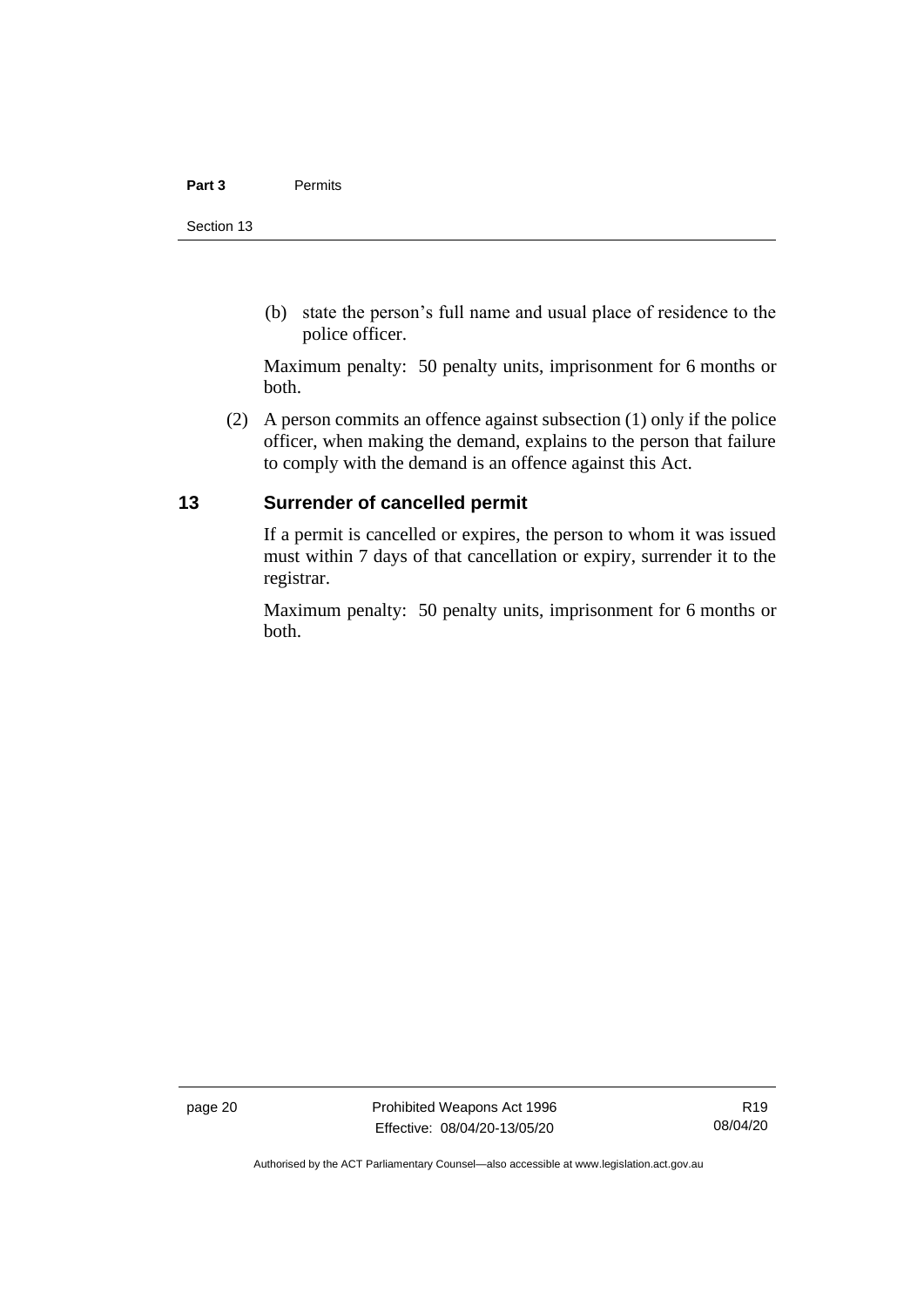## <span id="page-26-0"></span>**Part 3A Notification and review of decisions**

### <span id="page-26-1"></span>**14 Meaning of** *reviewable decision—***pt 3A**

In this part:

*reviewable decision* means a decision mentioned in schedule 3, column 3 under a provision of this Act mentioned in column 2 in relation to the decision.

## <span id="page-26-2"></span>**14A Reviewable decision notices**

If a person makes a reviewable decision, the person must give a reviewable decision notice to each entity mentioned in schedule 3, column 4 in relation to the decision.

- *Note 1* The person must also take reasonable steps to give a reviewable decision notice to any other person whose interests are affected by the decision (see *[ACT Civil and Administrative Tribunal Act 2008](http://www.legislation.act.gov.au/a/2008-35)*, s 67A).
- *Note* 2 The requirements for reviewable decision notices are prescribed under the *[ACT Civil and Administrative Tribunal Act 2008](http://www.legislation.act.gov.au/a/2008-35)*.

## <span id="page-26-3"></span>**14B Applications for review**

The following may apply to the ACAT for a review of a reviewable decision:

- (a) an entity mentioned in schedule 3, column 4 in relation to the decision;
- (b) any other person whose interests are affected by the decision.
- *Note* If a form is approved under the *[ACT Civil and Administrative Tribunal](http://www.legislation.act.gov.au/a/2008-35)  [Act 2008](http://www.legislation.act.gov.au/a/2008-35)* for the application, the form must be used.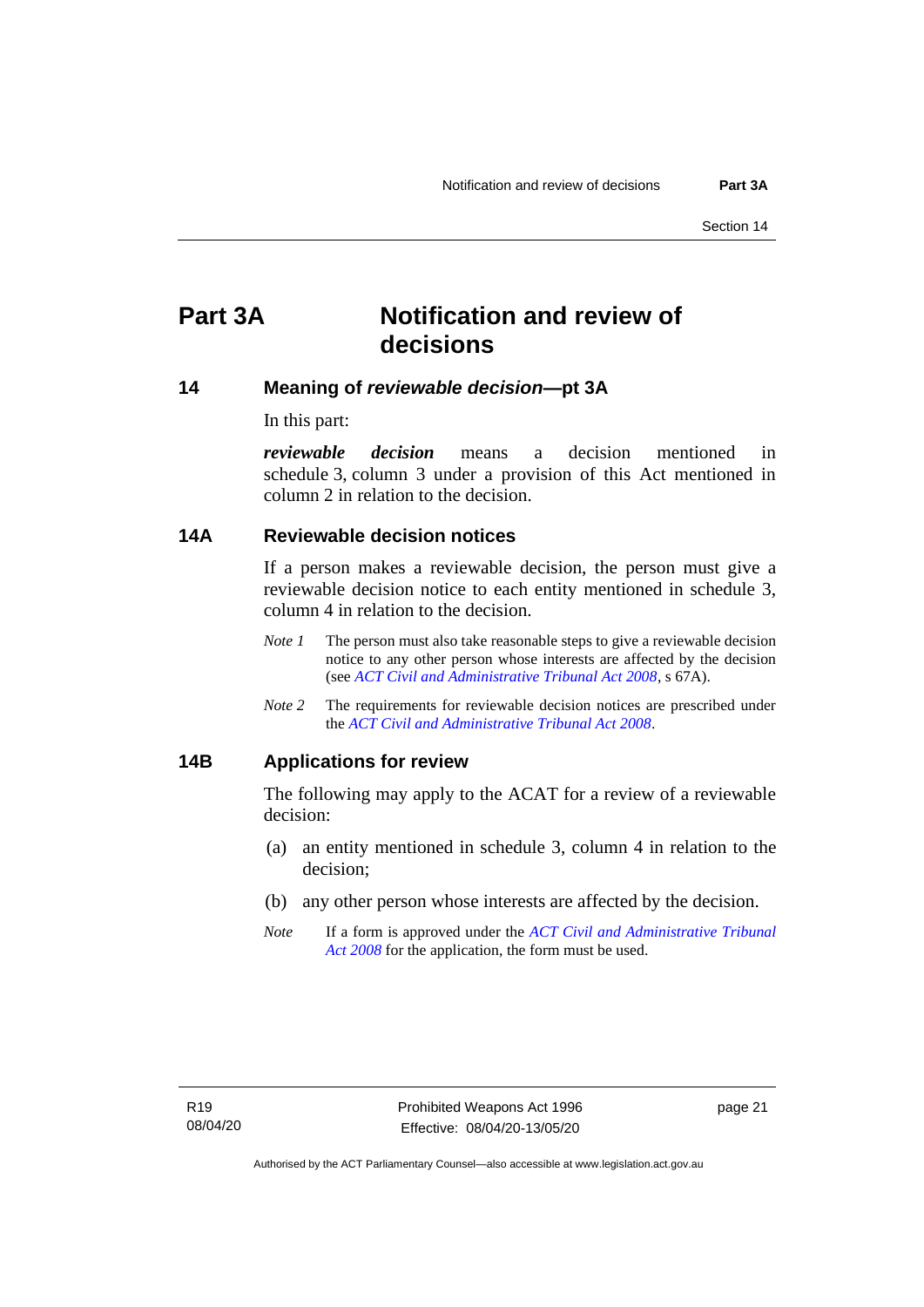#### **Part 4** Miscellaneous

Section 15

## <span id="page-27-0"></span>**Part 4 Miscellaneous**

### <span id="page-27-1"></span>**15 Information to be supplied**

A person who has possession of a prohibited weapon or prohibited article acquired from another person must, on demand made by a police officer at any time, inform the police officer of—

- (a) the name and address of the person from whom the weapon or article was acquired; and
- (b) the date on which it was acquired.

Maximum penalty: 50 penalty units.

## <span id="page-27-2"></span>**16 Disposal of surrendered or seized prohibited weapons or prohibited articles**

- (1) A magistrate may, on application by a police officer or by any person who claims to be the owner of a prohibited weapon or prohibited article surrendered to or seized by a police officer in accordance with this Act, order that the weapon or article—
	- (a) be forfeited to the Territory; or
	- (b) be returned to the person claiming to be the owner of the weapon or article; or
	- (c) be otherwise disposed of in such manner as the court thinks fit.
- (2) If a person is found guilty of an offence against this Act and a weapon or article has been seized by a police officer in connection with the offence, the court which makes the finding of guilt is taken to have ordered that the weapon or article be forfeited to the Territory.
	- *Note Found guilty*—see th[e Legislation Act,](http://www.legislation.act.gov.au/a/2001-14) dictionary, pt 1.
- (3) A weapon or article forfeited under subsection (2) may be destroyed.

Authorised by the ACT Parliamentary Counsel—also accessible at www.legislation.act.gov.au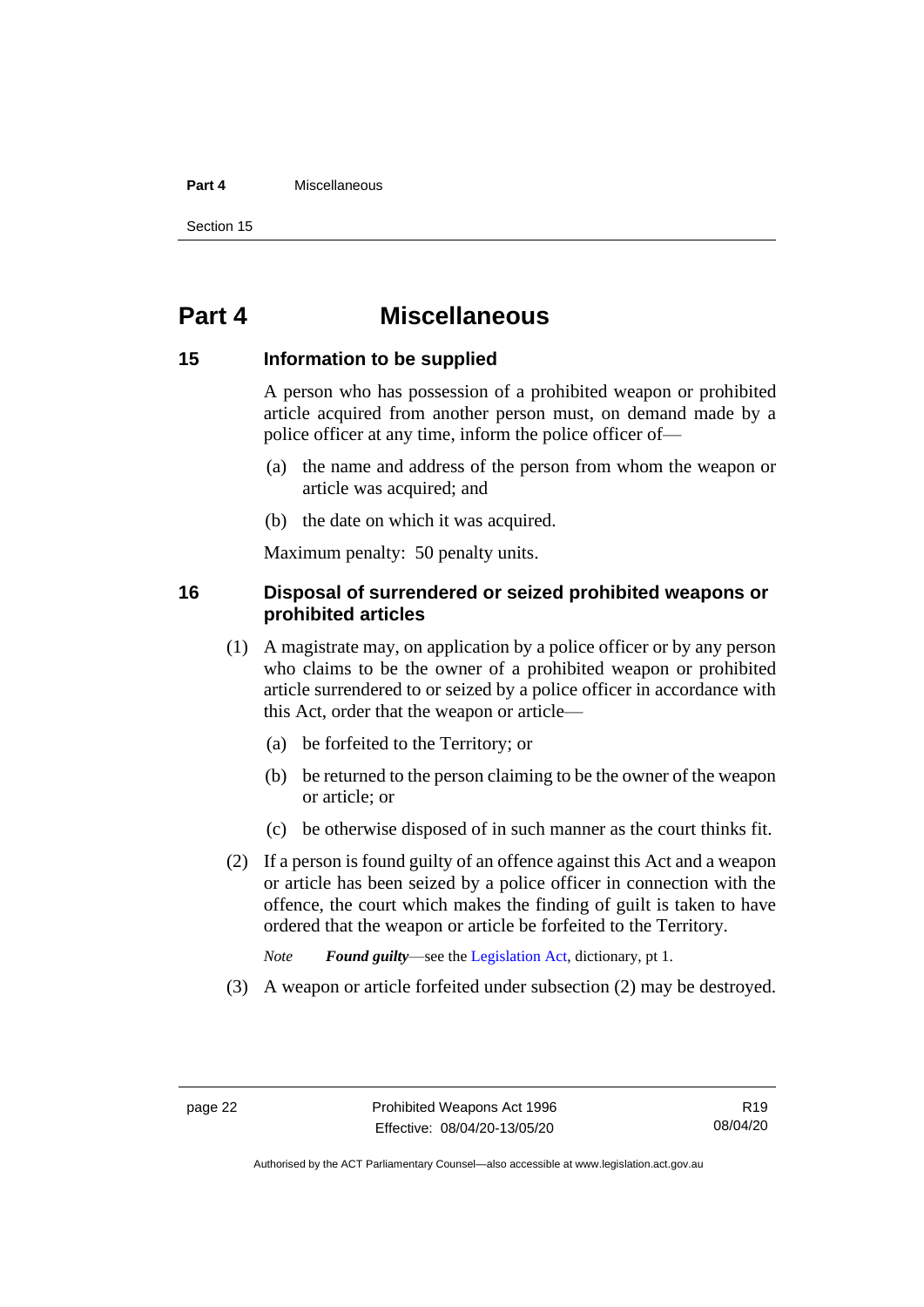## <span id="page-28-0"></span>**17 Evidentiary provisions**

A certificate signed by the registrar stating the following is evidence of the matter stated:

- (a) at a stated time or during a stated period, a stated person was, or was not, the holder of a stated permit (or of a permit for a stated prohibited weapon or prohibited article);
- (b) a permit was or was not, on a day or during a stated period, subject to a stated condition.

### <span id="page-28-1"></span>**17A Determination of fees**

- (1) The Minister may determine fees for this Act.
	- *Note* The [Legislation Act](http://www.legislation.act.gov.au/a/2001-14) contains provisions about the making of determinations and regulations relating to fees (see pt 6.3).
- (2) A determination is a disallowable instrument.
	- *Note* A disallowable instrument must be notified, and presented to the Legislative Assembly, under the [Legislation Act.](http://www.legislation.act.gov.au/a/2001-14)

### <span id="page-28-2"></span>**18 Approved forms**

- (1) The registrar may approve forms for this Act.
- (2) If the registrar approves a form for a particular purpose, the approved form must be used for that purpose.
- (3) An approved form is a notifiable instrument.
	- *Note* A notifiable instrument must be notified under the *[Legislation Act 2001](http://www.legislation.act.gov.au/a/2001-14)*.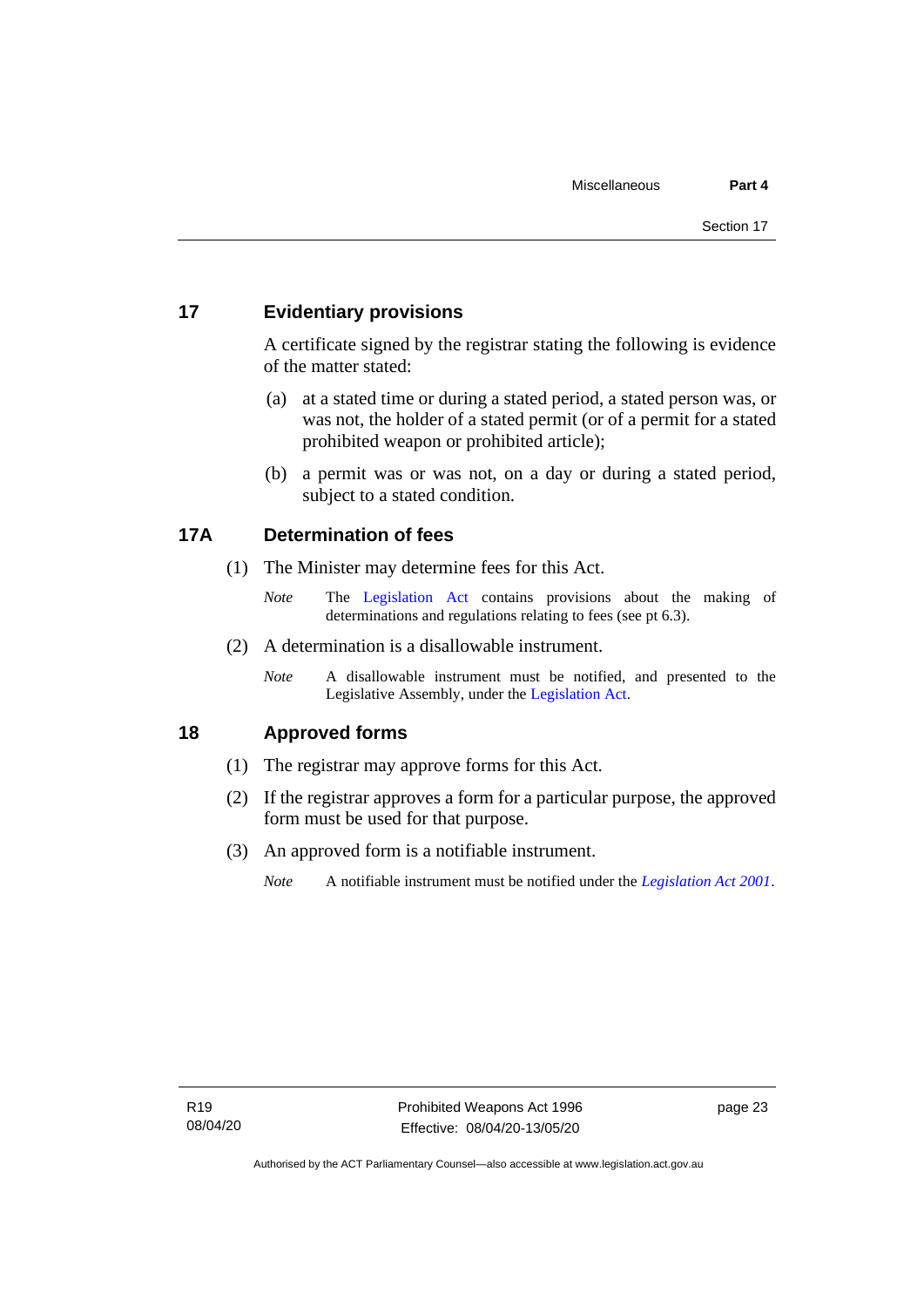#### **Part 4** Miscellaneous

Section 19

## <span id="page-29-0"></span>**19 Regulation-making power**

- (1) The Executive may make regulations for this Act.
	- *Note* Regulations must be notified, and presented to the Legislative Assembly, under the *[Legislation Act 2001](http://www.legislation.act.gov.au/a/2001-14)*.
- (2) The regulations may prescribe offences for contraventions of the regulations and prescribe maximum penalties of not more than 10 penalty units for offences against the regulations.

page 24 Prohibited Weapons Act 1996 Effective: 08/04/20-13/05/20

R19 08/04/20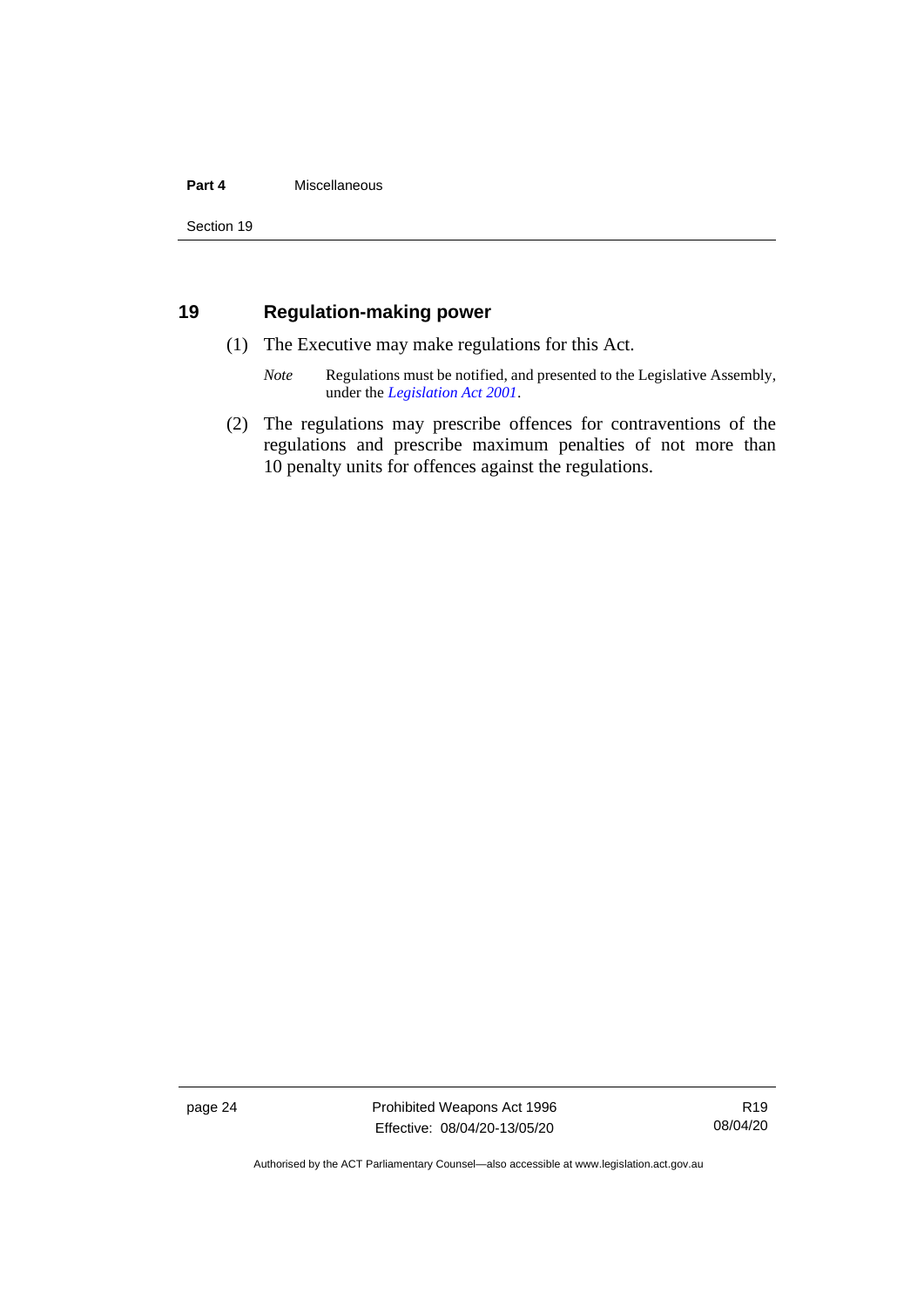## <span id="page-30-0"></span>**Part 6 COVID-19 emergency response**

## <span id="page-30-1"></span>**55 Declaration—COVID-19 emergency response**

- (1) The Minister may, for the purpose of responding to the public health emergency caused by the COVID-19 pandemic, make a declaration prohibiting the registrar from issuing a permit under this Act.
	- *Note* Power to make a statutory instrument includes power to make different provision in relation to different matters or different classes of matters, and to make an instrument that applies differently by reference to stated exceptions or factors (see [Legislation Act,](http://www.legislation.act.gov.au/a/2001-14) s 48).
- (2) A declaration is a disallowable instrument.
	- *Note* A disallowable instrument must be notified, and presented to the Legislative Assembly, under the [Legislation Act.](http://www.legislation.act.gov.au/a/2001-14)
- (3) A declaration expires on—
	- (a) the day the *[Public Health \(Emergency\) Declaration 2020 \(No](https://legislation.act.gov.au/ni/2020-153/) 1)* (NI2020-153), as extended or further extended, ends (the *declaration end date*); or
	- (b) if the Minister considers that the effect of the COVID-19 pandemic justifies a later day, being a day not later than 3 months after the declaration end date—a later day notified by the Minister before the declaration end date.
- (4) A notification under subsection (3) (b) is a notifiable instrument.

*Note* A notifiable instrument must be notified under the [Legislation Act.](http://www.legislation.act.gov.au/a/2001-14)

### <span id="page-30-2"></span>**56 Expiry—pt 6**

This part expires on the day the *[Public Health \(Emergency\)](https://legislation.act.gov.au/ni/2020-153/)  [Declaration 2020 \(No 1\)](https://legislation.act.gov.au/ni/2020-153/)* (NI2020-153), as extended or further extended, ends.

page 25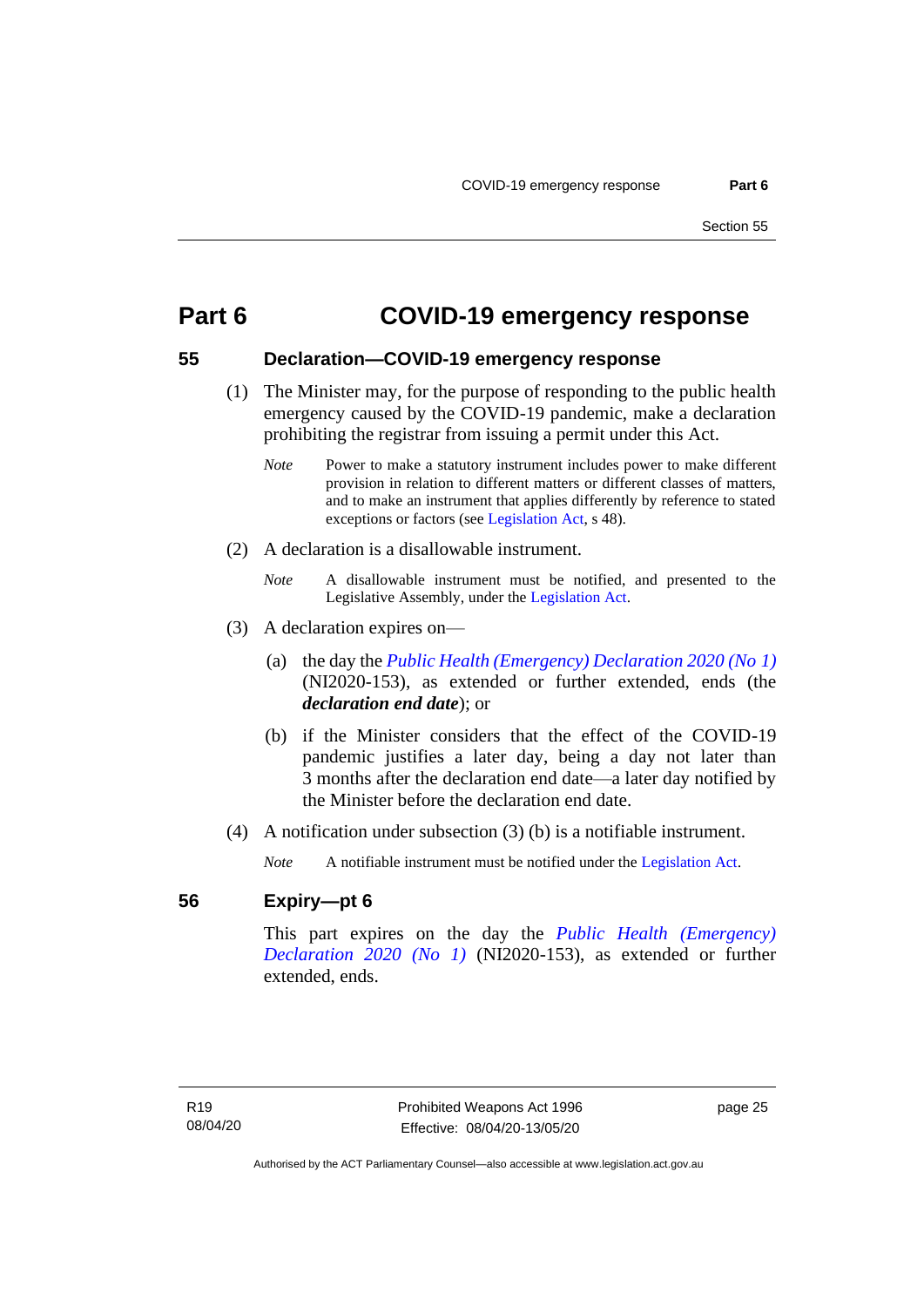**Schedule 1** Prohibited weapons<br>**Part 1.1** Prohibited bladed we Prohibited bladed weapons

## <span id="page-31-0"></span>**Schedule 1 Prohibited weapons**

<span id="page-31-1"></span>(see s 4A)

## **Part 1.1 Prohibited bladed weapons**

| column 1<br>item | column <sub>2</sub>                                                                                                        | description |                                                                                                                                                                                     |                 |
|------------------|----------------------------------------------------------------------------------------------------------------------------|-------------|-------------------------------------------------------------------------------------------------------------------------------------------------------------------------------------|-----------------|
| $\mathbf{1}$     | a flick knife or other similar device that has a blade folded or<br>recessed into the handle which opens automatically by— |             |                                                                                                                                                                                     |                 |
|                  | (a)                                                                                                                        |             | gravity or centrifugal force; or                                                                                                                                                    |                 |
|                  | (b)                                                                                                                        |             | pressure applied to a button, spring or device in or attached<br>to the handle of the device                                                                                        |                 |
| $\overline{2}$   |                                                                                                                            |             | a sheath knife or other similar device that has a sheath that<br>withdraws into the handle by-                                                                                      |                 |
|                  | (a)                                                                                                                        |             | gravity or centrifugal force; or                                                                                                                                                    |                 |
|                  | (b)                                                                                                                        |             | pressure applied to a button, spring or device in or attached<br>to the handle of the device                                                                                        |                 |
| 3                |                                                                                                                            | instrument- | a dagger or other similar device, that has a sharp-pointed stabbing                                                                                                                 |                 |
|                  | (a)                                                                                                                        |             | that can be concealed on the person; and                                                                                                                                            |                 |
|                  | (b)                                                                                                                        | $that$ —    |                                                                                                                                                                                     |                 |
|                  |                                                                                                                            | (i)         | has a flat blade with cutting edges (whether serrated<br>or non-serrated) along the length of both sides; or                                                                        |                 |
|                  |                                                                                                                            | (ii)        | has a needle-like blade, the cross section of which is<br>elliptical or has three or more sides; and                                                                                |                 |
|                  |                                                                                                                            | (iii)       | is not a sword or bayonet                                                                                                                                                           |                 |
|                  | <b>Example</b>                                                                                                             |             |                                                                                                                                                                                     |                 |
|                  |                                                                                                                            |             | Urban Skinner push dagger                                                                                                                                                           |                 |
|                  | Note                                                                                                                       |             | An example is part of the Act, is not exhaustive and may extend, but<br>does not limit, the meaning of the provision in which it appears (see<br>Legislation Act, s 126 and s 132). |                 |
| page 26          |                                                                                                                            |             | Prohibited Weapons Act 1996                                                                                                                                                         | R <sub>19</sub> |

Effective: 08/04/20-13/05/20

08/04/20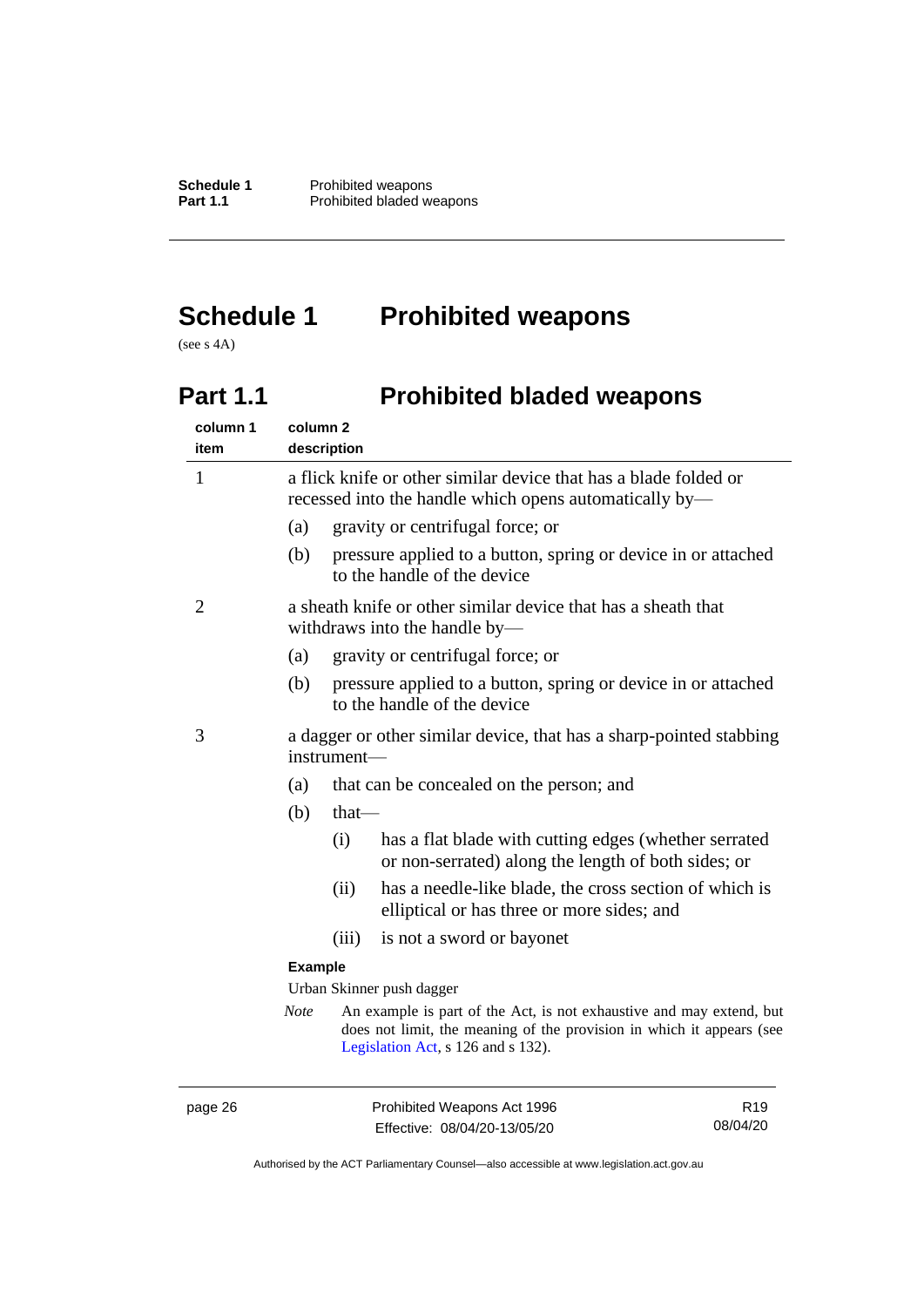| column 1<br>item | column <sub>2</sub><br>description                                                                                                         |
|------------------|--------------------------------------------------------------------------------------------------------------------------------------------|
| 4                | a butterfly knife, balisong or other similar device that consists of a<br>blade (whether single-edged or multi-edged) or spike that-       |
|                  | fits within 2 handles attached to the blade or spike by<br>(a)<br>transverse pivot points; and                                             |
|                  | can be opened by gravity or centrifugal force<br>(b)                                                                                       |
| 5                | a star knife or other similar device that—                                                                                                 |
|                  | consists of 2 or more angular points, blades or spikes that<br>(a)<br>spreads out about a central axis point; and                          |
|                  | is designed to spin around the knife's central axis point in<br>(b)<br>flight when thrown at a target                                      |
| 6                | a trench knife or other similar device that—                                                                                               |
|                  | consists of a blade (whether single-edged or multi-edged) or<br>(a)<br>spike; and                                                          |
|                  | is fitted with a handle made of a hard substance; and<br>(b)                                                                               |
|                  | is either made or modified to be fitted over the knuckles of<br>(c)<br>the hand of the user-                                               |
|                  | to protect the knuckles; and<br>(i)                                                                                                        |
|                  | (ii)<br>to increase the effect of a punch or blow                                                                                          |
| 7                | a knife that can discharge a blade as a projectile by a spring<br>mechanism or other means (known as a ballistic knife)                    |
| 8                | a blade, knife or axe that is either made or modified to be thrown                                                                         |
| 9                | a claw (known as a hand or foot claw) made or modified to be<br>attached to or worn on the hand or foot to cause injury to someone<br>else |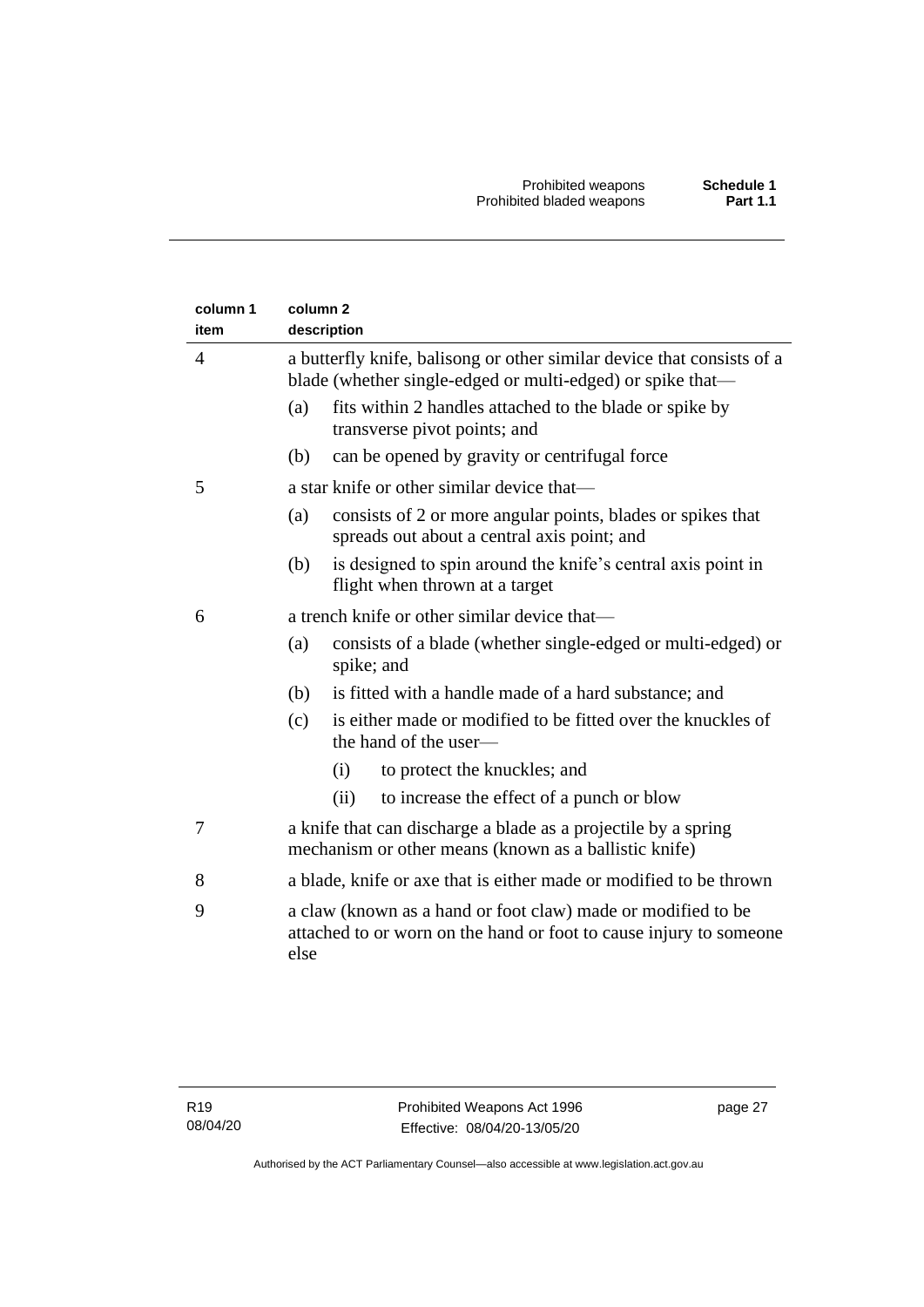| Schedule 1      | Prohibited weapons        |
|-----------------|---------------------------|
| <b>Part 1.1</b> | Prohibited bladed weapons |

| column 1<br>item | column 2<br>description                                                                                       |
|------------------|---------------------------------------------------------------------------------------------------------------|
| 10               | an article or other thing that—                                                                               |
|                  | because of its appearance is capable of being mistaken for<br>(a)<br>something else that is not a weapon; and |
|                  | disguises or conceals within it a single-edged or multi-<br>(b)<br>edged blade or spike                       |
|                  | <b>Example</b>                                                                                                |
|                  | credit card knife                                                                                             |

page 28 **Prohibited Weapons Act 1996** Effective: 08/04/20-13/05/20

R19 08/04/20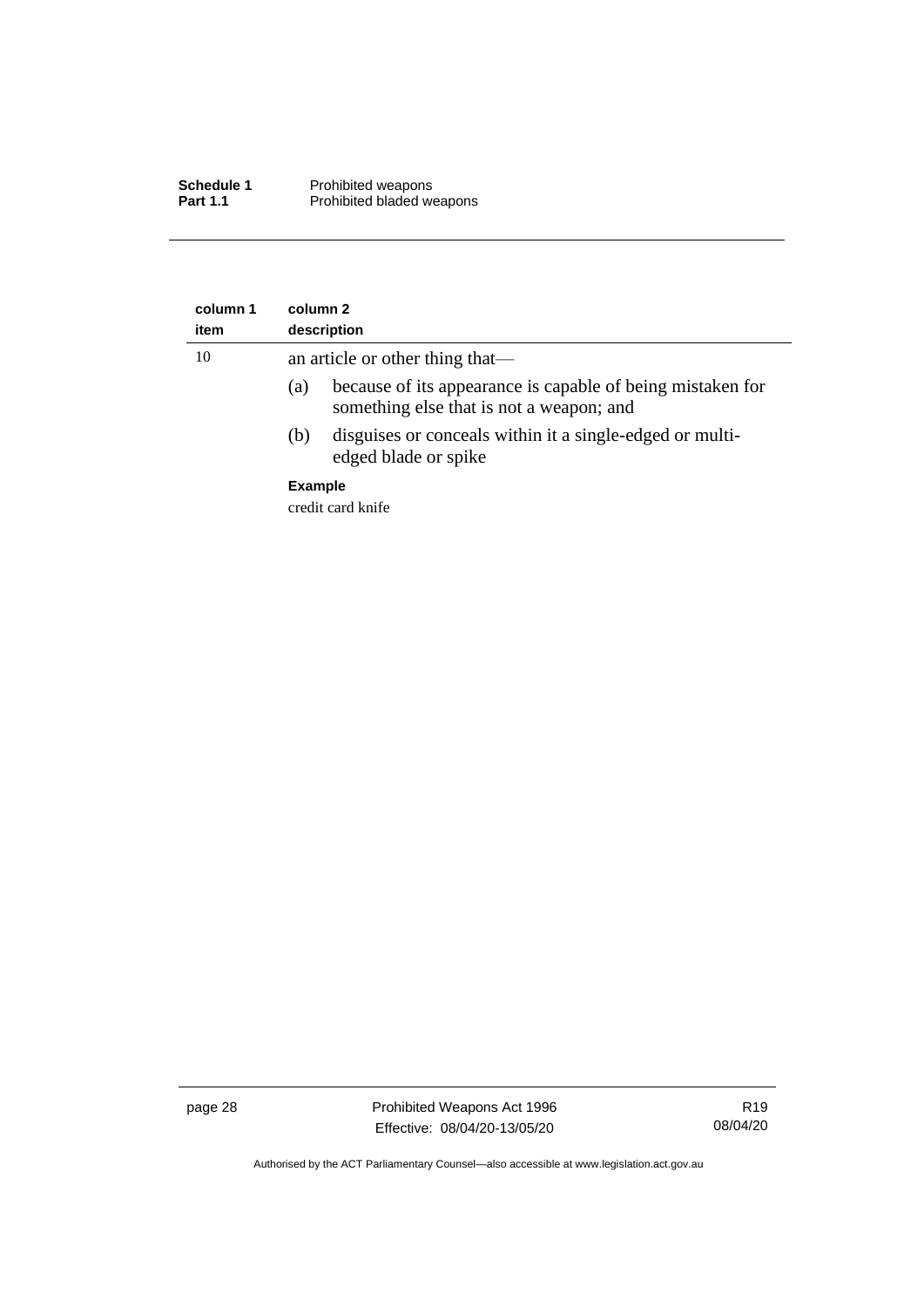## <span id="page-34-0"></span>**Part 1.2 Prohibited hand weapons**

| column 1<br>item | column <sub>2</sub><br>description                                                                                                                                                           |
|------------------|----------------------------------------------------------------------------------------------------------------------------------------------------------------------------------------------|
| $\mathbf{1}$     | a knuckle-duster or other similar device, made or modified to be<br>fitted over the knuckles of the hand of the user—                                                                        |
|                  | to protect the knuckles; and<br>(a)                                                                                                                                                          |
|                  | (b)<br>to increase the effect of a punch or other blow                                                                                                                                       |
| $\overline{2}$   | a sap glove or other weighted glove (including a fingerless glove)<br>made or modified to be used as a weapon                                                                                |
| 3                | a studded glove, or other similar hand covering, that incorporates<br>protrusions designed to puncture or bruise the skin                                                                    |
| 4                | a mace or other similar device (other than a ceremonial mace<br>made for use solely as a symbol of authority on ceremonial<br>occasions) that-                                               |
|                  | (a)<br>can cause injury; and                                                                                                                                                                 |
|                  | (b)<br>consists of a club or staff fitted with a flanged or spiked<br>head                                                                                                                   |
| 5                | a flail or other similar device consisting of a staff or handle that<br>has fitted to 1 end, by any means, a freely swinging part armed<br>with spikes or studded with any protruding matter |
| 6                | a whip, the lash of which is comprised completely or partly of<br>metal                                                                                                                      |
| 7                | a cat-o'-nine-tails or other similar device whether or not it has<br>9 lashes                                                                                                                |
| 8                | nunchakus or kung-fu sticks or other similar device                                                                                                                                          |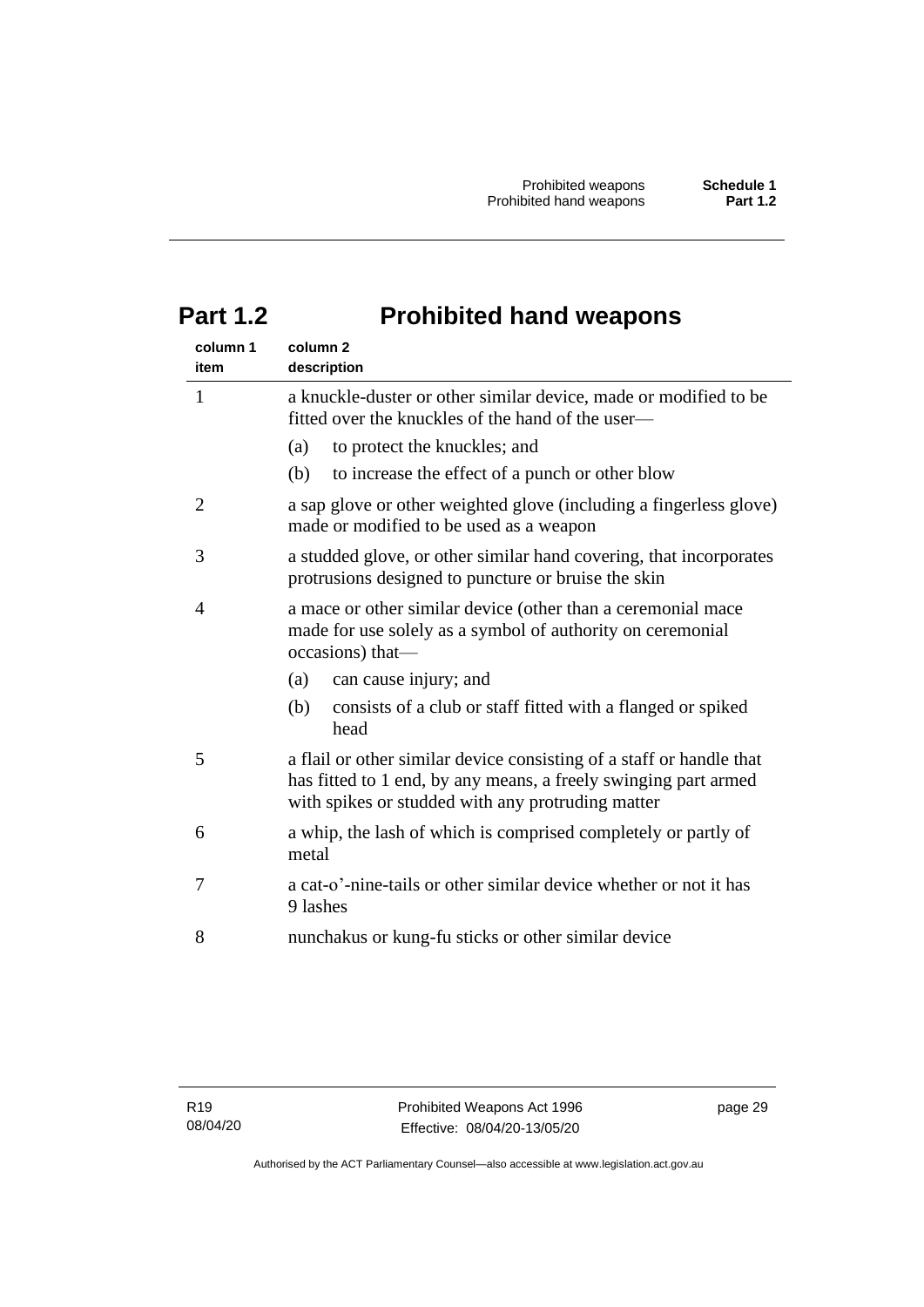| column 1            | column 2                                                                                           |  |
|---------------------|----------------------------------------------------------------------------------------------------|--|
| description<br>item |                                                                                                    |  |
| 9                   | a side-handled baton or other similar device that—                                                 |  |
|                     | consists of a baton, staff or rod; and<br>(a)                                                      |  |
|                     | is made of a hard substance; and<br>(b)                                                            |  |
|                     | has fitted to 1 side a handle (whether or not permanently<br>(c)<br>fixed)                         |  |
| 10                  | an extendable or telescopic baton, made or modified so that the<br>length of the baton extends by— |  |
|                     | gravity; or<br>(a)                                                                                 |  |
|                     | centrifugal force; or<br>(b)                                                                       |  |
|                     | pressure applied to a button, spring or device in or attached<br>(c)<br>to the handle of the baton |  |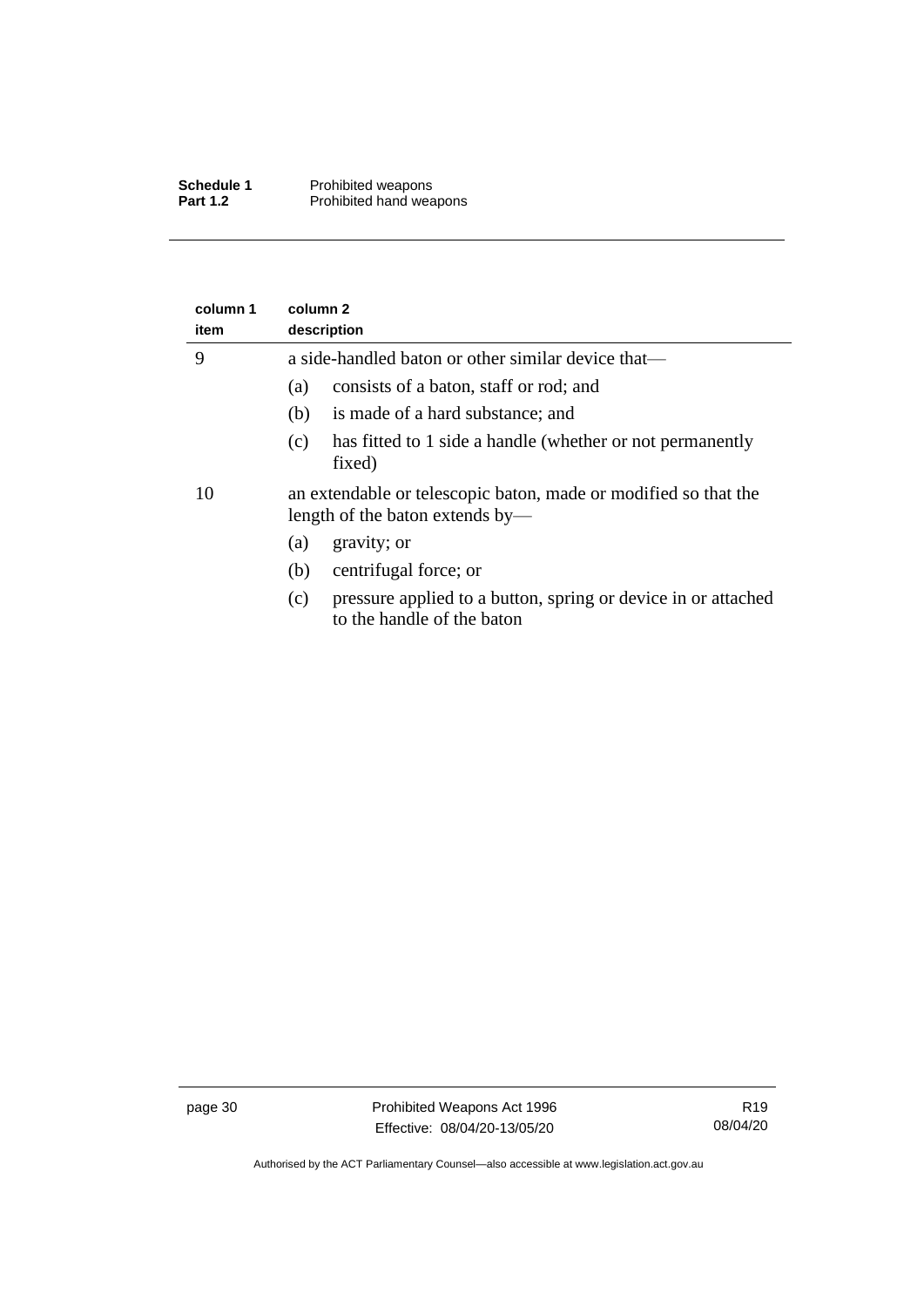## <span id="page-36-0"></span>**Part 1.3 Prohibited missile weapons**

| column 1<br>item | column 2<br>description                                                                                                                                                                            |  |
|------------------|----------------------------------------------------------------------------------------------------------------------------------------------------------------------------------------------------|--|
| 1                | a spear gun with an overall length of less than 45cm when<br>unloaded                                                                                                                              |  |
| 2                | a hunting sling, catapult or sling shot made or modified for use<br>with, or a component part of which is, a brace that-                                                                           |  |
|                  | fits or rests on the forearm or other part of the body; and<br>(a)                                                                                                                                 |  |
|                  | supports the wrist or forearm against the tension of the<br>(b)<br>material used to propel a projectile                                                                                            |  |
|                  | <b>Example</b>                                                                                                                                                                                     |  |
|                  | a Saunders 'falcon' hunting sling                                                                                                                                                                  |  |
|                  | An example is part of the Act, is not exhaustive and may extend, but<br><b>Note</b><br>does not limit, the meaning of the provision in which it appears (see<br>Legislation Act, s 126 and s 132). |  |
| 3                | a crossbow or other similar device manufactured on or after<br>1 January 1900                                                                                                                      |  |
| 4                | a blow gun, blow-pipe or dart projector that consists of a pipe or<br>tube through which a dart or other device can be projected by—                                                               |  |
|                  | the exhaled breath of the user; or<br>(a)                                                                                                                                                          |  |
|                  | the use of an elasticised band; or<br>(b)                                                                                                                                                          |  |
|                  | (c)<br>means other than by an explosive                                                                                                                                                            |  |
| 5                | a shark dart or other similar device designed to expel, on or after<br>contact, a gas or other substance that can cause bodily harm                                                                |  |
|                  | <b>Example</b>                                                                                                                                                                                     |  |
|                  | a Farallon shark dart                                                                                                                                                                              |  |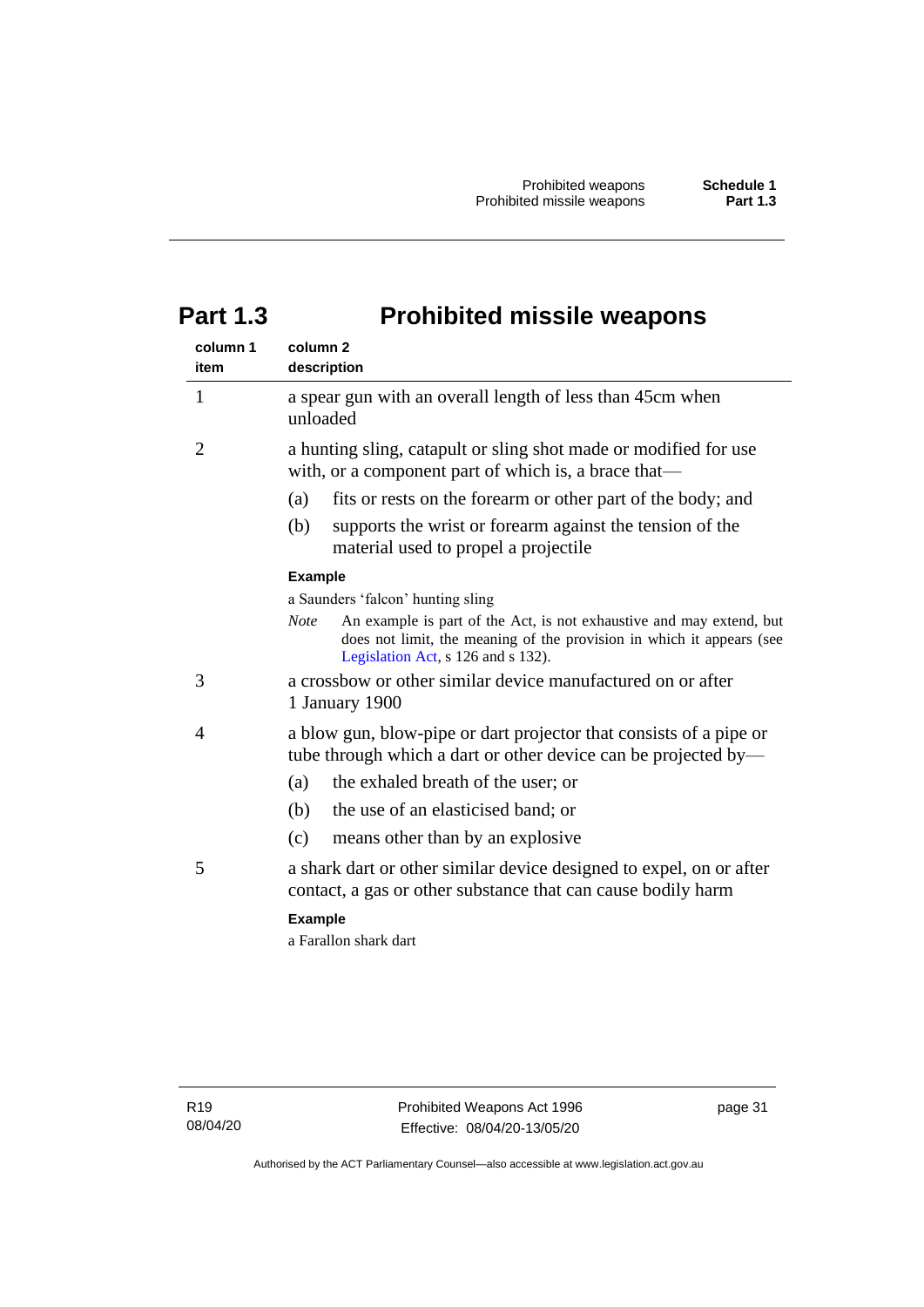**Schedule 1** Prohibited weapons<br> **Part 1.4** Other prohibited wea Other prohibited weapons

## <span id="page-37-0"></span>**Part 1.4 Other prohibited weapons**

| column 1<br>item            | column <sub>2</sub><br>description                                                                                                                                                                 |  |
|-----------------------------|----------------------------------------------------------------------------------------------------------------------------------------------------------------------------------------------------|--|
| 1                           | an explosive, incendiary, irritant or poison gas—                                                                                                                                                  |  |
|                             | (a)<br>bomb; or                                                                                                                                                                                    |  |
|                             | (b)<br>grenade; or                                                                                                                                                                                 |  |
|                             | rocket with a propellant charge of more than 100g; or<br>(c)                                                                                                                                       |  |
|                             | missile with an explosive or incendiary charge of more than<br>(d)<br>$7g$ ; or                                                                                                                    |  |
|                             | mine<br>(e)                                                                                                                                                                                        |  |
| 2                           | a device or apparatus made or modified for use with a gas or<br>liquid, if the device or apparatus is—                                                                                             |  |
|                             | capable of killing or incapacitating someone; or<br>(a)                                                                                                                                            |  |
|                             | made or modified to kill or incapacitate someone<br>(b)                                                                                                                                            |  |
| 3                           | A flame thrower or any other device of military design that can<br>propel ignited incendiary fuel                                                                                                  |  |
| 4                           | A hand-held or other electric device designed to administer an<br>electric shock on contact, other than a piece of medical equipment<br>or electric prod designed exclusively for use with animals |  |
|                             | Example-hand-held electric device                                                                                                                                                                  |  |
| a taser self-defence weapon |                                                                                                                                                                                                    |  |
|                             | <b>Examples-other electric device</b>                                                                                                                                                              |  |
|                             | a taxi protection cushion system<br>1                                                                                                                                                              |  |
|                             | 2<br>a super safety suitcase                                                                                                                                                                       |  |
|                             | An example is part of the Act, is not exhaustive and may extend, but does<br><b>Note</b><br>not limit, the meaning of the provision in which it appears (see<br>Legislation Act, s 126 and s 132). |  |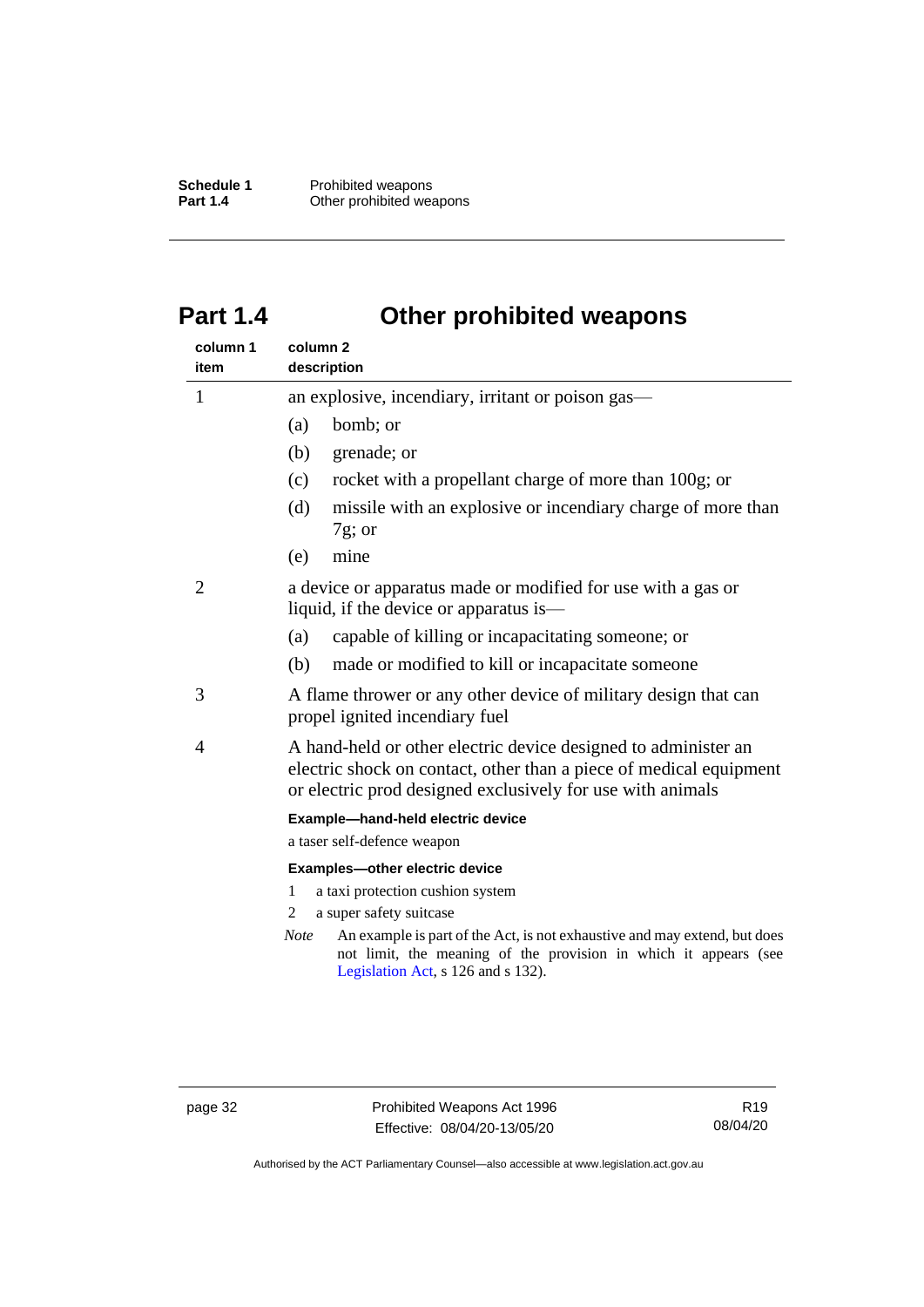| column 1<br>item | column <sub>2</sub><br>description                                                                                                                                                                            |  |
|------------------|---------------------------------------------------------------------------------------------------------------------------------------------------------------------------------------------------------------|--|
| 5                | a thing made or intended as a defence or antipersonnel spray that<br>can discharge by any means an irritant (other than an irritant<br>matter mentioned in item 6) in liquid, powder, gas or chemical<br>form |  |
| 6                | a thing made or intended as a defence or antipersonnel spray that<br>can discharge by any means an irritant in liquid, powder, gas or<br>chemical form, including but not limited to the following:           |  |
|                  | chloroacetophenone, known as CN;<br>(a)                                                                                                                                                                       |  |
|                  | orthochlorobenzalmalononitrile, known as CS;<br>(b)                                                                                                                                                           |  |
|                  | dypenylaminechloroarsone, known as DM or Adamsite;<br>(c)                                                                                                                                                     |  |
|                  | oleoresin capsicum, known as OC<br>(d)                                                                                                                                                                        |  |
| 7                | an acoustic or light-emitting antipersonnel device made or<br>modified-                                                                                                                                       |  |
|                  | to cause permanent or temporary incapacity or disability to<br>(a)<br>a person; or                                                                                                                            |  |
|                  | to otherwise physically disorientate a person<br>(b)                                                                                                                                                          |  |
| 8                | hand-held articles, commonly known as laser pointers, designed<br>or adapted to emit a laser beam with an accessible emission level<br>of greater than 1mW                                                    |  |
|                  |                                                                                                                                                                                                               |  |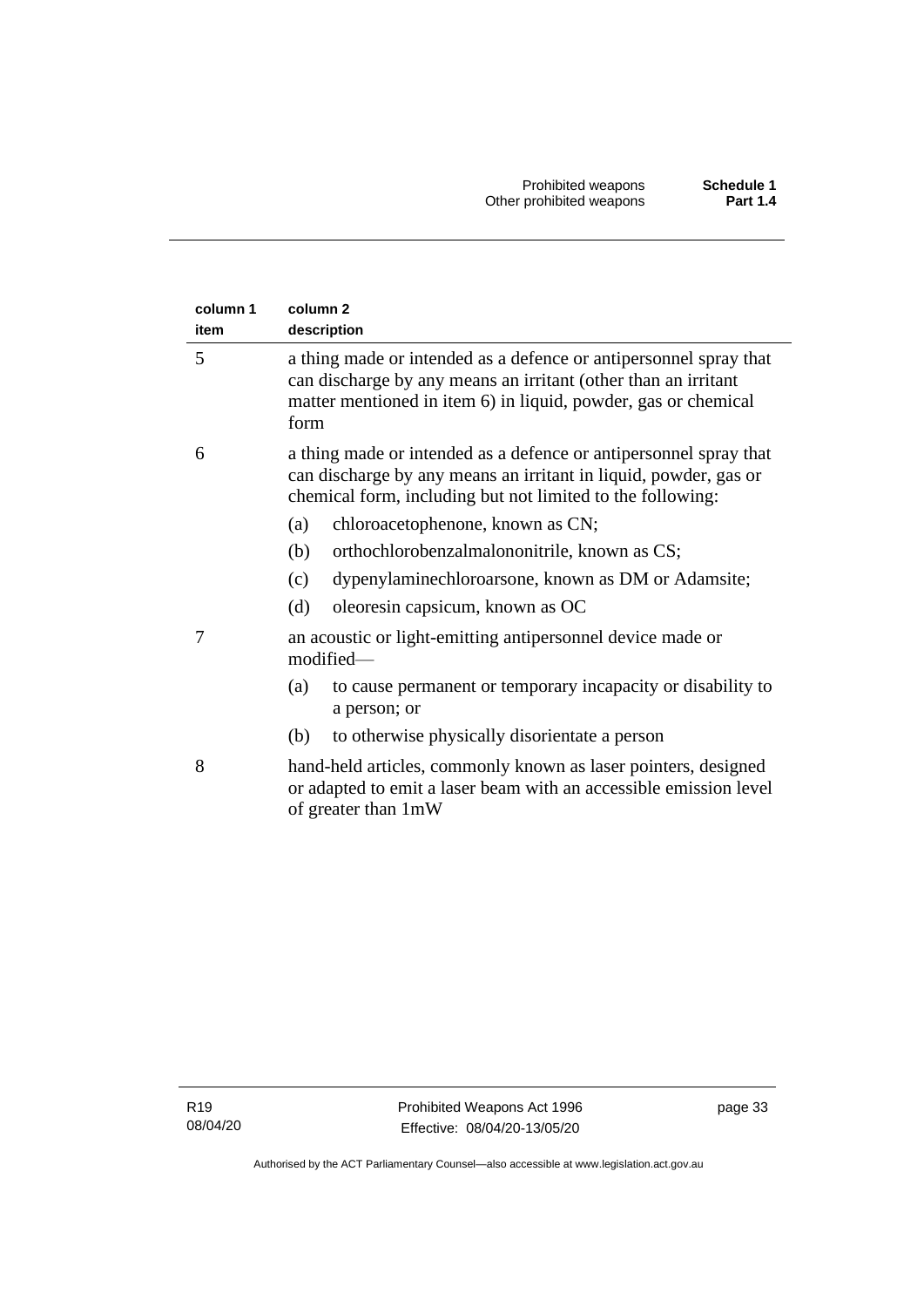## <span id="page-39-0"></span>**Schedule 2 Prohibited articles**

| (see s 4B)<br>column 1 | column 2<br>description                                                                                                                                                                            |  |  |
|------------------------|----------------------------------------------------------------------------------------------------------------------------------------------------------------------------------------------------|--|--|
| item                   |                                                                                                                                                                                                    |  |  |
| 1                      | body armour                                                                                                                                                                                        |  |  |
| $\overline{2}$         | a modified article of clothing, accessory or adornment a purpose<br>of which is to disguise or conceal a weapon                                                                                    |  |  |
|                        | <b>Examples-modified articles</b>                                                                                                                                                                  |  |  |
|                        | a walking stick containing a sword<br>1                                                                                                                                                            |  |  |
|                        | 2<br>a riding crop containing a stiletto                                                                                                                                                           |  |  |
|                        | a Bowen knife belt<br>3                                                                                                                                                                            |  |  |
|                        | <b>Note</b><br>An example is part of the Act, is not exhaustive and may extend, but does<br>not limit, the meaning of the provision in which it appears (see<br>Legislation Act, s 126 and s 132). |  |  |
| 3                      | a suppressor                                                                                                                                                                                       |  |  |
| 4                      | equipment made or modified to make a smoke screen                                                                                                                                                  |  |  |
| 5                      | a trip flare                                                                                                                                                                                       |  |  |
| 6                      | a rimfire magazine with a capacity of more than 15 rounds                                                                                                                                          |  |  |
| 7                      | a pistol magazine with a capacity of more than 10 rounds                                                                                                                                           |  |  |
| 8                      | a centre-fire self-loading rifle magazine, or shotgun magazine,<br>with a capacity of more than 5 rounds                                                                                           |  |  |
| 9                      | a detachable centre-fire rifle magazine (other than a centre-fire<br>self-loading rifle magazine) with a capacity of more than<br>10 rounds                                                        |  |  |
| 10                     | a shotgun tubular magazine extension to extend the capacity of a<br>shotgun magazine to more than 5 rounds                                                                                         |  |  |
| 11                     | a device that converts a firearm so it can fire in a fully automatic<br>condition                                                                                                                  |  |  |
| 12                     | a folding, detachable, telescopic or collapsible stock                                                                                                                                             |  |  |

page 34 Prohibited Weapons Act 1996 Effective: 08/04/20-13/05/20

R19 08/04/20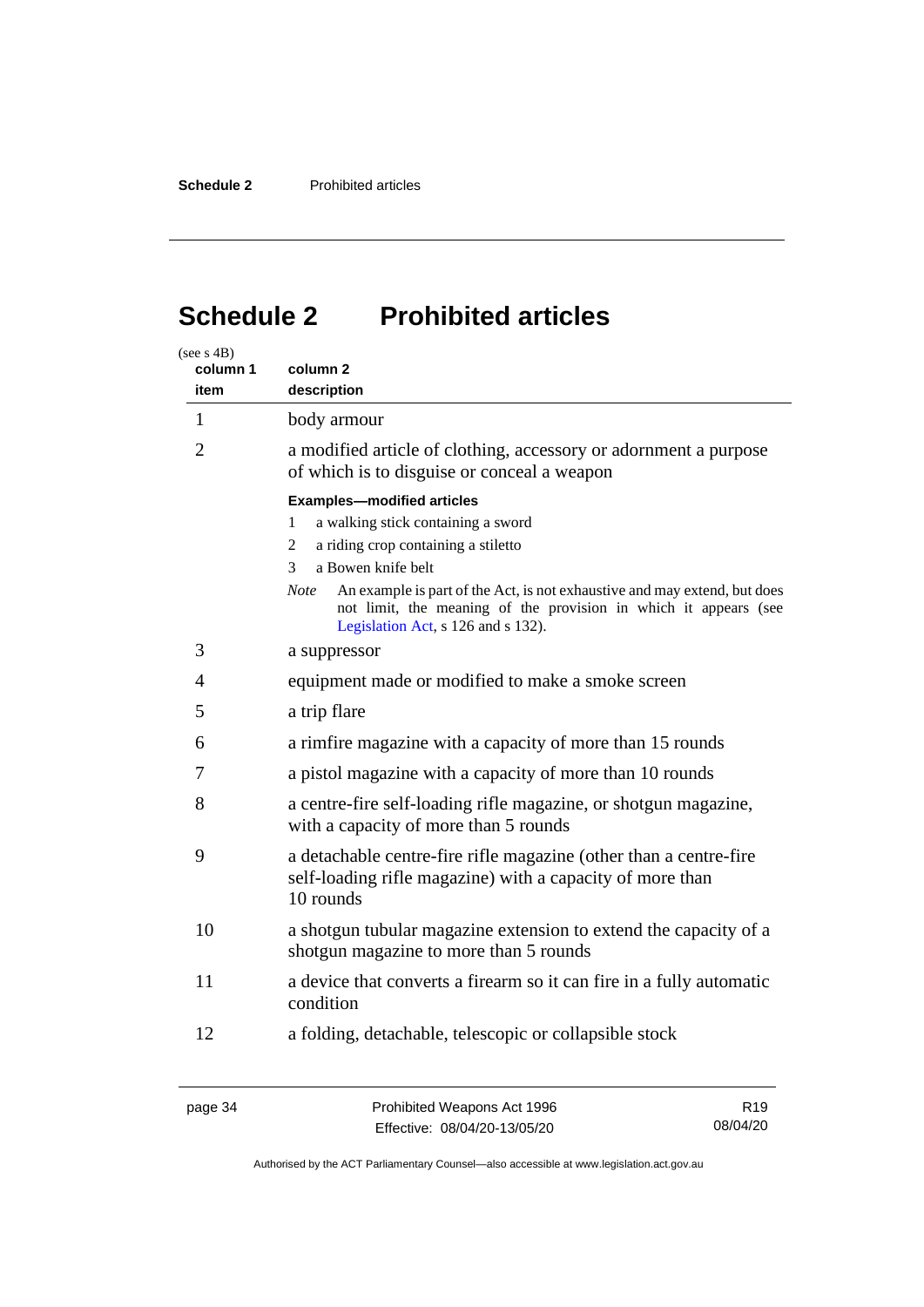Prohibited articles **Schedule 2**

R19 08/04/20 Prohibited Weapons Act 1996 Effective: 08/04/20-13/05/20

page 35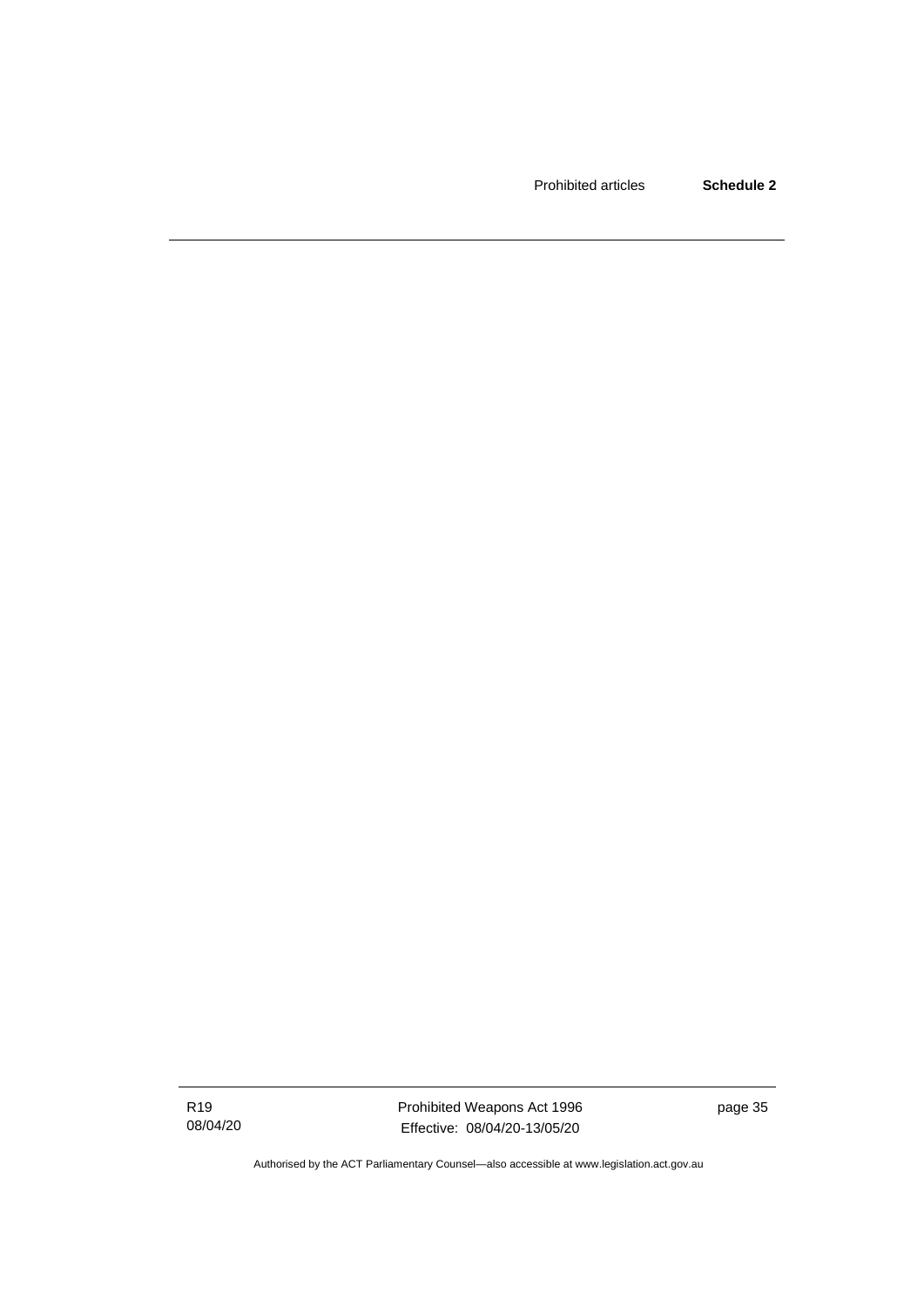## <span id="page-41-0"></span>**Schedule 3 Reviewable decisions**

(see pt 3A)

| column 1<br>item | column 2<br>section | column 3<br>decision      | column 4<br>entity     |
|------------------|---------------------|---------------------------|------------------------|
|                  | 9(1)                | refuse to issue<br>permit | applicant for permit   |
|                  | 65                  | cancel permit             | person who held permit |

page 36 **Prohibited Weapons Act 1996** Effective: 08/04/20-13/05/20

R19 08/04/20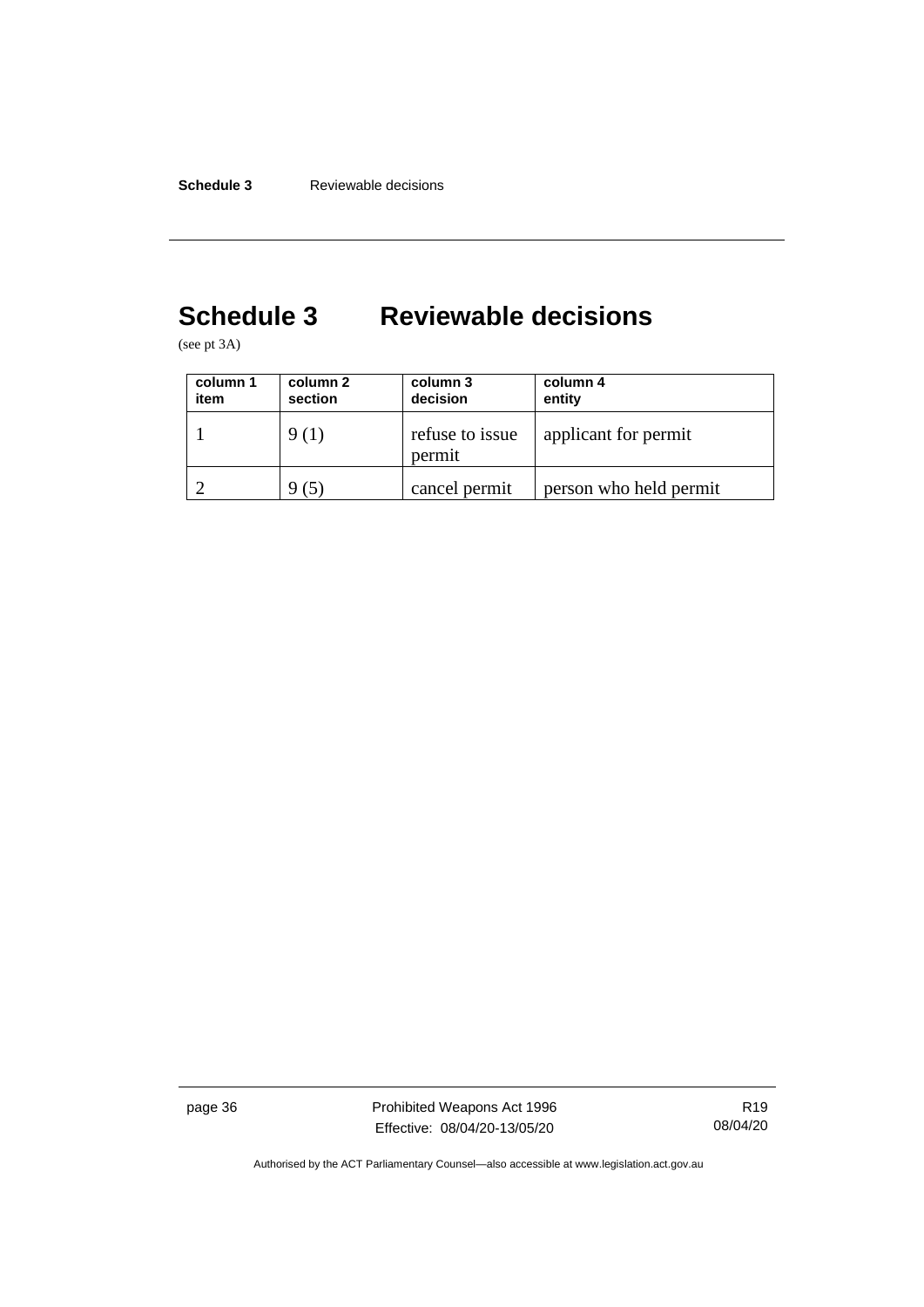## <span id="page-42-0"></span>**Dictionary**

(see s 2)

- *Note 1* The [Legislation Act](http://www.legislation.act.gov.au/a/2001-14) contains definitions and other provisions relevant to this Act.
- *Note 2* For example, the [Legislation Act,](http://www.legislation.act.gov.au/a/2001-14) dict, pt 1, defines the following terms:
	- ACAT
	- ACT
	- corrections officer
	- Criminal Code
	- director-general (see s 163)
	- exercise
	- found guilty
	- function
	- police officer
	- registrar of firearms
	- reviewable decision notice
	- under.

*anti-ballistic* means resistant to the penetration of a projectile discharged from a firearm.

*anti-fragmentation* means resistant to the penetration of material discharged when an explosive device is detonated.

#### *body armour* means—

- (a) an article that is designed—
	- (i) for anti-ballistic or anti-fragmentation purposes; and
	- (ii) to be worn on, or cover, the human body; but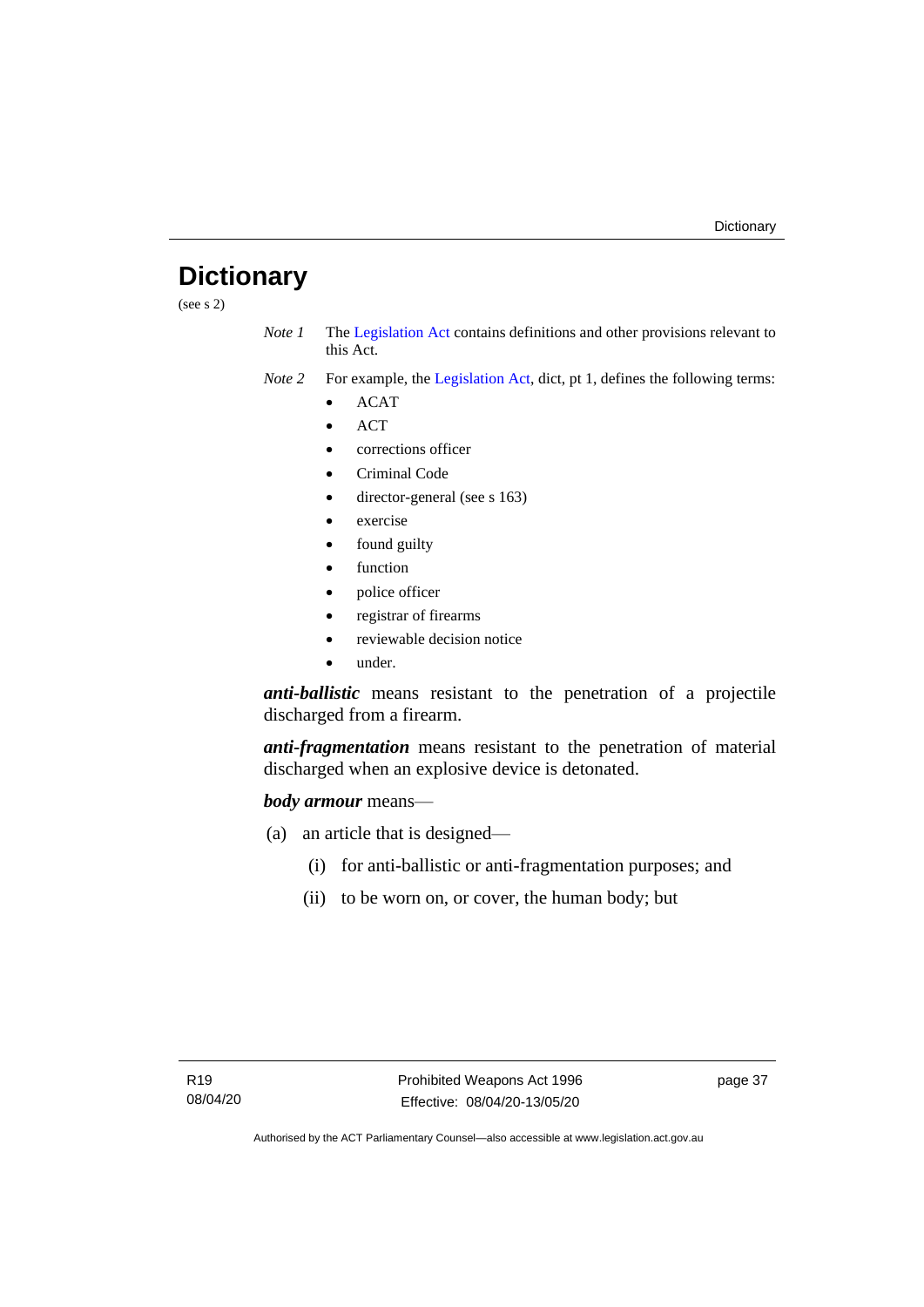- (b) does not include any of the following:
	- (i) a helmet;
	- (ii) an anti-ballistic article designed for sight or hearing protection;
	- (iii) a vest or plate carrier designed to hold anti-ballistic or antifragmentation protection but without the anti-ballistic or anti-fragmentation protection included in the vest or plate carrier.

*connected* with an offence, for part 1B (Unregulated weapons)—see section 4CA.

*dispose*, of a prohibited weapon or article, means sell, give away or otherwise transfer possession of the weapon or article.

*firearm*—see the *[Firearms](http://www.legislation.act.gov.au/a/1996-74) Act 1996*, section 6.

*permit* means a permit under part 3.

*possession*—see section 3.

*premises* means the whole or any part of any land, building or other structure, vehicle, vessel, aircraft or place.

*prohibited article*—see section 4B.

*prohibited weapon*—see section 4A.

*registrar* means the registrar of firearms.

*reviewable decision*, for part 3A (Notification and review of decisions)—see section 14.

*suppressor* means an article or device intended for use to muffle, reduce or stop the noise created by firing a firearm.

*unregulated weapon*—see section 4C.

R19 08/04/20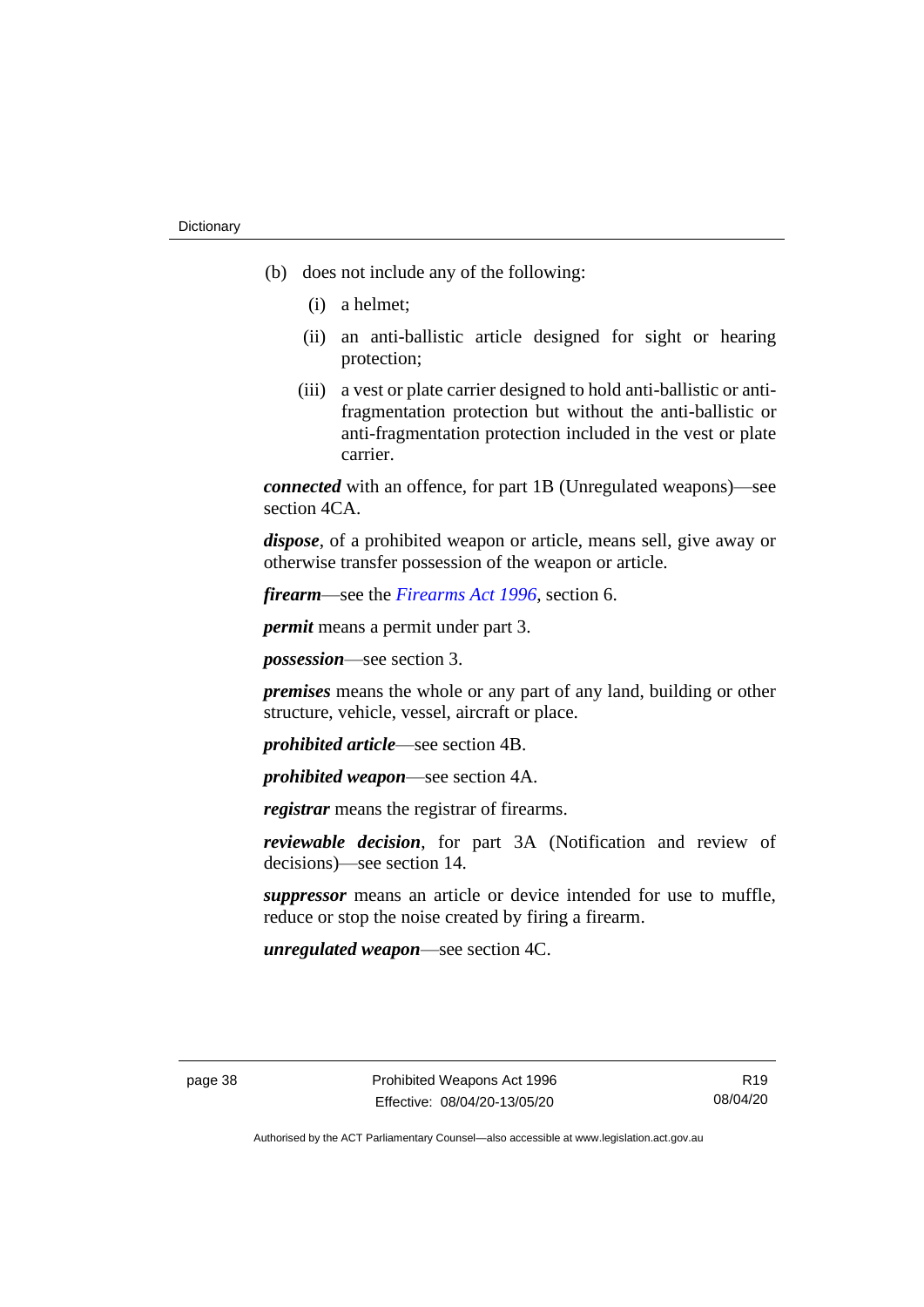## <span id="page-44-1"></span><span id="page-44-0"></span>**Endnotes**

### **1 About the endnotes**

Amending and modifying laws are annotated in the legislation history and the amendment history. Current modifications are not included in the republished law but are set out in the endnotes.

Not all editorial amendments made under the *Legislation Act 2001*, part 11.3 are annotated in the amendment history. Full details of any amendments can be obtained from the Parliamentary Counsel's Office.

Uncommenced amending laws are not included in the republished law. The details of these laws are underlined in the legislation history. Uncommenced expiries are underlined in the legislation history and amendment history.

If all the provisions of the law have been renumbered, a table of renumbered provisions gives details of previous and current numbering.

The endnotes also include a table of earlier republications.

| $A = Act$                                    | $NI =$ Notifiable instrument              |
|----------------------------------------------|-------------------------------------------|
| $AF =$ Approved form                         | $o = order$                               |
| $am = amended$                               | $om = omitted/repealed$                   |
| $amdt = amendment$                           | $ord = ordinance$                         |
| $AR = Assembly resolution$                   | $orig = original$                         |
| $ch = chapter$                               | par = paragraph/subparagraph              |
| $CN =$ Commencement notice                   | $pres = present$                          |
| $def = definition$                           | $prev = previous$                         |
| $DI = Disallowable instrument$               | $(\text{prev}) = \text{previously}$       |
| $dict = dictionary$                          | $pt = part$                               |
| $disallowed = disallowed by the Legislative$ | $r = rule/subrule$                        |
| Assembly                                     | $reloc = relocated$                       |
| $div = division$                             | $remum = renumbered$                      |
| $exp = expires/expired$                      | $R[X]$ = Republication No                 |
| $Gaz = gazette$                              | $RI = reissue$                            |
| $hdg =$ heading                              | $s = section/subsection$                  |
| $IA = Interpretation Act 1967$               | $sch = schedule$                          |
| $ins = inserted/added$                       | $sdiv = subdivision$                      |
| $LA =$ Legislation Act 2001                  | $SL = Subordinate$ law                    |
| $LR =$ legislation register                  | $sub =$ substituted                       |
| $LRA =$ Legislation (Republication) Act 1996 | underlining = whole or part not commenced |
| $mod = modified/modification$                | or to be expired                          |
|                                              |                                           |

### <span id="page-44-2"></span>**2 Abbreviation key**

R19 08/04/20 Prohibited Weapons Act 1996 Effective: 08/04/20-13/05/20

page 39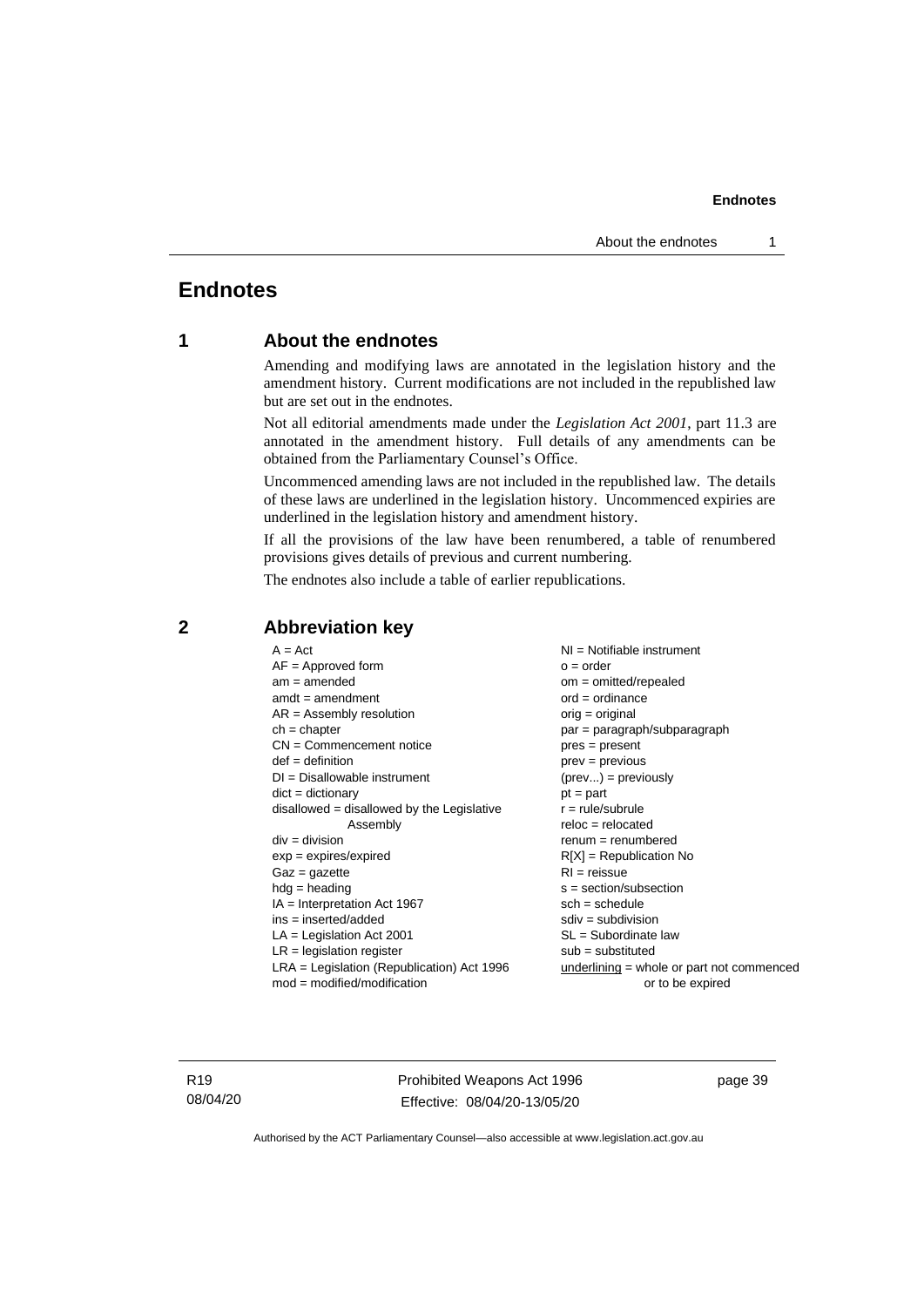| 3 | Legislation history |
|---|---------------------|
|---|---------------------|

## <span id="page-45-0"></span>**3 Legislation history**

| Prohibited Weapons Act 1996 A1996-75<br>notified 20 December 1996 (Gaz 1998 No S328)<br>s 1, s 2 commenced 20 December 1996 (s 2 (1))<br>remainder commenced 22 May 1997 (s 2 (2) and Gaz 1997 No S140)<br>as amended by<br><b>Prohibited Weapons Regulations 1997 SL1997-12</b><br>notified 19 May 1997 (Gaz 1997 No S137)<br>commenced 22 May 1997 (s 2)<br>Legislation (Consequential Amendments) Act 2001 A2001-44 pt 301<br>notified 26 July 2001 (Gaz 2001 No 30)<br>s 1, s 2 commenced 26 July 2001 (IA s 10B)<br>pt 301 commenced 12 September 2001 (s 2 and see Gaz 2001<br>No S65)<br><b>Criminal Code (Theft, Fraud, Bribery and Related Offences)</b><br>Amendment Act 2004 A2004-15 sch 2 pt 2.71<br>notified LR 26 March 2004<br>s 1, s 2 commenced 26 March 2004 (LA s 75 (1))<br>sch 2 pt 2.71 commenced 9 April 2004 (s 2 (1))<br>Sentencing Legislation Amendment Act 2006 A2006-23 sch 1 pt 1.29<br>notified LR 18 May 2006<br>s 1, s 2 commenced 18 May 2006 (LA s 75 (1))<br>sch 1 pt 1.29 commenced 2 June 2006 (s 2 (1) and see Crimes<br>(Sentence Administration) Act 2005 A2005-59 s 2, Crimes<br>(Sentencing) Act 2005 A2005-58, s 2 and LA s 79)<br>Firearms Amendment Act 2008 A2008-25 pt 3, sch 1 pt 1.2<br>notified LR 15 July 2008<br>s 1, s 2 commenced 15 July 2008 (LA s 75 (1))<br>s 76, s 81 commenced 16 July 2008 (s 2 (2))<br>s 71, s 72, s 82, sch 1 amdt 1.14, amdt 1.16 commenced 15 July 2009<br>(s 2(3))<br>pt 3 remainder, sch 1 pt 1.2 remainder commenced 15 January 2009<br>(s 2 (1) and LA s 79) | ∟σγιδιαιι∪π πιδι∪ι γ |  |
|-----------------------------------------------------------------------------------------------------------------------------------------------------------------------------------------------------------------------------------------------------------------------------------------------------------------------------------------------------------------------------------------------------------------------------------------------------------------------------------------------------------------------------------------------------------------------------------------------------------------------------------------------------------------------------------------------------------------------------------------------------------------------------------------------------------------------------------------------------------------------------------------------------------------------------------------------------------------------------------------------------------------------------------------------------------------------------------------------------------------------------------------------------------------------------------------------------------------------------------------------------------------------------------------------------------------------------------------------------------------------------------------------------------------------------------------------------------------------------------------------------------------------------------------------------|----------------------|--|
|                                                                                                                                                                                                                                                                                                                                                                                                                                                                                                                                                                                                                                                                                                                                                                                                                                                                                                                                                                                                                                                                                                                                                                                                                                                                                                                                                                                                                                                                                                                                                     |                      |  |
|                                                                                                                                                                                                                                                                                                                                                                                                                                                                                                                                                                                                                                                                                                                                                                                                                                                                                                                                                                                                                                                                                                                                                                                                                                                                                                                                                                                                                                                                                                                                                     |                      |  |
|                                                                                                                                                                                                                                                                                                                                                                                                                                                                                                                                                                                                                                                                                                                                                                                                                                                                                                                                                                                                                                                                                                                                                                                                                                                                                                                                                                                                                                                                                                                                                     |                      |  |
|                                                                                                                                                                                                                                                                                                                                                                                                                                                                                                                                                                                                                                                                                                                                                                                                                                                                                                                                                                                                                                                                                                                                                                                                                                                                                                                                                                                                                                                                                                                                                     |                      |  |
|                                                                                                                                                                                                                                                                                                                                                                                                                                                                                                                                                                                                                                                                                                                                                                                                                                                                                                                                                                                                                                                                                                                                                                                                                                                                                                                                                                                                                                                                                                                                                     |                      |  |
|                                                                                                                                                                                                                                                                                                                                                                                                                                                                                                                                                                                                                                                                                                                                                                                                                                                                                                                                                                                                                                                                                                                                                                                                                                                                                                                                                                                                                                                                                                                                                     |                      |  |
|                                                                                                                                                                                                                                                                                                                                                                                                                                                                                                                                                                                                                                                                                                                                                                                                                                                                                                                                                                                                                                                                                                                                                                                                                                                                                                                                                                                                                                                                                                                                                     |                      |  |

page 40 **Prohibited Weapons Act 1996** Effective: 08/04/20-13/05/20

R19 08/04/20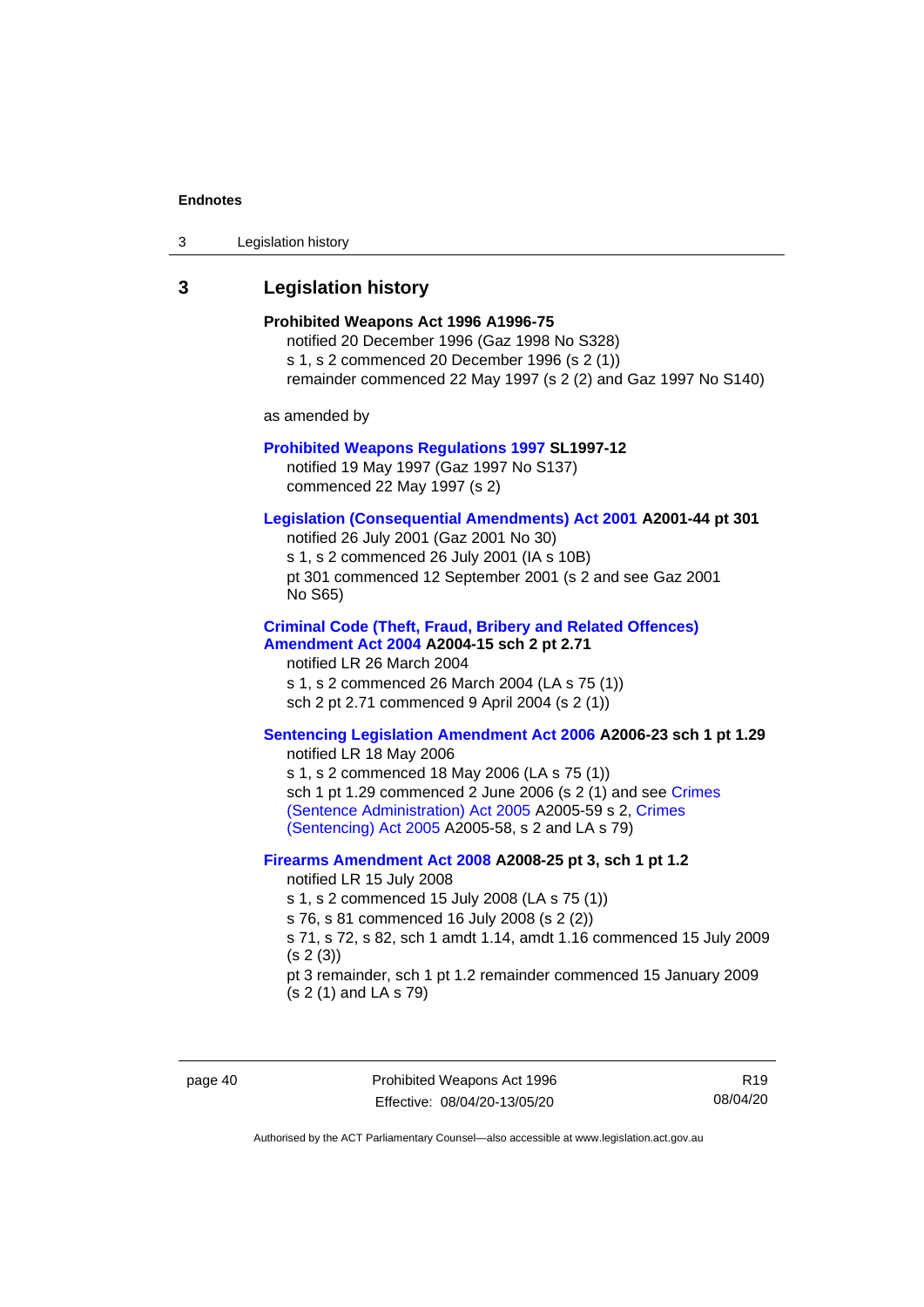| Legislation history |  |
|---------------------|--|
|---------------------|--|

#### **[ACT Civil and Administrative Tribunal Legislation Amendment](http://www.legislation.act.gov.au/a/2008-36)  Act [2008](http://www.legislation.act.gov.au/a/2008-36) A2008-36 sch 1 pt 1.41**

notified LR 4 September 2008

s 1, s 2 commenced 4 September 2008 (LA s 75 (1)) sch 1 pt 1.41 commenced 15 July 2009 (s 2 (4) and see Firearms [Amendment Act 2008](http://www.legislation.act.gov.au/a/2008-25) A2008-25, s 2 (3))

#### **[Justice and Community Safety Legislation Amendment Act 2009](http://www.legislation.act.gov.au/a/2009-19)  [\(No](http://www.legislation.act.gov.au/a/2009-19) 2) A2009-19 pt 12**

notified LR 1 September 2009 s 1, s 2 commenced 1 September 2009 (LA s 75 (1)) pt 12 commenced 29 September 2009 (s 2)

#### **[Statute Law Amendment Act 2009](http://www.legislation.act.gov.au/a/2009-20) A2009-20 sch 3 pt 3.60**

notified LR 1 September 2009 s 1, s 2 commenced 1 September 2009 (LA s 75 (1)) sch 3 pt 3.60 commenced 22 September 2009 (s 2)

#### **[Justice and Community Safety Legislation Amendment Act 2010](http://www.legislation.act.gov.au/a/2010-13)**

#### **A2010-13 sch 1 pt 1.5**

notified LR 31 March 2010 s 1, s 2 commenced 31 March 2010 (LA s 75 (1)) s 3 commenced 1 April 2010 (LA s 75AA) sch 1 pt 5 commenced 28 April 2010 (s 2 (4))

#### **[Administrative \(One ACT Public Service Miscellaneous Amendments\)](http://www.legislation.act.gov.au/a/2011-22)  Act [2011](http://www.legislation.act.gov.au/a/2011-22) A2011-22 sch 1 pt 1.123**

notified LR 30 June 2011 s 1, s 2 commenced 30 June 2011 (LA s 75 (1)) sch 1 pt 1.123 commenced 1 July 2011 (s 2 (1))

#### **[Statute Law Amendment Act 2013 \(No](http://www.legislation.act.gov.au/a/2013-44) 2) A2013-44 sch 3 pt 3.15**

notified LR 11 November 2013 s 1, s 2 commenced 11 November 2013 (LA s 75 (1)) sch 3 pt 3.15 commenced 25 November 2013 (s 2)

#### **[Crimes Legislation Amendment Act 2015](http://www.legislation.act.gov.au/a/2015-3/default.asp) A2015-3 pt 10**

notified LR 2 March 2015

s 1, s 2 commenced 2 March 2015 (LA s 75 (1)) pt 10 commenced 3 March 2015 (s 2 (1))

R19 08/04/20 page 41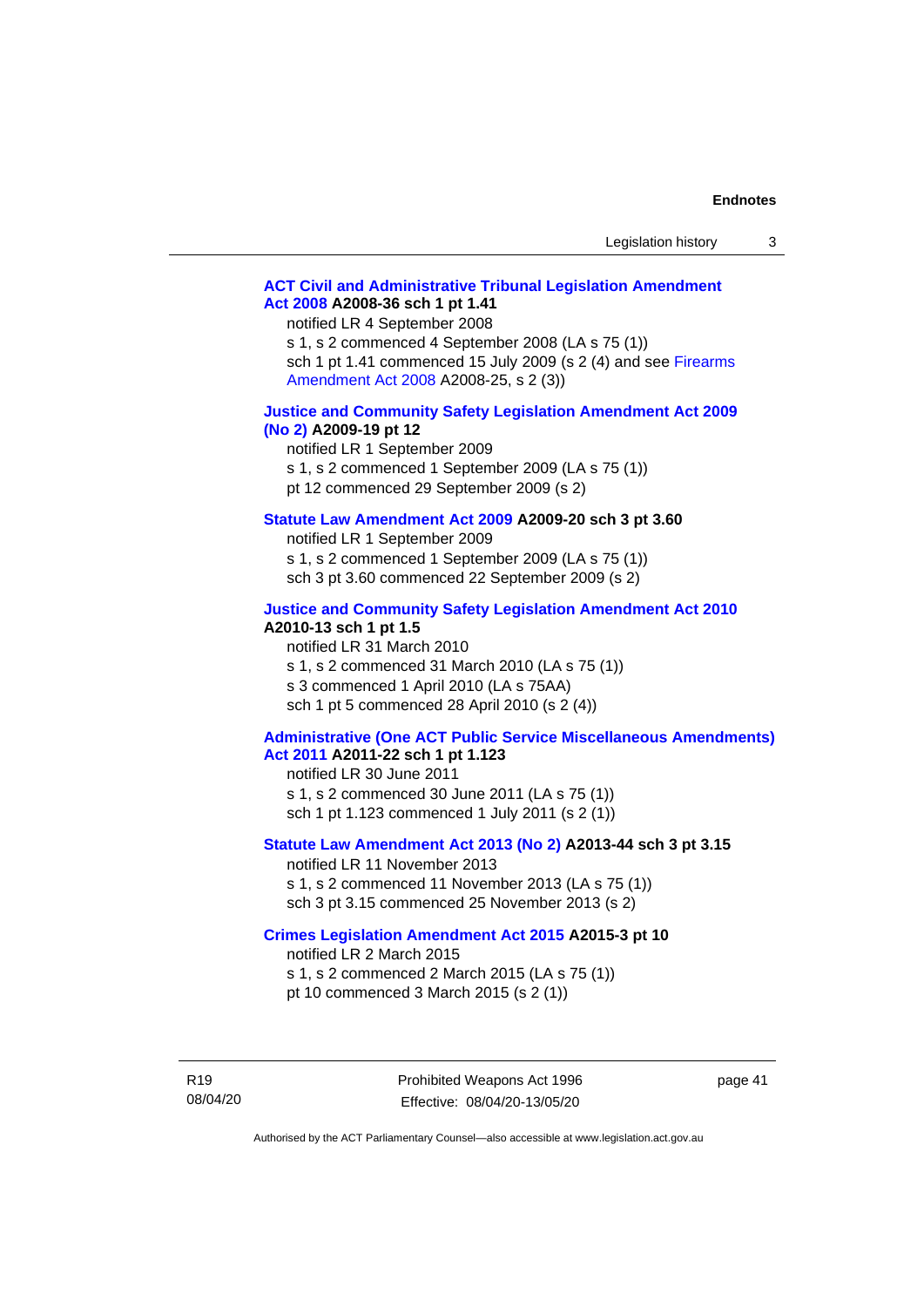3 Legislation history

#### **[Red Tape Reduction Legislation Amendment Act 2015](http://www.legislation.act.gov.au/a/2015-33/default.asp) A2015-33 sch 1 pt 1.53**

notified LR 30 September 2015

s 1, s 2 commenced 30 September 2015 (LA s 75 (1))

sch 1 pt 1.53 commenced 14 October 2015 (s 2)

#### **[Justice and Community Safety Legislation Amendment Act 2016](http://www.legislation.act.gov.au/a/2016-37) A2016-37 sch 1 pt 1.16**

notified LR 22 June 2016 s 1, s 2 commenced 22 June 2016 (LA s 75 (1)) sch 1 pt 1.16 commenced 29 June 2016 (s 2)

#### **[Firearms and Prohibited Weapons Legislation Amendment Act 2018](http://www.legislation.act.gov.au/a/2018-1/default.asp) A2018-1 pt 4**

notified LR 28 February 2018 s 1, s 2 commenced 28 February 2018 (LA s 75 (1)) ss 28, 29 and 31-34 commenced 1 March 2018 (s 2 (1)) pt 4 remainder commenced 28 March 2018 (s 2 (3))

#### **[COVID-19 Emergency Response Act 2020](http://www.legislation.act.gov.au/a/2020-11/#history) A2020-11 sch 1 pt 1.17**

notified LR 7 April 2020

s 1, s 2 commenced 7 April 2020 (LA s 75 (1))

sch 1 pt 1.17 commenced 8 April 2020 (s 2 (1))

page 42 Prohibited Weapons Act 1996 Effective: 08/04/20-13/05/20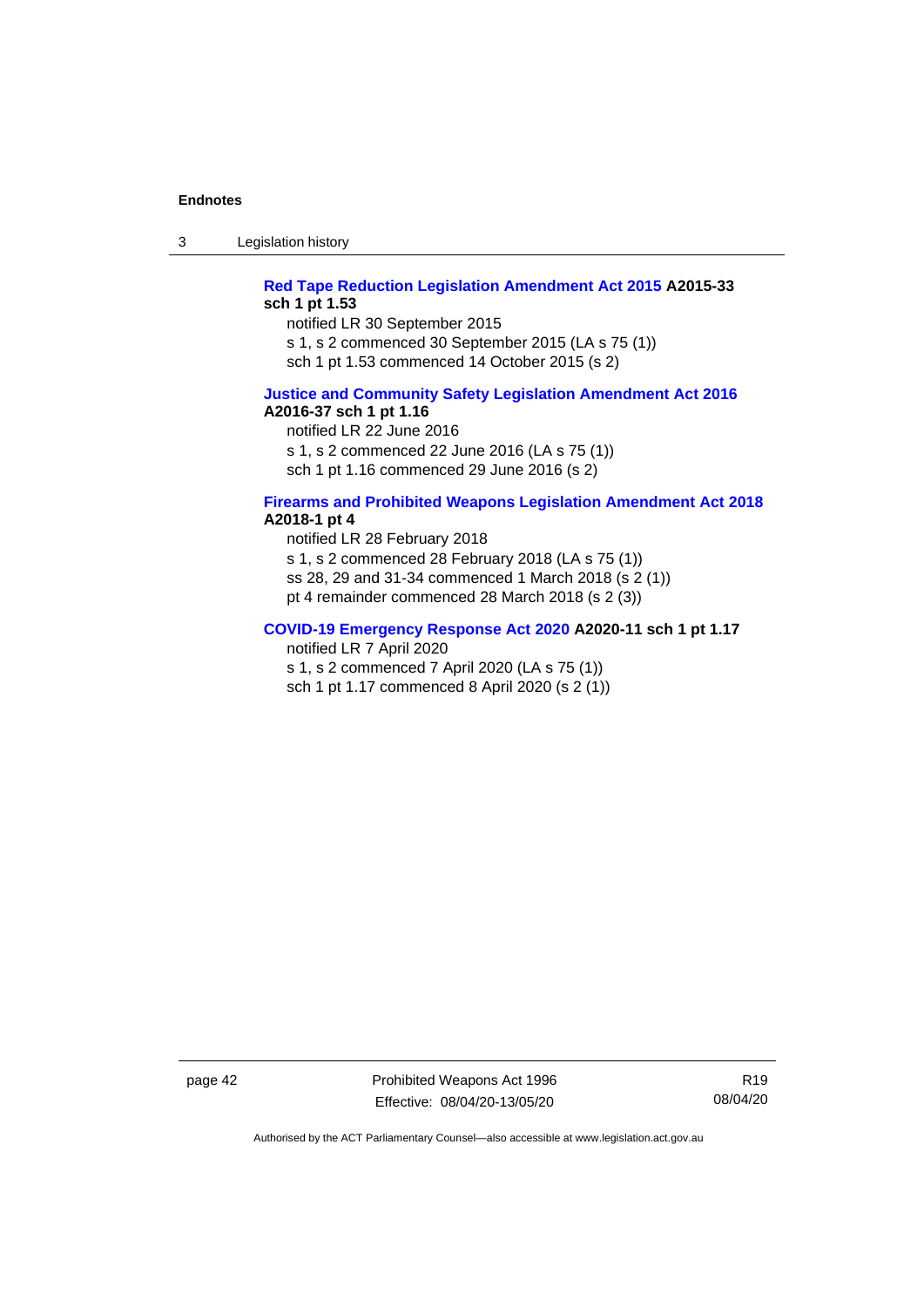## <span id="page-48-0"></span>**4 Amendment history Name of Act** s 1 sub [A2008-25](http://www.legislation.act.gov.au/a/2008-25) amdt 1.13 **Dictionary** s 2 om [A2001-44](http://www.legislation.act.gov.au/a/2001-44) amdt 1.3294 ins [A2008-25](http://www.legislation.act.gov.au/a/2008-25) amdt 1.14 **Notes** s 2A ins [A2008-25](http://www.legislation.act.gov.au/a/2008-25) amdt 1.15 **Offences against Act—application of Criminal Code etc** s 2B ins [A2008-25](http://www.legislation.act.gov.au/a/2008-25) amdt 1.15 **Meaning of possession—Act** s 3 sub [A2008-25](http://www.legislation.act.gov.au/a/2008-25) s 71 am [A2013-44](http://www.legislation.act.gov.au/a/2013-44) amdt 3.116 **Evidence of possession—prohibited weapons or articles at premises** s 3A ins [A2008-25](http://www.legislation.act.gov.au/a/2008-25) s 71 **Evidence of possession—care, control or management of prohibited weapon or article** ins [A2008-25](http://www.legislation.act.gov.au/a/2008-25) s 71 **Application of Act** s 4 am [A2001-44](http://www.legislation.act.gov.au/a/2001-44) amdt 1.3295, amdt 1.3296[; A2006-23](http://www.legislation.act.gov.au/a/2006-23) amdts 1.272-1.275; [A2009-19](http://www.legislation.act.gov.au/a/2009-19) s 60; pars renum R9 LA; [A2010-13](http://www.legislation.act.gov.au/a/2010-13) amdt 1.27 **Important concepts** ins [A2008-25](http://www.legislation.act.gov.au/a/2008-25) s 72 **Meaning of** *prohibited weapon***—Act** s 4A ins [A2008-25](http://www.legislation.act.gov.au/a/2008-25) s 72 **Meaning of** *prohibited article***—Act** s 4B ins [A2008-25](http://www.legislation.act.gov.au/a/2008-25) s 72 **Unregulated weapons** pt 1B hdg ins [A2008-25](http://www.legislation.act.gov.au/a/2008-25) s 73 **Meaning of** *unregulated weapon***—Act** s 4C ins [A2008-25](http://www.legislation.act.gov.au/a/2008-25) s 73 **Meaning of** *connected***—pt 1B** s 4CA ins [A2008-25](http://www.legislation.act.gov.au/a/2008-25) s 73 **Unregulated weapons—seizure by police** s 4D ins [A2008-25](http://www.legislation.act.gov.au/a/2008-25) s 73 **Unregulated weapons—receipt for seizure**

ins [A2008-25](http://www.legislation.act.gov.au/a/2008-25) s 73

R19 08/04/20 Prohibited Weapons Act 1996 Effective: 08/04/20-13/05/20

page 43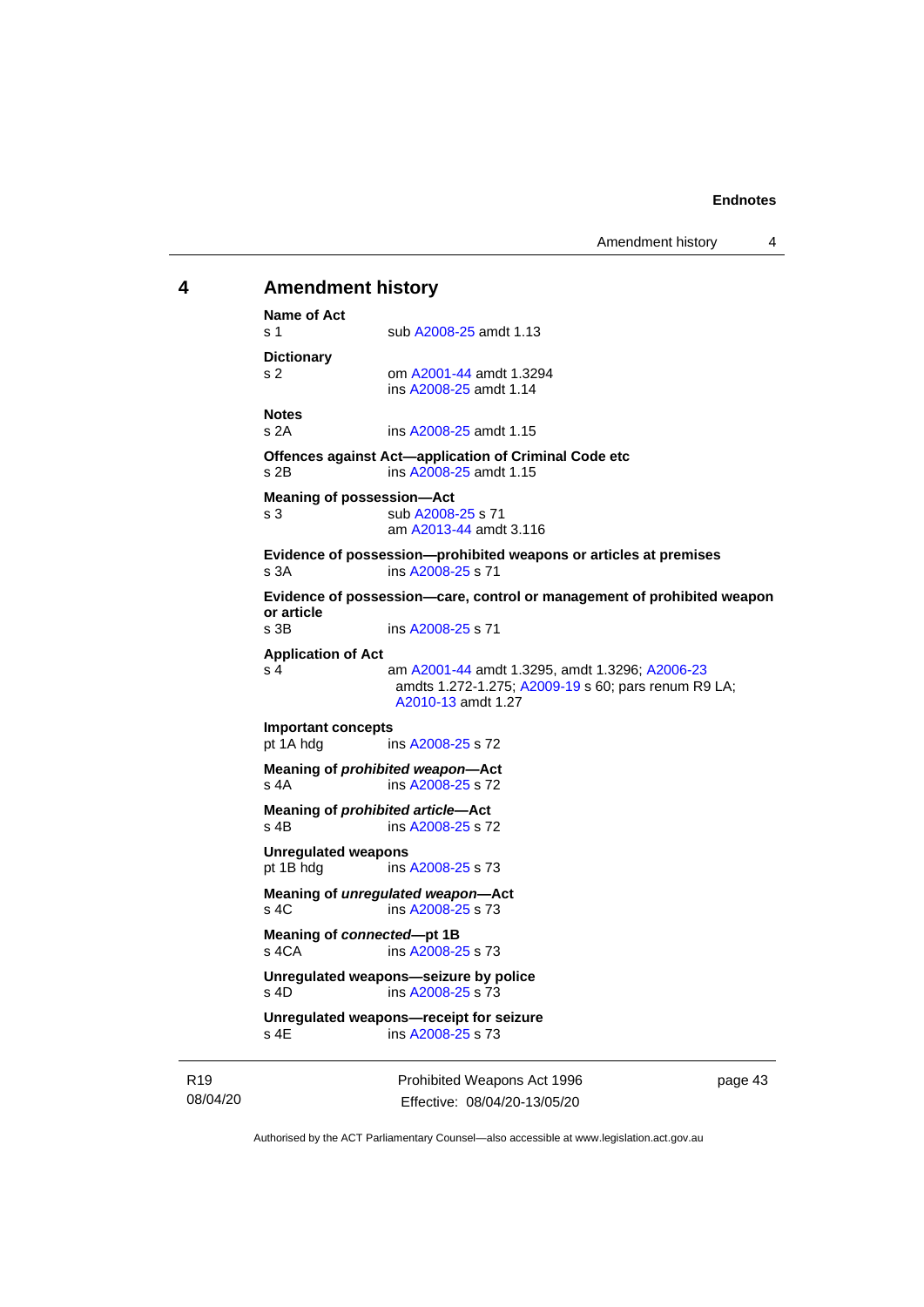4 Amendment history

```
Unregulated weapons—examination
 A2008-25 s 73
Unregulated weapons—access to things seized
 A2008-25 s 73
Unregulated weapons—review of decision to seize
 A2008-25 s 73
Unregulated weapons—forfeiture
 A2008-25 s 73
              am A2011-22 amdt 1.356
Minister's guidelines
pt 1C hdg ins A2008-25 s 73
Minister's guidelines
 A2008-25 s 73
Declarations about prohibited articles and weapons
pt 1D hdg ins A2008-25 s 73
Prohibited articles and weapons declarations by registrar
s 4L ins A2008-25 s 73
               am A2009-20 amdt 3.165, amdt 3.166; A2015-33 amdt 1.190; 
               A2018-1 s 28
Effect of certain declarations
s 4M ins A2008-25 s 73
Offences
 A2008-25 s 74
Offence—unauthorised possession or use of prohibited weapons
 A2001-44 amdt 1.3297
               sub A2008-25 s 75
Offence—unauthorised possession or use of prohibited articles
s 6 am A2001-44 amdt 1.3298
              sub A2008-25 s 75
Declarations about authorised possession and use of laser pointers
s 6A ins A2008-25 s 76
Guidelines for declarations under section 6A
s 6B ins A2008-25 s 76
Inspection of prohibited weapons or articles by police
s 7 am A2013-44 amdt 3.117
Offence—disposal of prohibited weapons and articles by unauthorised 
holders
 A2008-25 s 77
```
page 44 Prohibited Weapons Act 1996

R19 08/04/20

Authorised by the ACT Parliamentary Counsel—also accessible at www.legislation.act.gov.au

Effective: 08/04/20-13/05/20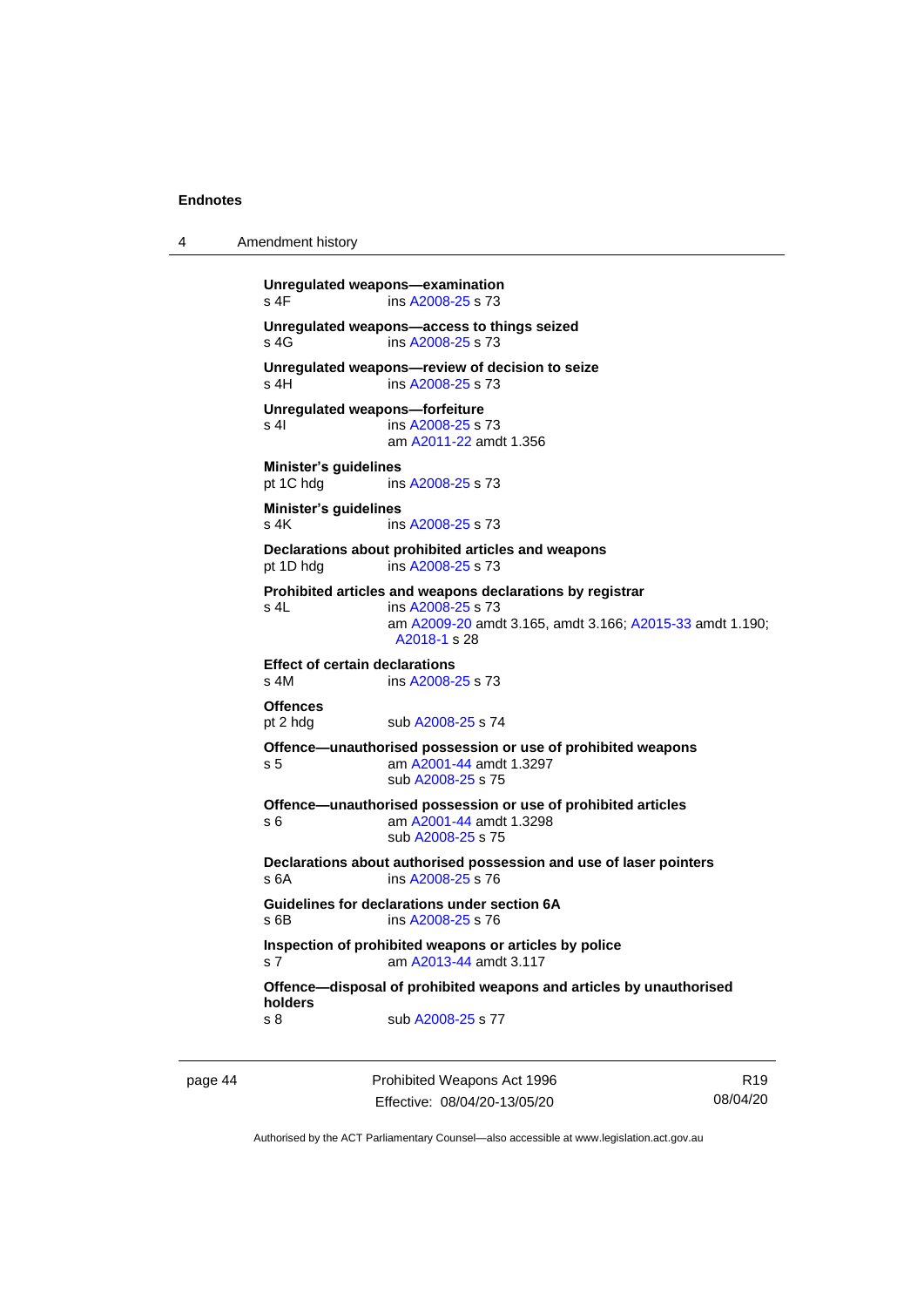Amendment history 4

**Permits** am [A2018-1](http://www.legislation.act.gov.au/a/2018-1/default.asp) s 29 **Applications—false or misleading particulars** s 10 om [A2004-15](http://www.legislation.act.gov.au/a/2004-15) amdt 2.148 **Contravention of conditions** s 11 am [A2013-44](http://www.legislation.act.gov.au/a/2013-44) amdt 3.118 **Production of permit** s 12 am [A2013-44](http://www.legislation.act.gov.au/a/2013-44) amdt 3.118 **Surrender of cancelled permit** s 13 am [A2013-44](http://www.legislation.act.gov.au/a/2013-44) amdt 3.118 **Notification and review of decisions** pt 3A hdg ins [A2008-36](http://www.legislation.act.gov.au/a/2008-36) amdt 1.571 **Meaning of** *reviewable decision—***pt 3A** s 14 sub [A2008-36](http://www.legislation.act.gov.au/a/2008-36) amdt 1.571 **Reviewable decision notices** s 14A ins [A2008-36](http://www.legislation.act.gov.au/a/2008-36) amdt 1.571 **Applications for review** s 14B ins [A2008-36](http://www.legislation.act.gov.au/a/2008-36) amdt 1.571 **Information to be supplied** s 15 am [A2013-44](http://www.legislation.act.gov.au/a/2013-44) amdt 3.118 **Disposal of surrendered or seized prohibited weapons or prohibited articles** s 16 am [A2013-44](http://www.legislation.act.gov.au/a/2013-44) amdt 3.119 **Evidentiary provisions** s 17 sub [A2008-25](http://www.legislation.act.gov.au/a/2008-25) s 78 am [A2015-3](http://www.legislation.act.gov.au/a/2015-3) s 39[; A2016-37](http://www.legislation.act.gov.au/a/2016-37/default.asp) amdt 1.34 **Determination of fees** s 17A ins [A2008-25](http://www.legislation.act.gov.au/a/2008-25) s 78 **Approved forms** s 18 sub [A2001-44](http://www.legislation.act.gov.au/a/2001-44) amdt 1.3299 (4)-(7) exp 12 September 2002 (s 18 (7)) am [A2008-25](http://www.legislation.act.gov.au/a/2008-25) s 79[; A2013-44](http://www.legislation.act.gov.au/a/2013-44) amdt 3.120 **Regulation-making power**<br>s 19 ins A20 ins [A2001-44](http://www.legislation.act.gov.au/a/2001-44) amdt 1.3299 **Transitional** pt 5 hdg ins [A2008-25](http://www.legislation.act.gov.au/a/2008-25) s 80 exp 15 July 2010 (s 54)

R19 08/04/20 Prohibited Weapons Act 1996 Effective: 08/04/20-13/05/20

page 45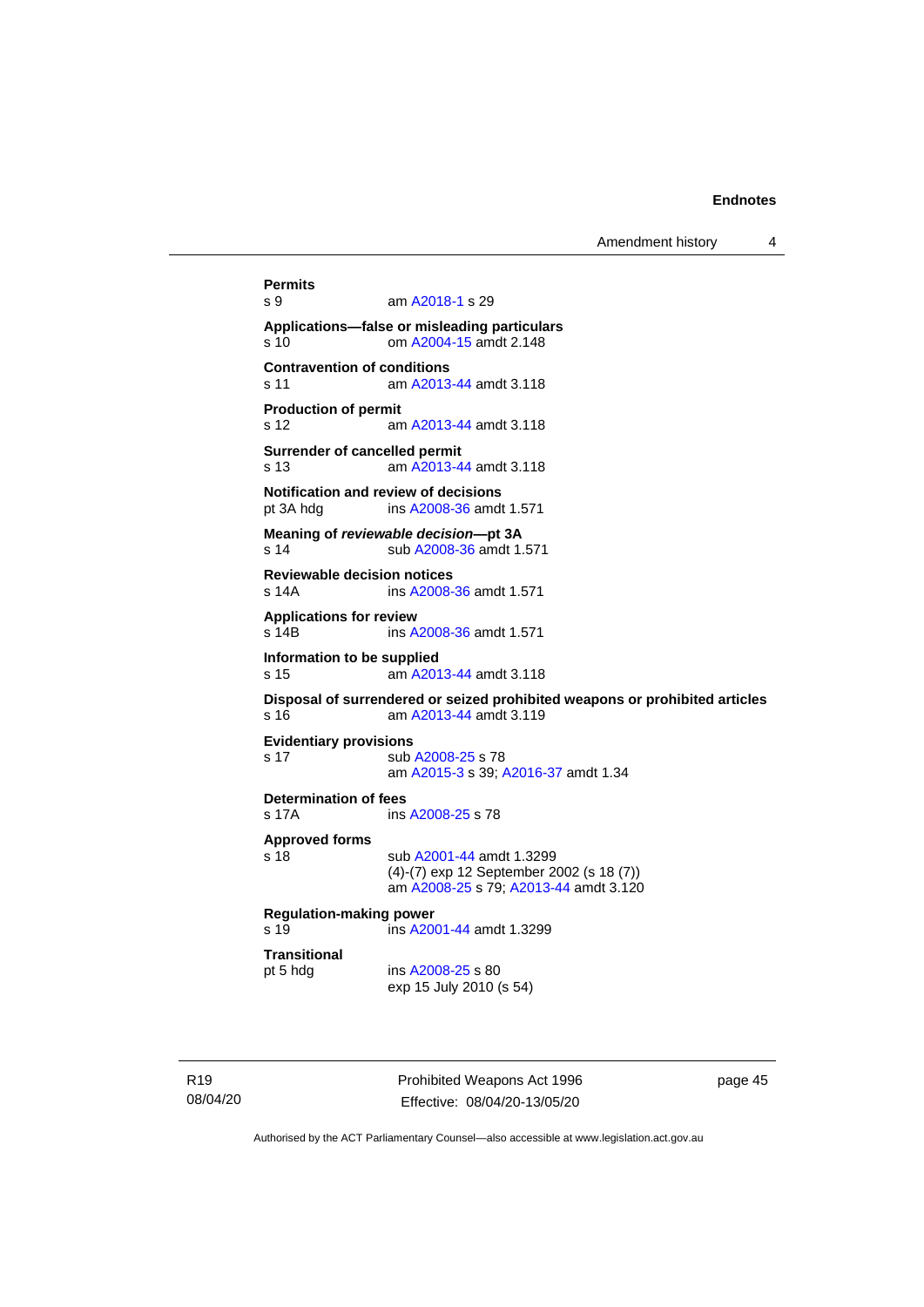4 Amendment history

| ins A2008-25 s 80<br>exp 15 July 2010 (s 54)<br>def commencement day ins A2008-25 s 80<br>exp 15 July 2010 (s 54)<br>def <i>dispose</i> ins A2008-25 s 80<br>exp 15 July 2010 (s 54)<br>def pre-commencement day ins A2008-25 s 80<br>exp 15 July 2010 (s 54) |
|---------------------------------------------------------------------------------------------------------------------------------------------------------------------------------------------------------------------------------------------------------------|
| Pre-commencement Act-permitted weapons and articles generally<br>ins A2008-25 s 80<br>exp 15 July 2010 (s 54)                                                                                                                                                 |
| Pre-commencement Act-permitted weapons and articles-late application                                                                                                                                                                                          |
| ins A2008-25 s 80<br>exp 15 July 2010 (s 54)                                                                                                                                                                                                                  |
| ins A2008-25 s 80<br>exp 15 July 2010 (s 54)                                                                                                                                                                                                                  |
|                                                                                                                                                                                                                                                               |
| ins A2008-25 s 80<br>exp 15 July 2010 (s 54)                                                                                                                                                                                                                  |
| <b>COVID-19 emergency response</b>                                                                                                                                                                                                                            |
| ins A2020-11 amdt 1.63<br>exp on the day NI2020-153, as extended or further extended.                                                                                                                                                                         |
| Declaration-COVID-19 emergency response                                                                                                                                                                                                                       |
| ins A2020-11 amdt 1.63<br>exp on the day NI2020-153, as extended or further extended,                                                                                                                                                                         |
|                                                                                                                                                                                                                                                               |
| ins A2020-11 amdt 1.63<br>exp on the day NI2020-153, as extended or further extended.                                                                                                                                                                         |
|                                                                                                                                                                                                                                                               |
| (prev sch hdg) am SL1997-12 reg 15<br>renum R <sub>1</sub> LA                                                                                                                                                                                                 |
| am A2008-25 s 81<br>sub A2008-25 s 82<br>am A2018-1 s 30                                                                                                                                                                                                      |
|                                                                                                                                                                                                                                                               |

page 46 **Prohibited Weapons Act 1996** Effective: 08/04/20-13/05/20

R19 08/04/20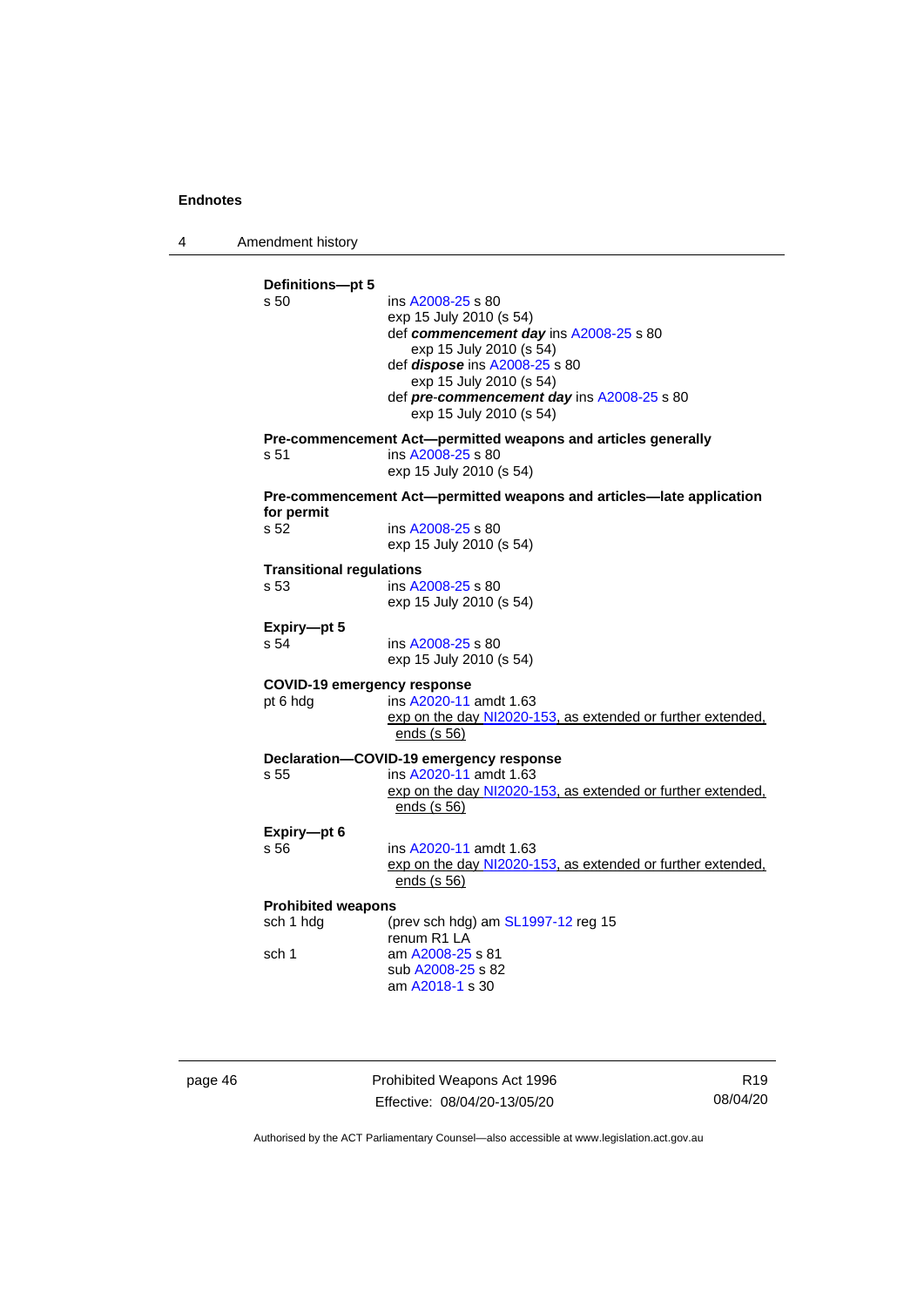| Amendment history |  |  |
|-------------------|--|--|
|-------------------|--|--|

| <b>Prohibited articles</b>                    |                                                          |  |  |  |  |  |
|-----------------------------------------------|----------------------------------------------------------|--|--|--|--|--|
| sch 2                                         | ins A2008-25 s 82                                        |  |  |  |  |  |
|                                               | am A2018-1 ss 31-33; items renum R17 LA                  |  |  |  |  |  |
| Note for sch 2                                | sch 2 also ins A2008-36 amdt 1.572                       |  |  |  |  |  |
|                                               | renum as sch 3 R7 LA                                     |  |  |  |  |  |
| <b>Reviewable decisions</b>                   |                                                          |  |  |  |  |  |
| sch 3<br>(prev sch 2) ins A2008-36 amdt 1.572 |                                                          |  |  |  |  |  |
|                                               | renum as sch 3 R7 LA                                     |  |  |  |  |  |
|                                               |                                                          |  |  |  |  |  |
| <b>Dictionary</b>                             |                                                          |  |  |  |  |  |
| dict                                          | ins A2008-25 amdt 1.16                                   |  |  |  |  |  |
|                                               | am A2008-36 amdt 1.573, amdt 1.574; A2011-22 amdt 1.357; |  |  |  |  |  |
|                                               | A2013-44 amdt 3.121                                      |  |  |  |  |  |
|                                               | def <i>anti-ballistic</i> ins A2018-1 s 34               |  |  |  |  |  |
|                                               | def <i>anti-fragmentation</i> ins A2018-1 s 34           |  |  |  |  |  |
| def body armour ins A2018-1 s 34              |                                                          |  |  |  |  |  |
| def connected ins A2008-25 amdt 1.16          |                                                          |  |  |  |  |  |
|                                               | def <i>dispose</i> ins A2008-25 amdt 1.16                |  |  |  |  |  |
|                                               | def <i>firearm</i> ins A2008-25 amdt 1.16                |  |  |  |  |  |
|                                               | def <i>permit</i> ins A2008-25 amdt 1.16                 |  |  |  |  |  |
|                                               | def <b>possession</b> ins A2008-25 amdt 1.16             |  |  |  |  |  |
|                                               | def <i>premises</i> ins A2008-25 amdt 1.16               |  |  |  |  |  |
|                                               | def <i>prohibited article</i> ins A2008-25 amdt 1.16     |  |  |  |  |  |
|                                               | def <b>prohibited weapon</b> ins A2008-25 amdt 1.16      |  |  |  |  |  |
|                                               | def registrar ins A2008-25 amdt 1.16                     |  |  |  |  |  |
|                                               | def reviewable decision ins A2008-36 amdt 1.575          |  |  |  |  |  |
|                                               | def suppressor ins A2018-1 s 34                          |  |  |  |  |  |
|                                               | def <i>unregulated weapon</i> ins A2008-25 amdt 1.16     |  |  |  |  |  |

R19 08/04/20 Prohibited Weapons Act 1996 Effective: 08/04/20-13/05/20

page 47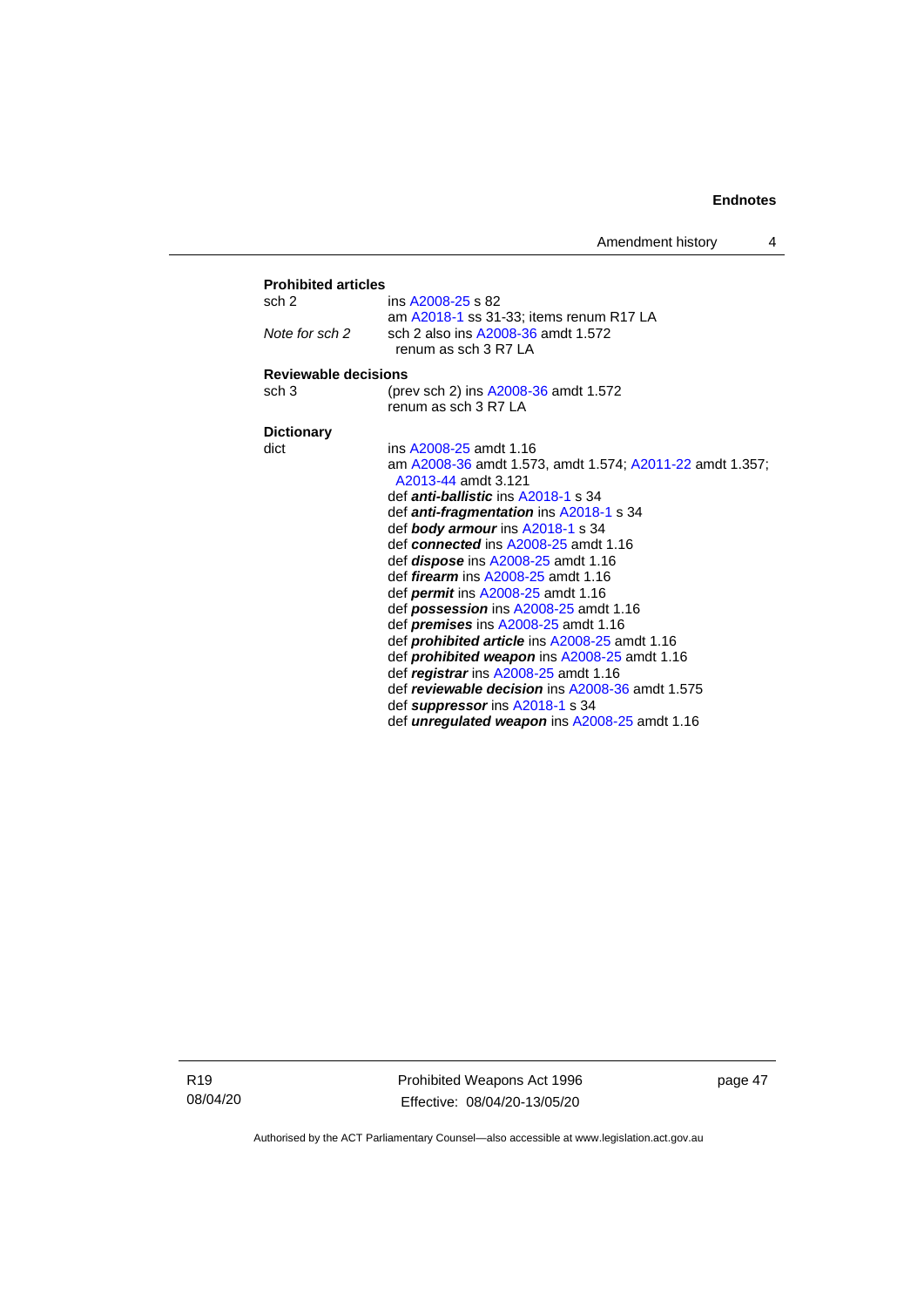5 Earlier republications

## <span id="page-53-0"></span>**5 Earlier republications**

Some earlier republications were not numbered. The number in column 1 refers to the publication order.

Since 12 September 2001 every authorised republication has been published in electronic pdf format on the ACT legislation register. A selection of authorised republications have also been published in printed format. These republications are marked with an asterisk (\*) in column 1. Electronic and printed versions of an authorised republication are identical.

| <b>Republication</b><br>No and date | <b>Effective</b>              | Last<br>amendment<br>made by | <b>Republication</b><br>for               |
|-------------------------------------|-------------------------------|------------------------------|-------------------------------------------|
| R <sub>0</sub> A                    | 22 May 1997-                  | SL1997-12                    | amendments by                             |
| 30 July 2003                        | 11 Sept 2001                  |                              | SL1997-12                                 |
| R <sub>1</sub>                      | 12 Sept 2001-                 | A2001-44                     | amendments by                             |
| 18 Feb 2002                         | 12 Sept 2002                  |                              | A2001-44                                  |
| R <sub>2</sub><br>13 Sept 2002      | 13 Sept 2002-<br>8 Apr 2004   | A2001-44                     | commenced expiry                          |
| R <sub>3</sub>                      | 9 Apr 2004-                   | A2004-15                     | amendments by                             |
| 9 Apr 2004                          | 1 June 2006                   |                              | A2004-15                                  |
| R <sub>4</sub>                      | 2 June 2006-                  | A2006-23                     | amendments by                             |
| 2 June 2006                         | 15 July 2008                  |                              | A2006-23                                  |
| R <sub>5</sub>                      | 16 July 2008-                 | A2008-25                     | amendments by                             |
| 16 July 2008                        | 14 Jan 2009                   |                              | A2008-25                                  |
| R <sub>6</sub>                      | 15 Jan 2009-                  | A2008-36                     | amendments by                             |
| 15 Jan 2009                         | 14 July 2009                  |                              | A2008-25                                  |
| R7<br>15 July 2009                  | 15 July 2009-<br>21 Sept 2009 | A2008-36                     | amendments by<br>A2008-25 and<br>A2008-36 |
| R <sub>8</sub>                      | 22 Sept 2009-                 | A2009-20                     | amendments by                             |
| 22 Sept 2009                        | 28 Sept 2009                  |                              | A2009-20                                  |
| R <sub>9</sub>                      | 29 Sept 2009-                 | A2009-20                     | amendments by                             |
| 29 Sept 2009                        | 27 Apr 2010                   |                              | A2009-19                                  |
| R <sub>10</sub>                     | 28 Apr 2010-                  | A2010-13                     | amendments by                             |
| 28 Apr 2010                         | 15 July 2010                  |                              | A2010-13                                  |
| R <sub>11</sub><br>16 July 2010     | 16 July 2010-<br>30 June 2011 | A2010-13                     | commenced expiry                          |

page 48 Prohibited Weapons Act 1996 Effective: 08/04/20-13/05/20

R19 08/04/20